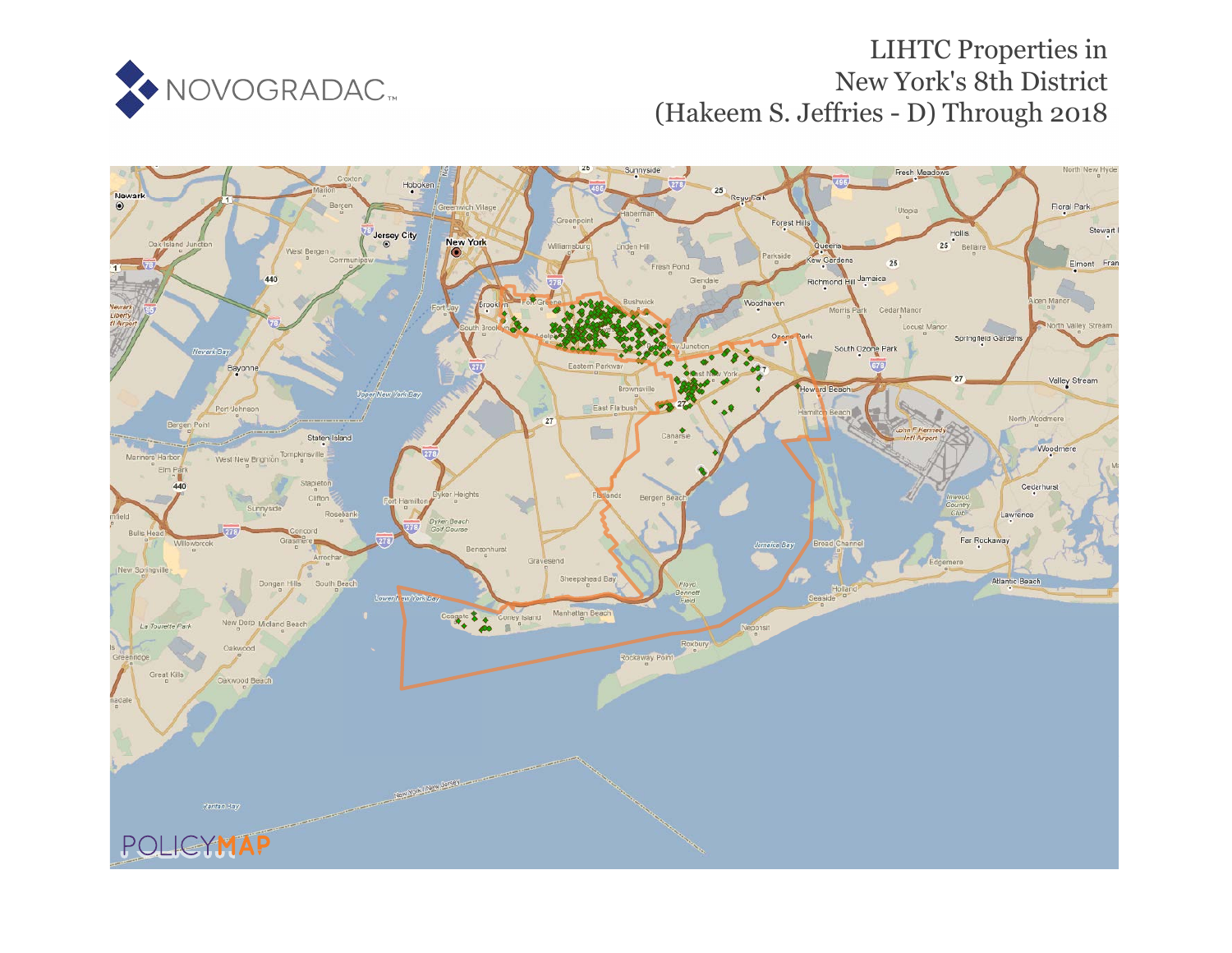| <b>Project Name</b>                                                                                                                                 | <b>Address</b>                | City            | <b>State</b>     | <b>Zip Code</b> | <b>Nonprofit</b><br><b>Sponsor</b> | <b>Allocation</b><br>Year | <b>Annual</b><br><b>Allocated</b><br><b>Amount</b> | <b>Year PIS</b> | <b>Construction Type</b>     | <b>Total</b><br><b>Units</b> | Low<br><b>Income</b><br><b>Units</b> | <b>Rent or</b><br><b>Income</b><br><b>Ceiling</b> | <b>Credit %</b>                            | <b>Tax-Exempt</b><br><b>Bond</b> | <b>HUD Multi-Family</b><br>Financing/<br><b>Rental Assistance</b> |
|-----------------------------------------------------------------------------------------------------------------------------------------------------|-------------------------------|-----------------|------------------|-----------------|------------------------------------|---------------------------|----------------------------------------------------|-----------------|------------------------------|------------------------------|--------------------------------------|---------------------------------------------------|--------------------------------------------|----------------------------------|-------------------------------------------------------------------|
| DEKALB AVENUE APTS 910 DEKALB AVE BROOKLYN                                                                                                          |                               |                 | $_{\mathrm{NY}}$ | 11221           | No                                 | 2002                      | \$0                                                | 2004            | <b>New Construction</b>      | 64                           | 63                                   |                                                   | $70$ % present $$\rm{No}$$ value           |                                  |                                                                   |
| <b>SEA PARK NORTH</b>                                                                                                                               | 2828 W 28TH ST BROOKLYN       |                 | NY               | 11224           |                                    | 2004                      | \$628,093                                          | 2005            | Acquisition and Rehab 116    |                              | 116                                  | 60% AMGI                                          | 70 % present<br>value                      |                                  |                                                                   |
| QUINCY SENIOR<br>RESIDENCE                                                                                                                          | 625 QUINCY ST BROOKLYN        |                 | NY               | 11221           | Yes                                | 2006                      | \$1,328,710                                        | 2006            | New Construction             | 94                           | 94                                   | 60% AMGI                                          | 70 % present $\,$ No $\,$<br>value         |                                  |                                                                   |
| ${\tt RENAISSANCE\ ESTATES} \begin{array}{l} 1000 \text{ BUSHWICK} \\ \text{AVE} \end{array} {\small \begin{array}{l} \text{BROOKLYN} \end{array}}$ |                               |                 | NY               | 11221           | Yes                                | 2006                      | \$1,191,431                                        | 2006            | <b>New Construction</b>      | 62                           | $62\,$                               | 50% AMGI                                          | 70 % present $\hbox{~No}$<br>value         |                                  |                                                                   |
| MYRTLE AVE APTS                                                                                                                                     | 854 MYRTLE<br>AVE             | <b>BROOKLYN</b> | NY               | 11206           | No                                 | 2006                      | \$629,000                                          | 2007            | <b>New Construction</b>      | 33                           | $33\,$                               | 60% AMGI                                          | $70$ % present $\,$ No $\,$<br>value       |                                  |                                                                   |
| RUGGED CROSS APTS                                                                                                                                   | <b>12 PATCHEN</b><br>AVE      | <b>BROOKLYN</b> | NY               | 11221           | $\mathbf{No}$                      | 2007                      | \$995,000                                          | 2008            | <b>New Construction</b>      | 50                           | $50\,$                               | 60% AMGI                                          | $70\,\%$ present $\,$ No value             |                                  |                                                                   |
| <b>OCEANGATE</b>                                                                                                                                    | 2955 W 29TH ST BROOKLYN       |                 | $_{\mathrm{NY}}$ | 11224           | No                                 | 2007                      | \$2,543,445                                        | 2008            | Acquisition and Rehab 542    |                              | 542                                  | 60% AMGI                                          | $30\ \%$ present $\rm\thinspace Yes$ value |                                  |                                                                   |
| QUINCY 15                                                                                                                                           | <b>15 QUINCY ST</b>           | <b>BROOKLYN</b> | $_{\mathrm{NY}}$ | 11238           | Yes                                | 2008                      | \$959,952                                          | 2008            | <b>New Construction</b>      | 48                           | 40                                   | 60% AMGI                                          | $70\,\%$ present $\,$ No value             |                                  |                                                                   |
| ELDERT/DECATUR<br><b>CLUSTER</b>                                                                                                                    | 1492 BUSHWICK BROOKLYN<br>AVE |                 | NY               | 11207           | No                                 | 1999                      | \$76,149                                           | 2000            | <b>Acquisition and Rehab</b> | 10                           | 9                                    |                                                   | 70 % present $\hbox{~No}$<br>value         |                                  |                                                                   |
| ELDERT/DECATUR CLUS 464 CENTRAL                                                                                                                     |                               | <b>BROOKLYN</b> | $_{\mathrm{NY}}$ | 11221           | No                                 | 1998                      | \$42,118                                           | 2000            | Acquisition and Rehab 6      |                              | $\sqrt{5}$                           |                                                   | 70 % present $\hbox{~No}$<br>value         |                                  |                                                                   |
| <b>LIBERTY APTS</b>                                                                                                                                 | 119 FOUNTAIN<br><b>AVE</b>    | <b>BROOKLYN</b> | NY               | 11208           | Yes                                | 2009                      | \$860,000                                          | 2010            | New Construction             | 42                           | $\mathbf 0$                          | 60% AMGI                                          | $70\,\%$ present $\,$ No value             |                                  |                                                                   |
| THE DOMENECH<br>SENIOR APTS                                                                                                                         | 1505 ST MARKS<br>AVE          | <b>BROOKLYN</b> | $_{\mathrm{NY}}$ | 11233           | Yes                                | 2009                      | \$1,309,870                                        | 2010            | New Construction             | 71                           | $\mathbf 0$                          | 50% AMGI                                          | 70 % present $\hbox{~No}$<br>value         |                                  | Yes                                                               |
| DEWITT SUPPORTIVE H(437 DEWITT AVE BROOKLYN                                                                                                         |                               |                 | $_{\mathrm{NY}}$ | 11207           | Yes                                | 2011                      | \$615,927                                          | 2012            | <b>New Construction</b>      | 33                           | $33\,$                               | 60% AMGI                                          | $70\,\%$ present $\,$ No value             |                                  | No                                                                |

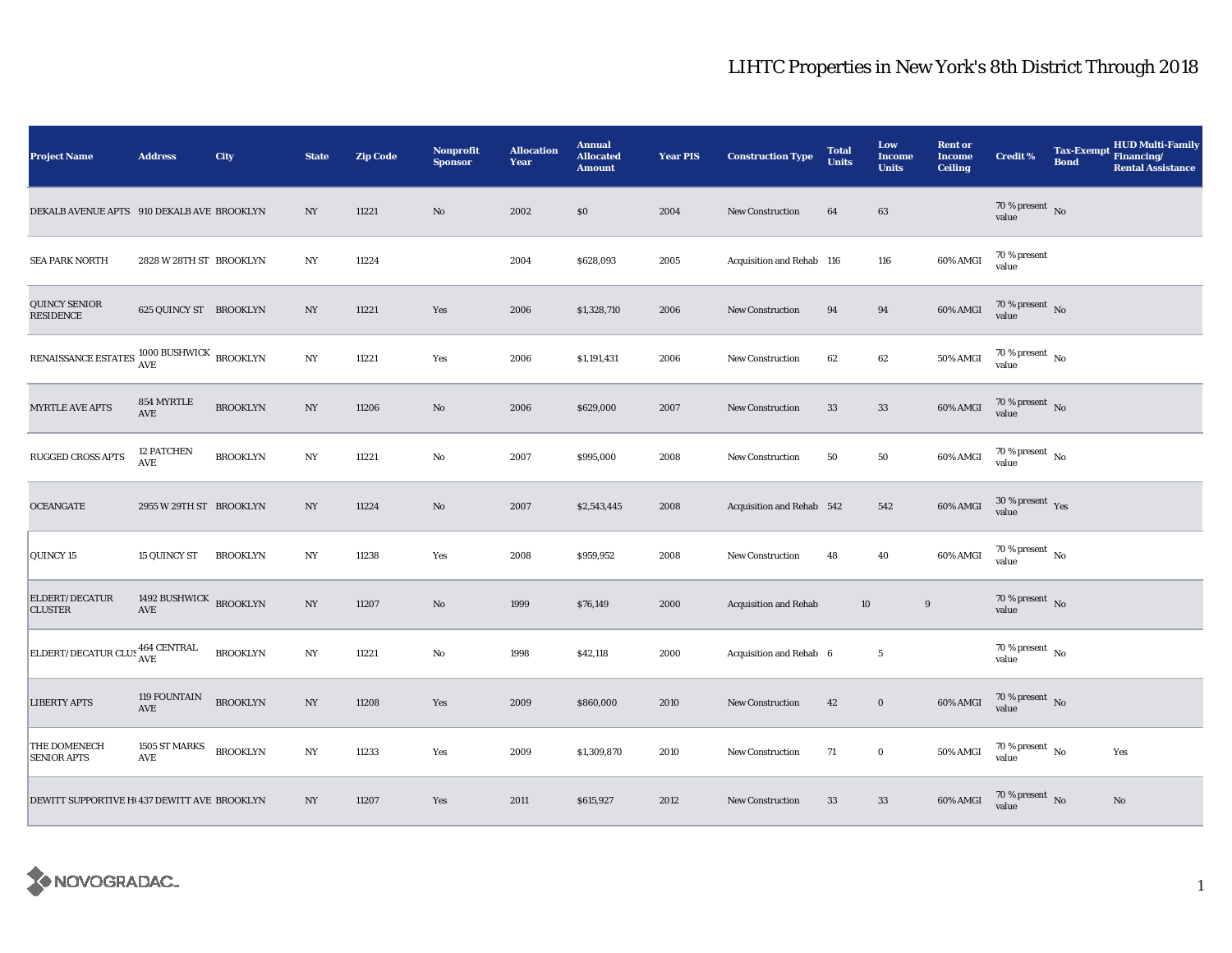| <b>Project Name</b>                                                 | <b>Address</b>                               | City            | <b>State</b>     | <b>Zip Code</b> | Nonprofit<br><b>Sponsor</b> | <b>Allocation</b><br>Year | <b>Annual</b><br><b>Allocated</b><br><b>Amount</b> | <b>Year PIS</b> | <b>Construction Type</b> | <b>Total</b><br><b>Units</b> | Low<br><b>Income</b><br><b>Units</b> | <b>Rent or</b><br><b>Income</b><br><b>Ceiling</b> | <b>Credit %</b>                                       | <b>Bond</b> | Tax-Exempt HUD Multi-Family<br><b>Rental Assistance</b> |
|---------------------------------------------------------------------|----------------------------------------------|-----------------|------------------|-----------------|-----------------------------|---------------------------|----------------------------------------------------|-----------------|--------------------------|------------------------------|--------------------------------------|---------------------------------------------------|-------------------------------------------------------|-------------|---------------------------------------------------------|
| PUTNAM COURT                                                        | 40 PUTNAM AVE BROOKLYN                       |                 | $_{\mathrm{NY}}$ | 11238           | Yes                         | 2012                      | \$1,270,779                                        | 2013            | <b>New Construction</b>  | 59                           | 59                                   | 50% AMGI                                          | $70\,\%$ present $\,$ No value                        |             | $\rm No$                                                |
| LORETO PRESERVATION $_{\mbox{AVE}}^{2356\mbox{ ATLANTIC}}$ BROOKLYN |                                              |                 | NY               | 11233           | Yes                         | 2011                      | \$1,020,000                                        | 2013            | New Construction         | $\bf{0}$                     | $\bf{0}$                             | 60% AMGI                                          | $70\,\%$ present $\,$ No value                        |             |                                                         |
| PARKSIDE COURT                                                      | <b>642 ELDERT LN BROOKLYN</b>                |                 | $_{\mathrm{NY}}$ | 11208           | No                          | 2011                      | \$1,408,000                                        | 2013            | New Construction         | $\bf{0}$                     | $\mathbf 0$                          | 50% AMGI                                          | 70 % present $\hbox{~No}$<br>value                    |             |                                                         |
| <b>BAINBRIDGE MANOR</b>                                             | 291 BAINBRIDGE $_{\rm BROOKLYN}$             |                 | $_{\mathrm{NY}}$ | 11233           | Yes                         | 2012                      | \$506,000                                          | 2013            | New Construction         | 23                           | 23                                   | 60% AMGI                                          | $70\,\%$ present $\,$ No value                        |             | $\mathbf{N}\mathbf{o}$                                  |
| <b>BELMONT GARDENS</b>                                              | 628 ELDERT<br><b>LANE</b>                    | <b>BROOKLYN</b> | N <sub>Y</sub>   | 11208           | $\mathbf{No}$               | 2011                      | \$1,392,900                                        | 2013            | <b>New Construction</b>  | 64                           | 64                                   | 60% AMGI                                          | $70\,\%$ present $$$ No value                         |             | No                                                      |
| HOWARD BEACH APART 155-55 CROSS                                     |                                              | <b>QUEENS</b>   | $_{\mathrm{NY}}$ | 11414           | Yes                         | 2012                      | \$1,430,000                                        | 2013            | Acquisition and Rehab 96 |                              | 71                                   | 60% AMGI                                          | $70\,\%$ present $\,$ No value                        |             | $\rm No$                                                |
| ELDERT/DECATUR CLUS <sup>474</sup> CENTRAL                          |                                              | <b>BROOKLYN</b> | $_{\mathrm{NY}}$ | 11221           | $\mathbf {No}$              | 1998                      | \$50,691                                           | 2000            | Acquisition and Rehab 5  |                              | $\overline{5}$                       |                                                   | 70 % present $\hbox{~No}$<br>value                    |             |                                                         |
| KOSCIUSKO CLUSTER                                                   | 1080 DEKALB<br>AVE                           | <b>BROOKLYN</b> | $_{\mathrm{NY}}$ | 11221           | $\rm No$                    | 1999                      | \$10,803                                           | 2000            | Acquisition and Rehab 3  |                              | $\mathbf{1}$                         |                                                   | $70\,\%$ present $\,$ No value                        |             |                                                         |
| KOSCIUSKO CLUSTER                                                   | 1098 DEKALB<br>$\operatorname{\mathbf{AVE}}$ | <b>BROOKLYN</b> | NY               | 11221           | $\mathbf{No}$               | 1999                      | \$18,296                                           | 2000            | Acquisition and Rehab 4  |                              | $\boldsymbol{2}$                     |                                                   | 70 % present $\hbox{~No}$<br>value                    |             |                                                         |
| KOSCIUSKO CLUSTER                                                   | 295<br>KOSCIUSZKO ST BROOKLYN                |                 | $_{\mathrm{NY}}$ | 11221           | $\rm No$                    | 1999                      | \$9,148                                            | 2000            | Acquisition and Rehab 2  |                              | $\mathbf{1}$                         |                                                   | 70 % present $\,$ No $\,$<br>value                    |             |                                                         |
| KOSCIUSKO CLUSTER                                                   | 533<br>KOSCIUSZKO ST BROOKLYN                |                 | $_{\mathrm{NY}}$ | 11221           | $\rm No$                    | 1999                      | \$33,058                                           | 2000            | Acquisition and Rehab 3  |                              | $\bf{3}$                             |                                                   | 70 % present $\hbox{~No}$<br>value                    |             |                                                         |
| KOSCIUSKO CLUSTER                                                   | 556<br>KOSCIUSZKO ST BROOKLYN                |                 | $_{\mathrm{NY}}$ | 11221           | $\mathbf{N}\mathbf{o}$      | 1999                      | \$46,204                                           | 2000            | Acquisition and Rehab 8  |                              | $6\phantom{.0}$                      |                                                   | $70\,\%$ present $\,$ No value                        |             |                                                         |
| KOSCIUSKO CLUSTER                                                   | KOSCIUSZKO ST BROOKLYN                       |                 | $_{\mathrm{NY}}$ | 11221           | No                          | 1999                      | \$80,729                                           | 2000            | Acquisition and Rehab 16 |                              | 11                                   |                                                   | $70\,\%$ present $\overline{\phantom{1}}$ No<br>value |             |                                                         |

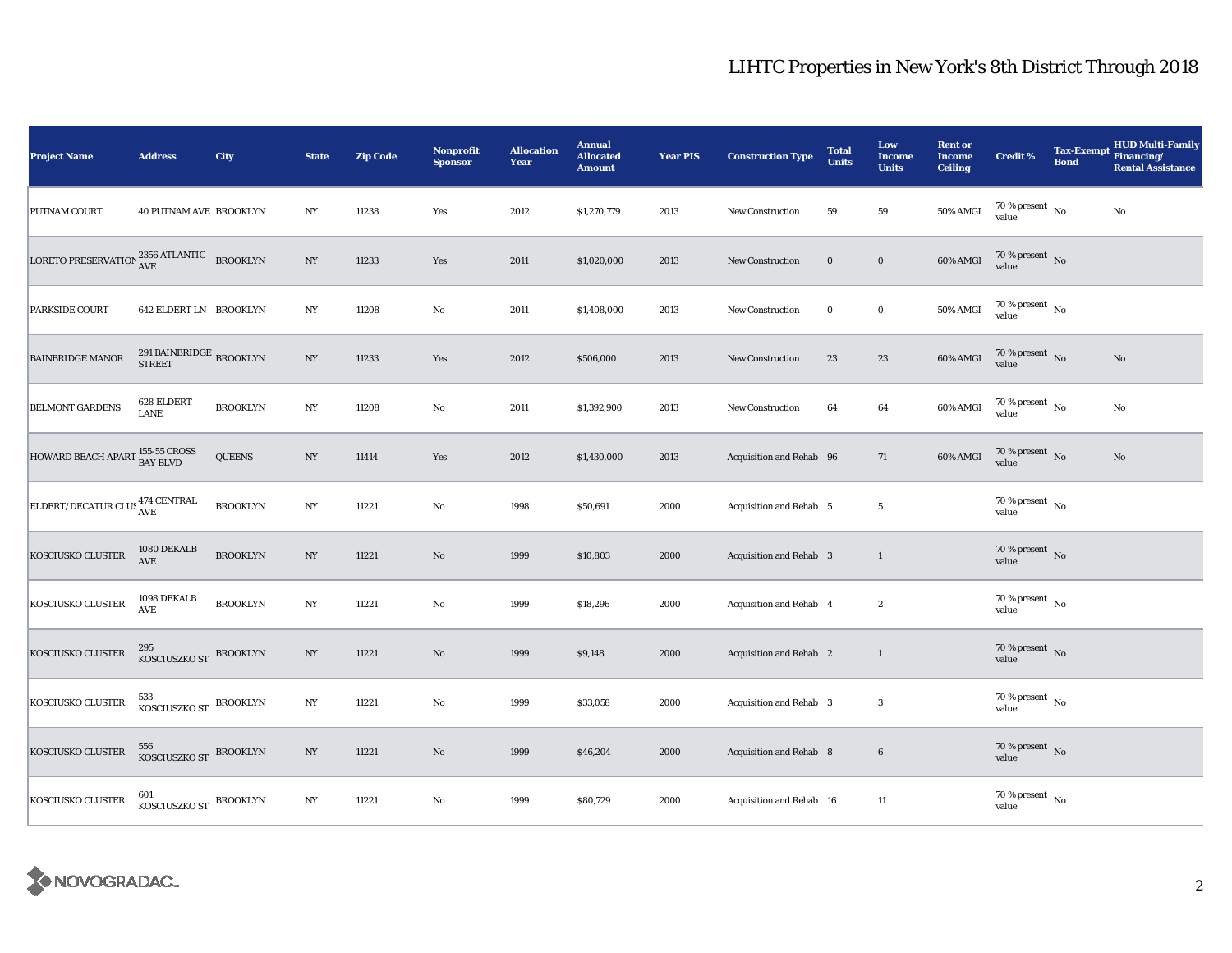| <b>Project Name</b>                                                                                                                                                               | <b>Address</b>                                        | City            | <b>State</b>     | <b>Zip Code</b> | Nonprofit<br><b>Sponsor</b> | <b>Allocation</b><br>Year | <b>Annual</b><br><b>Allocated</b><br><b>Amount</b> | <b>Year PIS</b> | <b>Construction Type</b>        | <b>Total</b><br><b>Units</b> | Low<br>Income<br><b>Units</b> | <b>Rent or</b><br><b>Income</b><br><b>Ceiling</b> | <b>Credit %</b>                          | <b>Bond</b> | <b>HUD Multi-Family</b><br>Tax-Exempt Financing/<br><b>Rental Assistance</b> |
|-----------------------------------------------------------------------------------------------------------------------------------------------------------------------------------|-------------------------------------------------------|-----------------|------------------|-----------------|-----------------------------|---------------------------|----------------------------------------------------|-----------------|---------------------------------|------------------------------|-------------------------------|---------------------------------------------------|------------------------------------------|-------------|------------------------------------------------------------------------------|
| MACHULL REDEVELOPN 358<br>BAINBRIDGE ST                                                                                                                                           |                                                       | <b>BROOKLYN</b> | $_{\mathrm{NY}}$ | 11233           | Yes                         | 1999                      | \$452,820                                          | 2000            | Acquisition and Rehab 57        |                              | 47                            |                                                   | 70 % present $\hbox{~No}$<br>value       |             |                                                                              |
| $\begin{array}{ l } \hbox{MADISON STREET CLUS}\xspace\begin{array}{l} \hbox{273 JEFFERSON}\\\hbox{AVE} \end{array}\end{array}\xspace\begin{array}{l} \hbox{BROOKLYN} \end{array}$ |                                                       |                 | $_{\mathrm{NY}}$ | 11216           | $\rm No$                    | 1999                      | \$16,214                                           | 2000            | Acquisition and Rehab 3         |                              | $\boldsymbol{2}$              |                                                   | $70$ % present $\,$ No $\,$<br>value     |             |                                                                              |
| MADISON STREET CLUS $^{319}_{\rm{AVE}}$                                                                                                                                           |                                                       | <b>BROOKLYN</b> | $_{\mathrm{NY}}$ | 11216           | No                          | 1999                      | \$27,212                                           | 2000            | <b>Acquisition and Rehab</b> 5  |                              | $\boldsymbol{3}$              |                                                   | 70 % present $\overline{N}$<br>value     |             |                                                                              |
| MADISON STREET CLUS' 396 MONROE ST BROOKLYN                                                                                                                                       |                                                       |                 | NY               | 11221           | $\rm No$                    | 1999                      | \$22,063                                           | 2000            | Acquisition and Rehab 4         |                              | $\boldsymbol{3}$              |                                                   | 70 % present $\hbox{~No}$<br>value       |             |                                                                              |
| MADISON STREET CLUS' $^{401\, \rm{PUTNAM}}_{\rm{AVE}}$                                                                                                                            |                                                       | <b>BROOKLYN</b> | $_{\mathrm{NY}}$ | 11216           | $\rm No$                    | 1999                      | \$21,194                                           | 2000            | Acquisition and Rehab 6         |                              | $\sqrt{3}$                    |                                                   | 70 % present $\hbox{~No}$<br>value       |             |                                                                              |
| MADISON STREET CLUS' 442 MADISON ST BROOKLYN                                                                                                                                      |                                                       |                 | $_{\mathrm{NY}}$ | 11221           | $\mathbf{No}$               | 1999                      | \$17,129                                           | 2000            | Acquisition and Rehab 6         |                              | $\boldsymbol{2}$              |                                                   | 70 % present $\hbox{~No}$<br>value       |             |                                                                              |
| MADISON STREET CLUS' 452 MADISON ST BROOKLYN                                                                                                                                      |                                                       |                 | $_{\mathrm{NY}}$ | 11221           | $\rm\thinspace No$          | 1999                      | \$34,349                                           | 2000            | Acquisition and Rehab 6         |                              | $5\phantom{.0}$               |                                                   | 70 % present $\hbox{~No}$<br>value       |             |                                                                              |
| PUTNAM CLUSTER                                                                                                                                                                    | 660 MADISON<br><b>ST</b>                              | <b>BROOKLYN</b> | $_{\mathrm{NY}}$ | 11221           | $\rm No$                    | 1999                      | \$44,590                                           | 2000            | Acquisition and Rehab 8         |                              | $\boldsymbol{6}$              |                                                   | $70\,\%$ present $\,$ No value           |             |                                                                              |
| PUTNAM CLUSTER                                                                                                                                                                    | <b>684 JEFFERSON BROOKLYN</b><br>$\operatorname{AVE}$ |                 | $_{\mathrm{NY}}$ | 11221           | No                          | 1999                      | \$57,717                                           | 2000            | <b>Acquisition and Rehab 12</b> |                              | 12                            |                                                   | 70 % present $\bar{N}$<br>value          |             |                                                                              |
| PUTNAM CLUSTER                                                                                                                                                                    | 768 JEFFERSON<br>$\operatorname{AVE}$                 | <b>BROOKLYN</b> | $_{\mathrm{NY}}$ | 11221           | $\rm No$                    | 1999                      | \$45,140                                           | 2000            | Acquisition and Rehab 8         |                              | $\boldsymbol{6}$              |                                                   | $70$ % present $\,$ No $\,$<br>value     |             |                                                                              |
| QUINCY GREENE ASSOC 587 QUINCY                                                                                                                                                    |                                                       | <b>BROOKLYN</b> | NY               | 11221           | $\rm No$                    | 1998                      | \$341,714                                          | 2000            | Acquisition and Rehab 44        |                              | 44                            | 50% AMGI                                          | $30$ % present $\,$ No $\,$<br>value     |             | $\rm No$                                                                     |
| THE WYONA LP                                                                                                                                                                      | 510 WYONA<br><b>STREET</b>                            | <b>BROOKLYN</b> | $_{\mathrm{NY}}$ | 11207           |                             | 1998                      | \$225,776                                          | 2000            | <b>New Construction</b>         | 40                           | 40                            | 60% AMGI                                          | $30\,\%$ present $\,$ $\rm Yes$<br>value |             | No                                                                           |
| 219 SACKMAN LP                                                                                                                                                                    | 219 SACKMAN<br><b>STREET</b>                          | <b>BROOKLYN</b> | $_{\mathrm{NY}}$ | 11212           | $\rm No$                    | 2000                      | \$196,655                                          | 2001            | Acquisition and Rehab 38        |                              | 37                            | 60% AMGI                                          | $30\,\%$ present $\,$ Yes value          |             | $\mathbf{No}$                                                                |

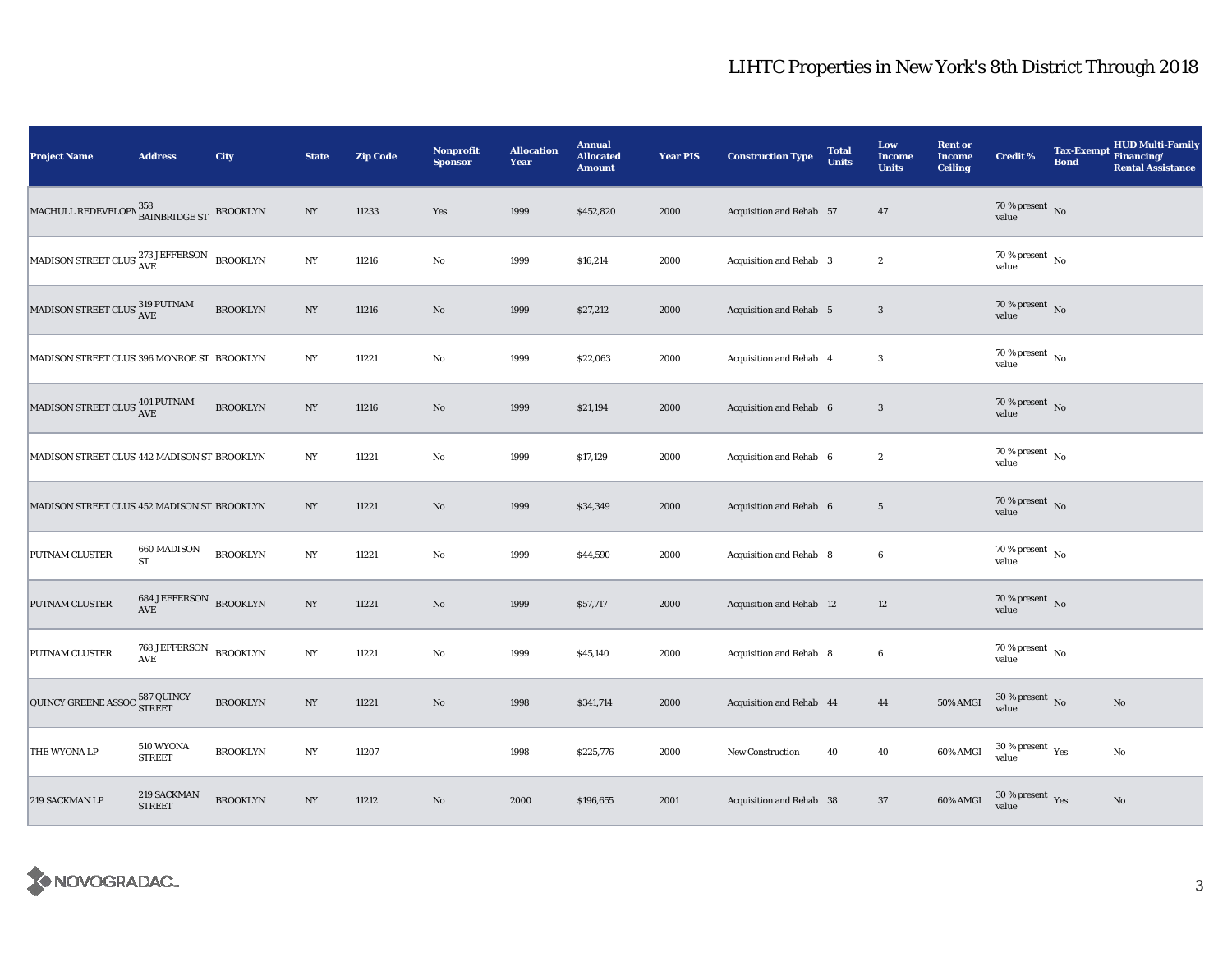| <b>Project Name</b>                                                                                                                          | <b>Address</b>                                 | City            | <b>State</b>     | <b>Zip Code</b> | <b>Nonprofit</b><br><b>Sponsor</b> | <b>Allocation</b><br>Year | <b>Annual</b><br><b>Allocated</b><br><b>Amount</b> | <b>Year PIS</b> | <b>Construction Type</b> | <b>Total</b><br><b>Units</b> | Low<br><b>Income</b><br><b>Units</b> | <b>Rent or</b><br><b>Income</b><br><b>Ceiling</b> | <b>Credit %</b>                      | <b>Bond</b> | <b>HUD Multi-Family</b><br>Tax-Exempt Financing/<br><b>Rental Assistance</b> |
|----------------------------------------------------------------------------------------------------------------------------------------------|------------------------------------------------|-----------------|------------------|-----------------|------------------------------------|---------------------------|----------------------------------------------------|-----------------|--------------------------|------------------------------|--------------------------------------|---------------------------------------------------|--------------------------------------|-------------|------------------------------------------------------------------------------|
| HOWARD AVENUE CLUS 92 RALPH AVE BROOKLYN                                                                                                     |                                                |                 | $_{\mathrm{NY}}$ | 11221           | $\rm No$                           | 2000                      | \$25,542                                           | 2001            | Acquisition and Rehab 6  |                              | $\overline{\mathbf{3}}$              |                                                   | 70 % present $\hbox{~No}$<br>value   |             |                                                                              |
| HOWARD AVE CLUST                                                                                                                             | $981\,\mathrm{JEFFERSON}$ BROOKLYN AVE         |                 | $_{\mathrm{NY}}$ | 11221           | $\rm No$                           | 2000                      | \$53,943                                           | 2001            | Acquisition and Rehab 8  |                              | $6\phantom{.}6$                      |                                                   | $70\%$ present No<br>value           |             |                                                                              |
| <b>KOSCIUSKO CLUSTER</b>                                                                                                                     | 412 PULASKI ST BROOKLYN                        |                 | $_{\mathrm{NY}}$ | 11206           | No                                 | 1999                      | \$108,739                                          | 2001            | Acquisition and Rehab 21 |                              | ${\bf 16}$                           |                                                   | $70$ % present $\,$ No $\,$<br>value |             |                                                                              |
| <b>NEB APTS</b>                                                                                                                              | 1056 GREENE<br>AVE                             | <b>BROOKLYN</b> | NY               | 11221           | Yes                                | 2000                      | \$490,864                                          | 2001            | Acquisition and Rehab 59 |                              | $45\,$                               |                                                   | 70 % present $\,$ No $\,$<br>value   |             |                                                                              |
| <b>NEW LIFE HOMES</b>                                                                                                                        | 373 DEWITT AVE BROOKLYN                        |                 | NY               | 11207           | Yes                                | 2000                      | \$293,237                                          | 2001            | <b>New Construction</b>  | 55                           | 54                                   |                                                   | $70$ % present $\,$ No $\,$<br>value |             |                                                                              |
| PUTNAM CLUSTER                                                                                                                               | 680 JEFFERSON BROOKLYN<br>$\operatorname{AVE}$ |                 | $_{\mathrm{NY}}$ | 11221           | $\mathbf{N}\mathbf{o}$             | 1999                      | \$143,696                                          | 2001            | Acquisition and Rehab 35 |                              | 26                                   |                                                   | 70 % present $\hbox{~No}$<br>value   |             |                                                                              |
| <b>EMERALD GREEN LP</b>                                                                                                                      | 1426 LORING<br><b>AVENUE A-D</b>               | <b>BROOKLYN</b> | NY               | 11208           | Yes                                | 1999                      | \$508,740                                          | 2001            | New Construction         | 100                          | 99                                   | 60% AMGI                                          | $30\,\%$ present $\,$ Yes value      |             | No                                                                           |
| <b>SIXES</b>                                                                                                                                 | 666<br><b>WILLOUGHBY</b><br>AVE                | <b>BROOKLYN</b> | $_{\mathrm{NY}}$ | 11206           | Yes                                | 1999                      | \$451,676                                          | 2001            | Acquisition and Rehab 60 |                              | ${\bf 50}$                           |                                                   | 70 % present $\sqrt{\ }$ No<br>value |             |                                                                              |
| <b>BAINBRIDGE CLUSTER</b>                                                                                                                    | $249\,\mbox{MALCOLM X}$ BROOKLYN BLVD          |                 | $_{\mathrm{NY}}$ | 11233           | $\mathbf{No}$                      | 2001                      | \$34,481                                           | 2002            | Acquisition and Rehab 5  |                              | $\overline{4}$                       |                                                   | $70$ % present $\,$ No $\,$<br>value |             |                                                                              |
| BAINBRIDGE CLUSTER 333 LEWIS AVE BROOKLYN                                                                                                    |                                                |                 | NY               | 11233           | $\rm No$                           | 2001                      | \$51,326                                           | 2002            | Acquisition and Rehab 8  |                              | $6\phantom{.0}$                      |                                                   | $70\,\%$ present $${\rm No}$$ value  |             |                                                                              |
| BAINBRIDGE CLUSTER 372 LEWIS AVE BROOKLYN                                                                                                    |                                                |                 | $_{\mathrm{NY}}$ | 11233           | $\rm No$                           | 2001                      | \$59,847                                           | 2002            | Acquisition and Rehab 8  |                              | $\boldsymbol{6}$                     |                                                   | $70$ % present $\,$ No $\,$<br>value |             |                                                                              |
| $\begin{tabular}{ c c c c } \hline \texttt{BAINBRIDGE CLUSTER} & \begin{tabular}{c} 372 HANCOCK \\ \hline ST \\ \end{tabular} \end{tabular}$ |                                                | <b>BROOKLYN</b> | $_{\mathrm{NY}}$ | 11216           | $\mathbf{N}\mathbf{o}$             | 2001                      | \$60,646                                           | 2002            | Acquisition and Rehab 8  |                              | 6                                    |                                                   | $70\,\%$ present $\,$ No value       |             |                                                                              |
| <b>BAINBRIDGE CLUSTER</b>                                                                                                                    | $400$ HANCOCK ${\rm ST}$                       | <b>BROOKLYN</b> | $_{\mathrm{NY}}$ | 11216           | No                                 | 2001                      | \$31,056                                           | 2002            | Acquisition and Rehab 4  |                              | 3                                    |                                                   | $70$ % present $\,$ No $\,$<br>value |             |                                                                              |

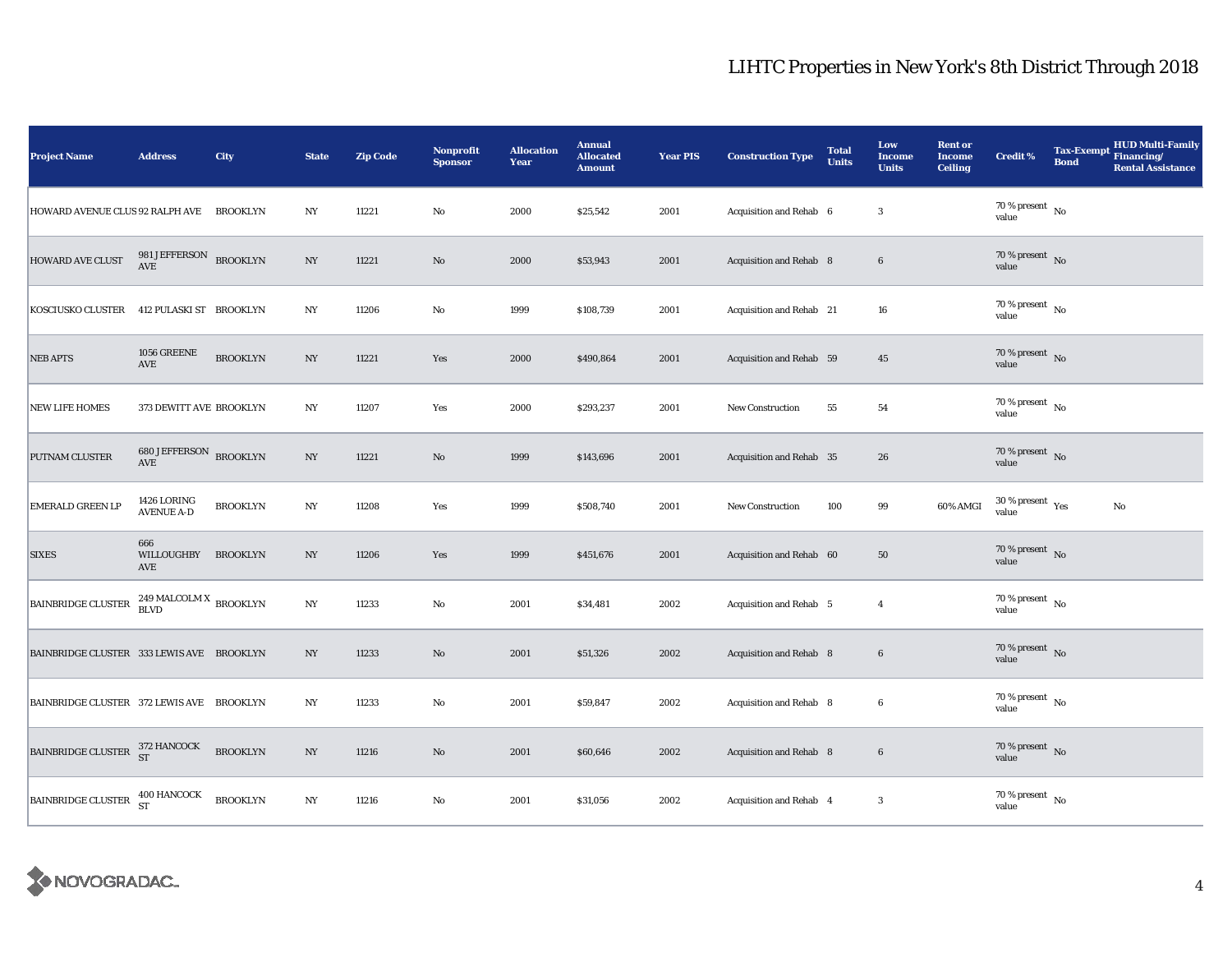| <b>Project Name</b>                                                                                | <b>Address</b>             | City            | <b>State</b>     | <b>Zip Code</b> | Nonprofit<br><b>Sponsor</b> | <b>Allocation</b><br>Year | <b>Annual</b><br><b>Allocated</b><br><b>Amount</b> | <b>Year PIS</b> | <b>Construction Type</b> | <b>Total</b><br><b>Units</b> | Low<br>Income<br><b>Units</b> | <b>Rent or</b><br><b>Income</b><br><b>Ceiling</b> | <b>Credit %</b>                        | <b>Tax-Exempt</b><br><b>Bond</b> | HUD Multi-Family<br>Financing/<br><b>Rental Assistance</b> |
|----------------------------------------------------------------------------------------------------|----------------------------|-----------------|------------------|-----------------|-----------------------------|---------------------------|----------------------------------------------------|-----------------|--------------------------|------------------------------|-------------------------------|---------------------------------------------------|----------------------------------------|----------------------------------|------------------------------------------------------------|
| BAINBRIDGE CLUSTER MACDONOUGH BROOKLYN                                                             | 412<br>ST                  |                 | $_{\mathrm{NY}}$ | 11233           | $\rm No$                    | 2001                      | \$50,968                                           | 2002            | Acquisition and Rehab 7  |                              | $\bf 6$                       |                                                   | 70 % present $\hbox{~No}$<br>value     |                                  |                                                            |
| <b>BAINBRIDGE CLUSTER</b>                                                                          | $469\,$ HANCOCK ${\rm ST}$ | <b>BROOKLYN</b> | NY               | 11233           | No                          | 2001                      | \$48,962                                           | 2002            | Acquisition and Rehab 6  |                              | $5\phantom{.0}$               |                                                   | $70$ % present $\,$ No $\,$<br>value   |                                  |                                                            |
| BAINBRIDGE CLUSTER 660 HALSEY ST BROOKLYN                                                          |                            |                 | NY               | 11233           | $\rm No$                    | 2001                      | \$41,863                                           | 2002            | Acquisition and Rehab 6  |                              | $5\phantom{.0}$               |                                                   | $70\,\%$ present $\,$ No value         |                                  |                                                            |
| QUINCY STREET HDFC 474 QUINCY ST BROOKLYN                                                          |                            |                 | NY               | 11221           | Yes                         | 2000                      | \$84,643                                           | 2002            | Acquisition and Rehab 14 |                              | 14                            |                                                   | 70 % present $\hbox{~No}$<br>value     |                                  |                                                            |
| <b>BSDC NRP2001</b>                                                                                | 732 MARCY AVE BROOKLYN     |                 | NY               | 11216           | Yes                         | 2002                      | \$0\$                                              | 2002            | Acquisition and Rehab 10 |                              | 9                             |                                                   | Not<br>Indicated                       | No                               |                                                            |
| HOWARD AVENUE CLUS 1058 PUTNAM                                                                     |                            | <b>BROOKLYN</b> | NY               | 11221           | $\rm No$                    | 2000                      | $\$0$                                              | 2002            | Acquisition and Rehab 6  |                              | $\overline{4}$                |                                                   | $70$ % present $\,$ No $\,$<br>value   |                                  |                                                            |
| HOWARD AVENUE CLUS MACDONOUGH BROOKLYN                                                             | 653<br>${\rm ST}$          |                 | NY               | 11233           | No                          | 2001                      | \$23,150                                           | 2002            | Acquisition and Rehab 6  |                              | $\overline{\mathbf{3}}$       |                                                   | 70 % present $\,$ No $\,$<br>value     |                                  |                                                            |
| HOWARD AVENUE CLUS 914 HANCOCK                                                                     |                            | <b>BROOKLYN</b> | $_{\mathrm{NY}}$ | 11233           | $\rm\thinspace No$          | 2000                      | \$39,115                                           | 2002            | Acquisition and Rehab 6  |                              | $\overline{4}$                |                                                   | 70 % present $\,$ No $\,$<br>value     |                                  |                                                            |
| <b>LINDEN MEWS</b>                                                                                 | 458 RUBY ST                | <b>BROOKLYN</b> | NY               | 11208           |                             | 2000                      | \$235,034                                          | 2002            | New Construction         | 39                           | 38                            |                                                   | $30\,\%$ present $\,$ Yes value        |                                  |                                                            |
| <b>NEB APTS</b>                                                                                    | 100 PULASKI ST BROOKLYN    |                 | NY               | 11206           | Yes                         | 2000                      | \$0                                                | 2002            | Acquisition and Rehab 49 |                              | 26                            |                                                   | $70\,\%$ present $\,$ No $\,$<br>value |                                  |                                                            |
| HERKIMER STREET RES STREET BROOKLYN                                                                |                            |                 | $_{\mathrm{NY}}$ | 11213           | Yes                         | 2014                      | \$1,084,347                                        | 2015            | <b>New Construction</b>  | 54                           | 20                            | 60% AMGI                                          | $70\,\%$ present $\,$ No value         |                                  | No                                                         |
| $\boxed{\text{STANLEY COMMONS SEI}} \begin{matrix} \textbf{890 SCHENCK} \textbf{AVE} \end{matrix}$ |                            | <b>BROOKLYN</b> | $_{\mathrm{NY}}$ | 11207           | Yes                         | 2013                      | \$827,811                                          | 2015            | <b>New Construction</b>  | 81                           | 80                            | 60% AMGI                                          | $70\,\%$ present<br>value              |                                  |                                                            |
| BERGEN SARATOGA APA $^{331}_{\mbox{AVE}}$                                                          |                            | <b>BROOKLYN</b> | NY               | 11233           | Yes                         | 2015                      | \$1,733,000                                        | 2016            | New Construction         | 80                           | 80                            | 60% AMGI                                          | 70 % present<br>value                  |                                  | $\mathbf{No}$                                              |

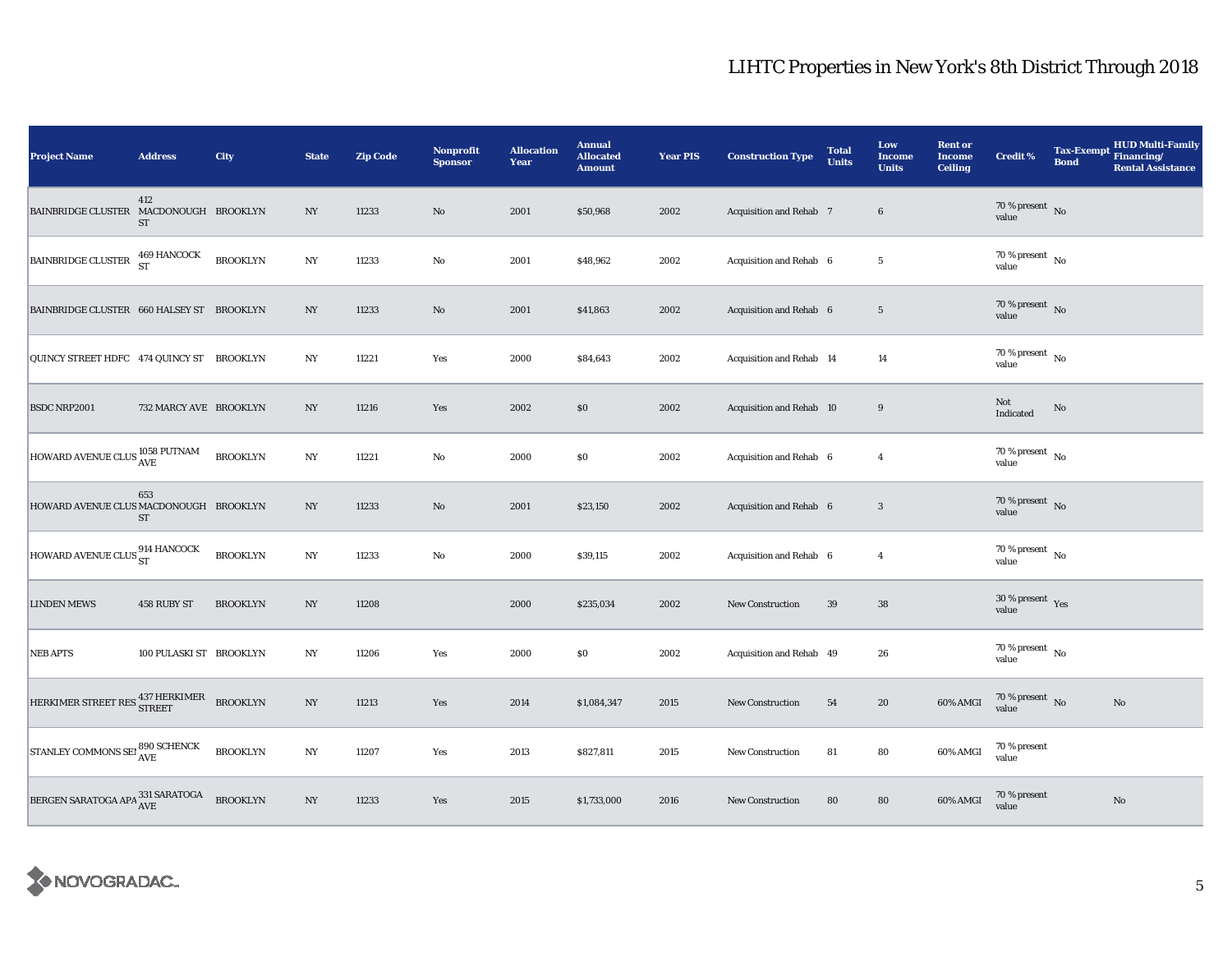| <b>Project Name</b>                                | <b>Address</b>                   | City            | <b>State</b>     | <b>Zip Code</b> | Nonprofit<br><b>Sponsor</b> | <b>Allocation</b><br>Year | <b>Annual</b><br><b>Allocated</b><br><b>Amount</b> | <b>Year PIS</b> | <b>Construction Type</b>       | <b>Total</b><br><b>Units</b> | Low<br><b>Income</b><br><b>Units</b> | <b>Rent or</b><br><b>Income</b><br><b>Ceiling</b> | <b>Credit %</b>                             | <b>Tax-Exempt</b><br><b>Bond</b> | <b>HUD Multi-Family</b><br>Financing/<br><b>Rental Assistance</b> |
|----------------------------------------------------|----------------------------------|-----------------|------------------|-----------------|-----------------------------|---------------------------|----------------------------------------------------|-----------------|--------------------------------|------------------------------|--------------------------------------|---------------------------------------------------|---------------------------------------------|----------------------------------|-------------------------------------------------------------------|
| <b>SEAVIEW ESTATES</b>                             | 1455 E 108TH ST BROOKLYN         |                 | NY               | 11236           | $\rm No$                    | 1994                      | $\$0$                                              | 1996            | <b>New Construction</b>        | 190                          | ${\bf 38}$                           |                                                   | $70\,\%$ present $\,$ No value              |                                  |                                                                   |
| EMERALD GREEN PHASI 1426 LORING                    |                                  | <b>BROOKLYN</b> | $_{\mathrm{NY}}$ | 11208           | $\rm No$                    | 2000                      | \$498,171                                          | 2002            | <b>New Construction</b>        | 83                           | 82                                   | 60% AMGI                                          | $30$ % present $\,$ $\rm Yes$<br>value      |                                  | No                                                                |
| RUBY DUMONT LP                                     | <b>458 RUBY</b><br><b>STREET</b> | <b>BROOKLYN</b> | NY               | 11208           |                             | 2002                      | \$251,589                                          | 2002            | Acquisition and Rehab 36       |                              | 35                                   | 60% AMGI                                          | 30 % present $\rm \gamma_{\rm es}$<br>value |                                  | No                                                                |
| <b>BANKOLE HOUSES</b>                              | 2159 PACIFIC ST BROOKLYN         |                 | NY               | 11233           | Yes                         | 2002                      | \$346,025                                          | 2003            | Acquisition and Rehab 41       |                              | 33                                   |                                                   | Not<br>Indicated                            |                                  |                                                                   |
| <b>BSDC NRP 2001</b>                               | <b>46 HALSEY ST</b>              | <b>BROOKLYN</b> | $_{\mathrm{NY}}$ | 11216           | Yes                         | 2002                      | \$517,598                                          | 2003            | Acquisition and Rehab 52       |                              | 37                                   |                                                   | Not<br>Indicated                            | No                               |                                                                   |
| <b>BUSHWICK CLUSTER</b>                            | 178 JEFFERSON<br>AVE             | <b>BROOKLYN</b> | $_{\mathrm{NY}}$ | 11216           | $\rm No$                    | 2001                      | \$48,675                                           | 2003            | Acquisition and Rehab 4        |                              | $\overline{\mathbf{3}}$              |                                                   | Not<br>Indicated                            | $\rm No$                         |                                                                   |
| JEFFERSON CLUSTER (10103 HALSEY ST                 |                                  | <b>BROOKLYN</b> | $_{\mathrm{NY}}$ | 11216           | $\rm No$                    | 2002                      | \$40,888                                           | 2003            | Acquisition and Rehab 3        |                              | $\boldsymbol{3}$                     |                                                   | Not<br>Indicated                            | No                               |                                                                   |
| JEFFERSON CLUSTER (1) $_{\rm AVE}^{116}$ JEFFERSON |                                  | <b>BROOKLYN</b> | $_{\mathrm{NY}}$ | 11216           | $\rm No$                    | 2002                      | \$65,447                                           | 2003            | <b>Acquisition and Rehab 5</b> |                              | $5\phantom{.0}$                      |                                                   | Not<br>Indicated                            | No                               |                                                                   |
| JEFFERSON CLUSTER (F 1160 FULTON ST BROOKLYN       |                                  |                 | $_{\mathrm{NY}}$ | 11216           | $\rm No$                    | 2002                      | \$36,921                                           | 2003            | Acquisition and Rehab 4        |                              | $\boldsymbol{3}$                     |                                                   | Not<br>Indicated                            | No                               |                                                                   |
| JEFFERSON CLUSTER (B $^{1204}_{\rm{AVE}}$ BEDFORD  |                                  | <b>BROOKLYN</b> | NY               | 11216           | $\rm No$                    | 2002                      | \$49,866                                           | 2003            | Acquisition and Rehab 6        |                              | $5\phantom{.0}$                      |                                                   | Not<br>Indicated                            | $\rm No$                         |                                                                   |
| JEFFERSON CLUSTER (1: <sup>121</sup> PUTNAM        |                                  | <b>BROOKLYN</b> | NY               | 11238           | $\rm No$                    | 2002                      | \$43,635                                           | 2003            | Acquisition and Rehab 8        |                              | 6                                    |                                                   | Not<br>Indicated                            | No                               |                                                                   |
| JEFFERSON CLUSTER (2 221 HALSEY ST BROOKLYN        |                                  |                 | $_{\mathrm{NY}}$ | 11216           | $\rm\thinspace No$          | 2002                      | \$19,511                                           | 2003            | Acquisition and Rehab 6        |                              | $5\phantom{.0}$                      |                                                   | Not<br>Indicated                            | $\mathbf{No}$                    |                                                                   |
| JEFFERSON CLUSTER (2 224 MACON ST BROOKLYN         |                                  |                 | $_{\mathrm{NY}}$ | 11216           | $\rm No$                    | 2002                      | \$25,343                                           | 2003            | Acquisition and Rehab 3        |                              | $\boldsymbol{2}$                     |                                                   | Not<br>Indicated                            | No                               |                                                                   |

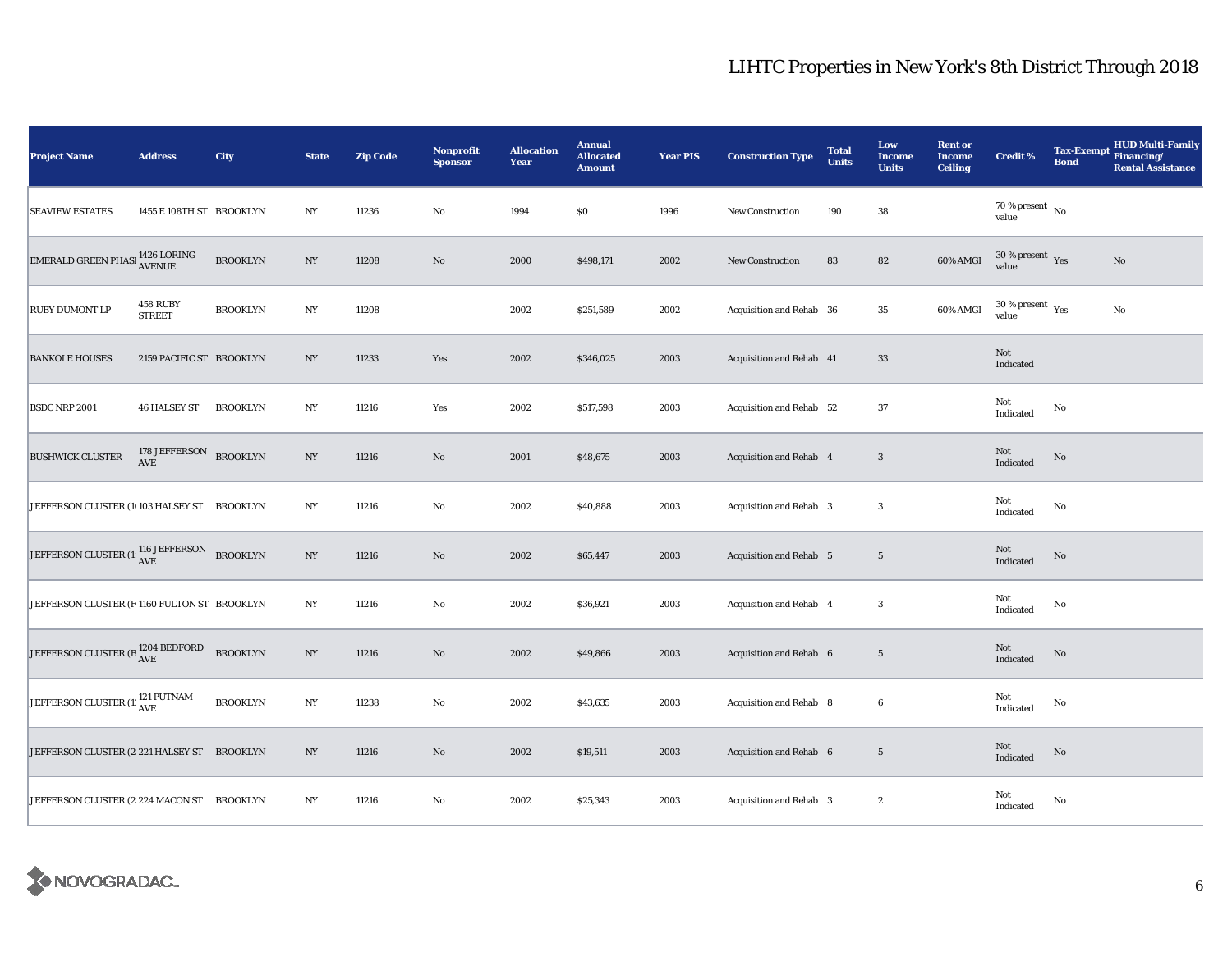| <b>Project Name</b>                                    | <b>Address</b>                     | City            | <b>State</b>     | <b>Zip Code</b> | <b>Nonprofit</b><br><b>Sponsor</b> | <b>Allocation</b><br>Year | <b>Annual</b><br><b>Allocated</b><br><b>Amount</b> | <b>Year PIS</b> | <b>Construction Type</b>       | <b>Total</b><br><b>Units</b> | Low<br><b>Income</b><br><b>Units</b> | <b>Rent or</b><br><b>Income</b><br><b>Ceiling</b> | <b>Credit %</b>                      | <b>Bond</b>   | HUD Multi-Family<br>Tax-Exempt Financing/<br><b>Rental Assistance</b> |
|--------------------------------------------------------|------------------------------------|-----------------|------------------|-----------------|------------------------------------|---------------------------|----------------------------------------------------|-----------------|--------------------------------|------------------------------|--------------------------------------|---------------------------------------------------|--------------------------------------|---------------|-----------------------------------------------------------------------|
| JEFFERSON CLUSTER (4 446 TOMPKINS                      |                                    | <b>BROOKLYN</b> | $_{\mathrm{NY}}$ |                 | $\rm No$                           | 2002                      | \$39,476                                           | 2003            | Acquisition and Rehab 3        |                              | $\sqrt{2}$                           |                                                   | Not<br>Indicated                     | $\rm No$      |                                                                       |
| JEFFERSON CLUSTER (4 447 TOMPKINS                      |                                    | <b>BROOKLYN</b> | NY               | 11216           | $\rm No$                           | 2002                      | \$50,871                                           | 2003            | Acquisition and Rehab 5        |                              | $\overline{4}$                       |                                                   | Not<br>Indicated                     | $\mathbf{No}$ |                                                                       |
| <b>JUDAH ASSOC</b>                                     | 234 SPENCER ST BROOKLYN            |                 | NY               | 11205           | Yes                                | 2002                      | \$437,381                                          | 2003            | Acquisition and Rehab 55       |                              | 42                                   |                                                   | Not<br>Indicated                     | $\mathbf{No}$ |                                                                       |
| <b>STRONG</b>                                          | 250 GREENE<br>AVE                  | <b>BROOKLYN</b> | $_{\mathrm{NY}}$ | 11238           | Yes                                | 2002                      | \$395,970                                          | 2003            | Acquisition and Rehab 35       |                              | 26                                   |                                                   | Not<br>Indicated                     | $\mathbf{No}$ |                                                                       |
| <b>GRANT FORBELL LP</b>                                | 922 FORBELL<br><b>STREET</b>       | <b>BROOKLYN</b> | $_{\mathrm{NY}}$ | 11208           | Yes                                | 2001                      | \$595,516                                          | 2003            | New Construction               | 102                          | 101                                  | 60% AMGI                                          | $30\,\%$ present $\,$ Yes value      |               | $\rm No$                                                              |
| <b>BAINBRIDGE CLUSTER</b>                              | $217$ BAINBRIDGE $_{\rm BROOKLYN}$ |                 | $_{\mathrm{NY}}$ | 11233           |                                    | 2002                      | \$66,237                                           | 2004            | Acquisition and Rehab 7        |                              | 6                                    |                                                   | 70 % present $\hbox{~No}$<br>value   |               |                                                                       |
| BAINBRIDGE CLUSTER                                     | 233<br>BAINBRIDGE ST BROOKLYN      |                 | $_{\mathrm{NY}}$ | 11233           |                                    | 2002                      | \$36,224                                           | 2004            | Acquisition and Rehab 4        |                              | 3                                    |                                                   | 70 % present $\hbox{~No}$<br>value   |               |                                                                       |
| <b>BAINBRIDGE CLUSTER</b>                              | 239<br>BAINBRIDGE ST BROOKLYN      |                 | $_{\mathrm{NY}}$ | 11233           |                                    | 2002                      | \$52,472                                           | 2004            | Acquisition and Rehab 8        |                              | $\boldsymbol{6}$                     |                                                   | 70 % present $\hbox{~No}$<br>value   |               |                                                                       |
| BAINBRIDGE CLUSTER                                     | 259 PATCHEN<br>AVE                 | <b>BROOKLYN</b> | NY               | 11233           |                                    | 2002                      | \$40,067                                           | 2004            | <b>Acquisition and Rehab</b> 5 |                              | $\overline{4}$                       |                                                   | $70\,\%$ present $\,$ No value       |               |                                                                       |
| PACIFIC STREET CLUSTE 83 KINGSTON                      |                                    | <b>BROOKLYN</b> | NY               | 11213           |                                    | 2002                      | \$49,958                                           | 2004            | Acquisition and Rehab 8        |                              | $\boldsymbol{6}$                     |                                                   | $70$ % present $\,$ No $\,$<br>value |               |                                                                       |
| PACIFIC STREET CLUSTI 1373 PACIFIC ST BROOKLYN         |                                    |                 | NY               | 11216           |                                    | 2002                      | \$14,493                                           | 2004            | Acquisition and Rehab 3        |                              | $\boldsymbol{2}$                     |                                                   | $70\,\%$ present $\;$ No value       |               |                                                                       |
| PACIFIC STREET CLUSTI 1446 PACIFIC ST BROOKLYN         |                                    |                 | $_{\mathrm{NY}}$ | 11216           |                                    | 2002                      | \$60,339                                           | 2004            | Acquisition and Rehab 8        |                              | $\boldsymbol{\tau}$                  |                                                   | $70\,\%$ present $\,$ No value       |               |                                                                       |
| SHEFFIELD AVENUE CLU $\frac{475}{\text{AVE}}$ BROOKLYN |                                    |                 | NY               | 11207           |                                    | 2004                      | \$126,087                                          | 2004            | Acquisition and Rehab 13       |                              | 10                                   |                                                   | $70\,\%$ present $\,$ No value       |               |                                                                       |

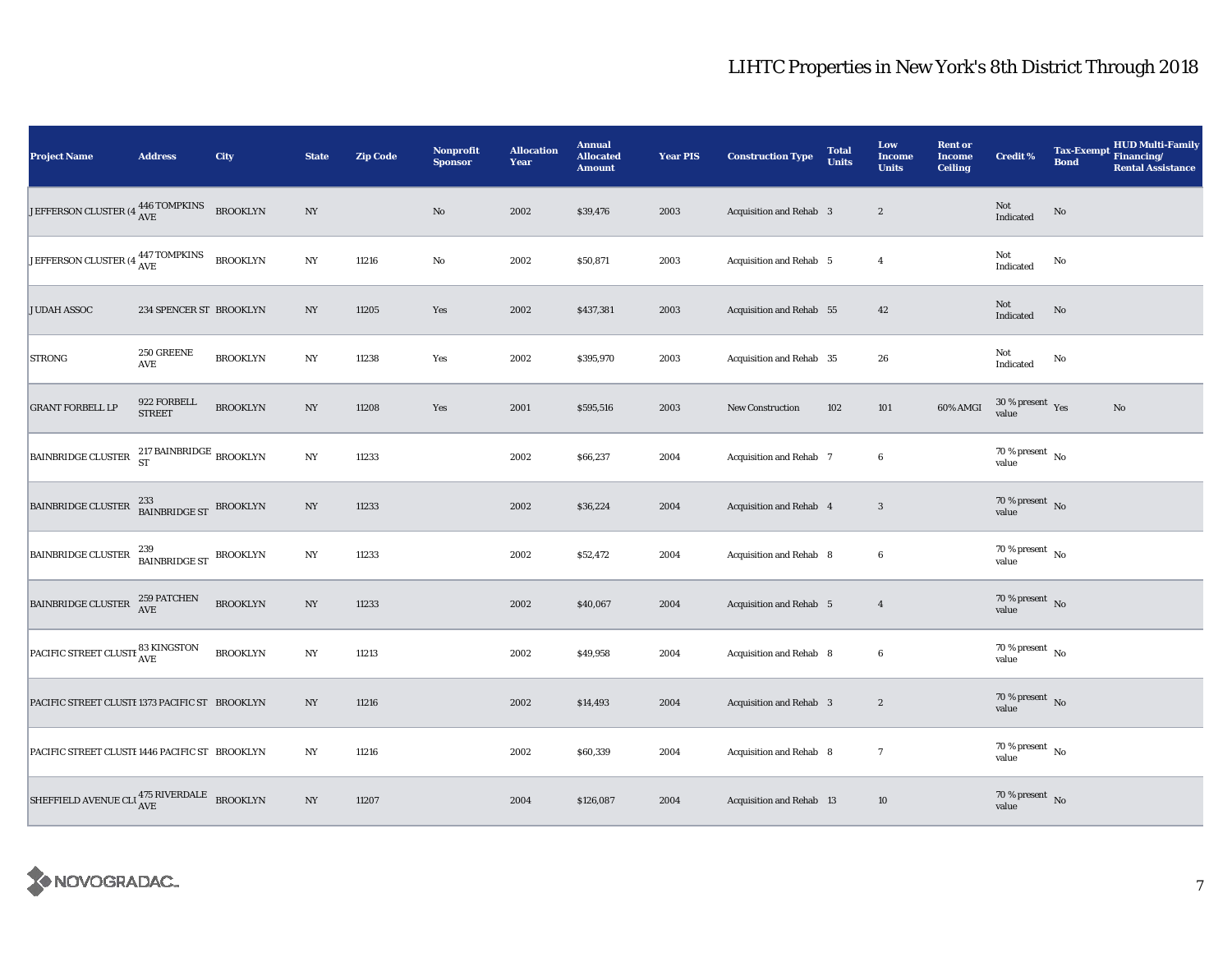| <b>Project Name</b>                                        | <b>Address</b>          | City            | <b>State</b>     | <b>Zip Code</b> | <b>Nonprofit</b><br><b>Sponsor</b> | <b>Allocation</b><br>Year | <b>Annual</b><br><b>Allocated</b><br><b>Amount</b> | <b>Year PIS</b>      | <b>Construction Type</b>  | <b>Total</b><br><b>Units</b> | Low<br><b>Income</b><br><b>Units</b> | <b>Rent or</b><br><b>Income</b><br><b>Ceiling</b> | <b>Credit %</b>                                       | <b>Bond</b> | <b>HUD Multi-Family</b><br>Tax-Exempt Financing/<br><b>Rental Assistance</b> |
|------------------------------------------------------------|-------------------------|-----------------|------------------|-----------------|------------------------------------|---------------------------|----------------------------------------------------|----------------------|---------------------------|------------------------------|--------------------------------------|---------------------------------------------------|-------------------------------------------------------|-------------|------------------------------------------------------------------------------|
| SHEFFIELD AVENUE CLI 516 HEGEMAN                           |                         | <b>BROOKLYN</b> | $_{\mathrm{NY}}$ | 11207           |                                    | 2004                      | \$60,719                                           | 2004                 | Acquisition and Rehab 6   |                              | $5\phantom{.0}$                      |                                                   | $70\,\%$ present $\,$ No value                        |             |                                                                              |
| SHEFFIELD AVENUE CLI $_{\rm ST}^{638}$ VERMONT             |                         | <b>BROOKLYN</b> | NY               | 11207           |                                    | 2004                      | \$44,670                                           | 2004                 | Acquisition and Rehab 6   |                              | $\overline{4}$                       |                                                   | 70 % present $\,$ No $\,$<br>value                    |             |                                                                              |
| SHEFFIELD AVENUE CLI <sub>ST</sub>                         |                         | <b>BROOKLYN</b> | NY               | 11207           |                                    | 2004                      | \$77,208                                           | 2004                 | Acquisition and Rehab 8   |                              | $\boldsymbol{6}$                     |                                                   | $70\,\%$ present $\overline{\phantom{1}}$ No<br>value |             |                                                                              |
| SHEFFIELD AVENUE CLU $\rm ^{686}_{AVE}$ SHEFFIELD BROOKLYN |                         |                 | NY               | 11207           |                                    | 2004                      | \$37,990                                           | 2004                 | Acquisition and Rehab 3   |                              | $\overline{\mathbf{3}}$              |                                                   | 70 % present $\hbox{~No}$<br>value                    |             |                                                                              |
| SHEFFIELD AVENUE CLI 748 MILLER AVE BROOKLYN               |                         |                 | $_{\mathrm{NY}}$ | 11207           |                                    | 2004                      | \$38,821                                           | 2004                 | Acquisition and Rehab 5   |                              | $\overline{4}$                       |                                                   | $70$ % present $\,$ No $\,$<br>value                  |             |                                                                              |
| BAINBRIDGE CLUSTER $^{694}_{\rm ST}$ HANCOCK               |                         | <b>BROOKLYN</b> | $_{\mathrm{NY}}$ | 11233           | $\rm No$                           | 2008                      | \$15,958                                           | 2004                 | Acquisition and Rehab 6   |                              | $\boldsymbol{2}$                     | 60% AMGI                                          | $70\,\%$ present $\,$ No value                        |             |                                                                              |
| BAINBRIDGE CLUSTER BLVD BROOKLYN                           |                         |                 | $_{\mathrm{NY}}$ | 11233           | $\rm No$                           | 2008                      | \$54,343                                           | 2004                 | Acquisition and Rehab 8   |                              | $\bf 6$                              | 60% AMGI                                          | $70\,\%$ present $\,$ No value                        |             |                                                                              |
| GATES AVENUE ASSOC I 650 GATES AVE BROOKLYN                |                         |                 | NY               | 11221           |                                    | 1988                      | $\$0$                                              | Insufficient<br>Data | Acquisition and Rehab 160 |                              | 160                                  |                                                   | $30\%$ present No<br>value                            |             |                                                                              |
| <b>GOLDEN GATES</b>                                        | 1091 GATES AVE BROOKLYN |                 | $_{\mathrm{NY}}$ | 11221           |                                    | 1988                      | $\$0$                                              | Insufficient<br>Data | Acquisition and Rehab 85  |                              | 22                                   |                                                   | $30$ % present $\,$ No $\,$<br>value                  |             |                                                                              |
| <b>SEA PARK EAST</b>                                       | 2970 W 27TH ST BROOKLYN |                 | NY               | 11224           | $\rm No$                           | 2004                      | \$0                                                | 2005                 | Acquisition and Rehab 332 |                              | 308                                  |                                                   | $30\,\%$ present $\,$ Yes value                       |             |                                                                              |
| <b>SEA PARK WEST</b>                                       | 2930 W 30TH ST BROOKLYN |                 | NY               | 11224           | No                                 | 2004                      | \$0                                                | 2005                 | Acquisition and Rehab 362 |                              | 332                                  |                                                   | $30\,\%$ present $\,$ Yes value                       |             |                                                                              |
| PARC VENDOME                                               | 359 GRAND AVE BROOKLYN  |                 | NY               | 11238           |                                    | 1991                      | \$0                                                | 1991                 | Acquisition and Rehab 24  |                              | 24                                   |                                                   | $30\,\%$ present $\,$ No value                        |             |                                                                              |
| AFFORDABLE DWELLIN(1126 FULTON ST BROOKLYN                 |                         |                 | NY               | 11238           |                                    | 1991                      | $\$0$                                              | 1992                 | New Construction          | 12                           | 12                                   |                                                   | $30\,\%$ present $\,$ No $\,$<br>value                |             |                                                                              |

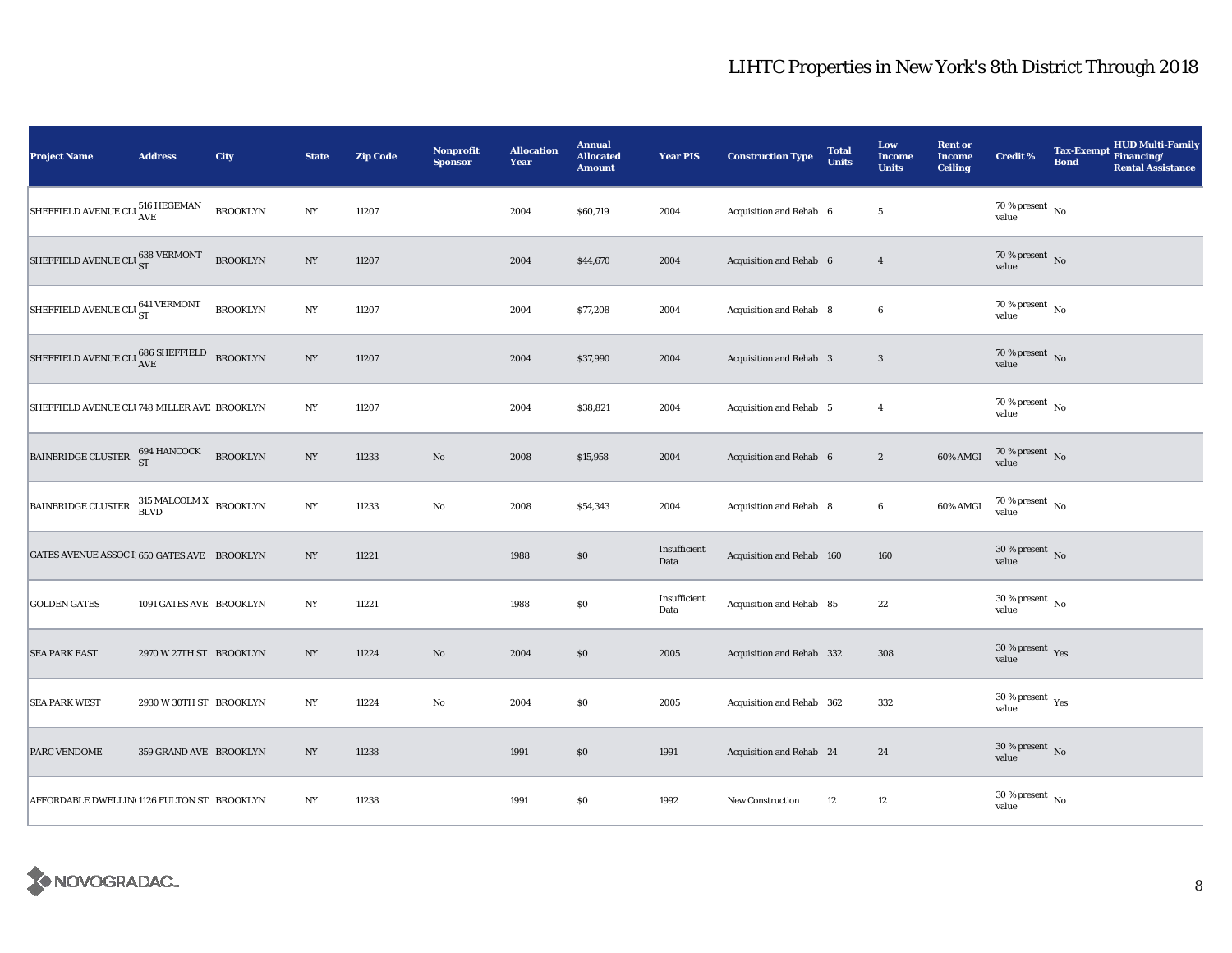| <b>Project Name</b>                               | <b>Address</b>                       | City            | <b>State</b>     | <b>Zip Code</b> | <b>Nonprofit</b><br><b>Sponsor</b> | <b>Allocation</b><br>Year | <b>Annual</b><br><b>Allocated</b><br><b>Amount</b> | <b>Year PIS</b> | <b>Construction Type</b>  | <b>Total</b><br><b>Units</b> | Low<br><b>Income</b><br><b>Units</b> | <b>Rent or</b><br><b>Income</b><br><b>Ceiling</b> | <b>Credit %</b>                      | <b>HUD Multi-Family</b><br><b>Tax-Exempt</b><br>Financing/<br><b>Bond</b><br><b>Rental Assistance</b> |
|---------------------------------------------------|--------------------------------------|-----------------|------------------|-----------------|------------------------------------|---------------------------|----------------------------------------------------|-----------------|---------------------------|------------------------------|--------------------------------------|---------------------------------------------------|--------------------------------------|-------------------------------------------------------------------------------------------------------|
| <b>HELP HOUSE</b>                                 | 379 SNEDIKER<br>$\operatorname{AVE}$ | <b>BROOKLYN</b> | $_{\mathrm{NY}}$ |                 |                                    | 1992                      | \$0                                                | 1992            | <b>New Construction</b>   | 150                          | 150                                  |                                                   | $30\,\%$ present $\,$ No value       |                                                                                                       |
| <b>EAST NEW YORK</b>                              | 2715 PITKIN AVE BROOKLYN             |                 | NY               | 11208           |                                    | 1993                      | $\$0$                                              | 1993            | <b>New Construction</b>   | 59                           | ${\bf 59}$                           |                                                   | 70 % present $\,$ No $\,$<br>value   |                                                                                                       |
| <b>80 DEKALB AVENUE</b>                           | 80 DEKALB AVE BROOKLYN               |                 | NY               | 11201           |                                    | 2008                      | \$1,126,782                                        | 2009            | New Construction          | 365                          | 73                                   | 50% AMGI                                          | $30\,\%$ present $\,$ Yes value      |                                                                                                       |
| CONCERN MACDOUGAL 324332<br>MACDOUGAL ST BROOKLYN |                                      |                 | NY               |                 |                                    | 2010                      | \$796,865                                          | 2011            | <b>New Construction</b>   | 65                           | 65                                   | 60% AMGI                                          | $30\,\%$ present $\,$ Yes value      |                                                                                                       |
| GENESIS NEIGHBORHOC 350 SNEDIKER                  |                                      | <b>BROOKLYN</b> | $_{\mathrm{NY}}$ | 11207           |                                    | 2010                      | \$1,298,327                                        | 2011            | <b>New Construction</b>   | 98                           | $\bf 97$                             | 60% AMGI                                          | $30\,\%$ present $\,$ Yes value      |                                                                                                       |
| <b>LIVONIA APTS</b>                               | 696 LIVONIA<br>AVE                   | <b>BROOKLYN</b> | $_{\mathrm{NY}}$ | 11207           |                                    | Insufficient<br>Data      | \$560,852                                          | 2012            | Not Indicated             | $\mathbf 0$                  | $\mathbf 0$                          | 60% AMGI                                          | $30\,\%$ present $\,$ Yes value      |                                                                                                       |
| <b>WILLOUGHBY COURT</b>                           | 721<br>WILLOUGHBY<br>AVE             | <b>BROOKLYN</b> | NY               | 11206           |                                    | 2012                      | \$1,576,879                                        | 2012            | Acquisition and Rehab 267 |                              | 249                                  | 60% AMGI                                          | $30\,\%$ present $\,$ Yes value      |                                                                                                       |
| 388 BRIDGE STREET AP/ 388 BRIDGE ST BROOKLYN      |                                      |                 | NY               | 11201           |                                    | 2012                      | \$743,017                                          | 2014            | <b>New Construction</b>   | 234                          | 48                                   | 50% AMGI                                          | $30\,\%$ present $\,$ Yes value      |                                                                                                       |
| CORNERSTONE SANDY F $^{550}_{\rm{AVE}}$           |                                      | <b>BROOKLYN</b> | $_{\mathrm{NY}}$ | 11216           |                                    | 2012                      | \$837,639                                          | 2014            | Acquisition and Rehab 0   |                              | $\mathbf 0$                          | 60% AMGI                                          | $30\,\%$ present $\,$ Yes value      |                                                                                                       |
| <b>29 FLATBUSH AVE.</b>                           | <b>66 ROCKWELL</b><br><b>PLACE</b>   | <b>BROOKLYN</b> | $_{\mathrm{NY}}$ | 11217           |                                    | 2010                      | \$1,098,730                                        | 2014            | <b>New Construction</b>   | 327                          | $\bf 66$                             | 50% AMGI                                          | $30\,\%$ present $\,$ Yes value      |                                                                                                       |
| <b>STUYPARK</b>                                   | 77 NEW YORK<br>AVE                   | <b>BROOKLYN</b> | NY               | 11216           |                                    | Insufficient<br>Data      | \$713,493                                          | 2014            | Not Indicated             | 103                          | ${\bf 87}$                           | 60% AMGI                                          | 30 % present<br>value                |                                                                                                       |
| CABS SENIOR HOUSING 590 DEKALB AVE BROOKLYN       |                                      |                 | NY               | 11205           |                                    | 2014                      | \$831,574                                          | 2015            | Acquisition and Rehab 110 |                              | 110                                  | 60% AMGI                                          | $30\,\%$ present $\,$ Yes value      |                                                                                                       |
| MERCY HOME SINGLE R $^{249}_{\rm{AVE}}$           |                                      | <b>BROOKLYN</b> | NY               | 11205           |                                    | 1991                      | \$0                                                | 1993            | Acquisition and Rehab 78  |                              | 78                                   |                                                   | 70 % present $\overline{N}$<br>value |                                                                                                       |

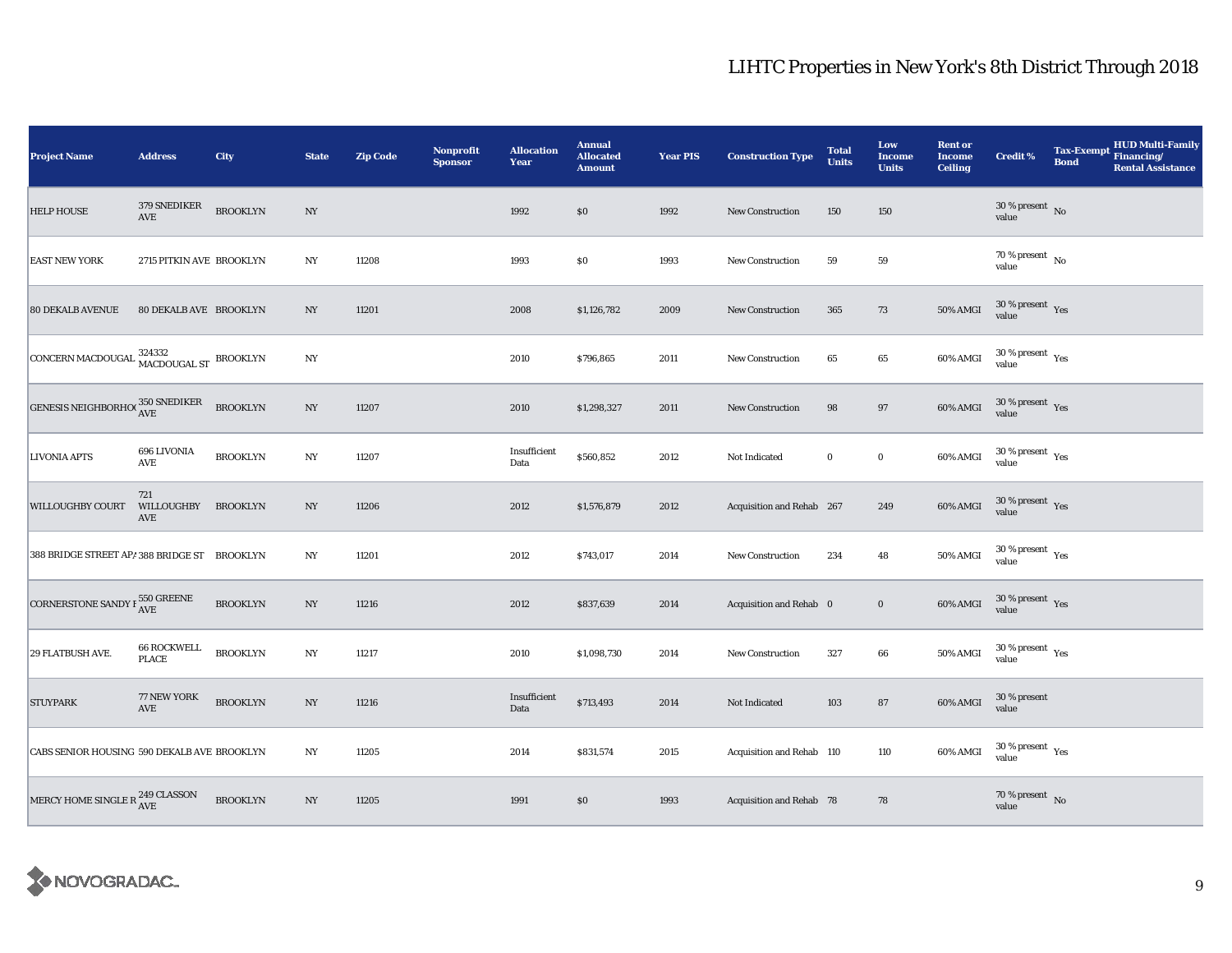| Project Name                                   | <b>Address</b>                                           | City            | <b>State</b>     | <b>Zip Code</b> | Nonprofit<br><b>Sponsor</b> | <b>Allocation</b><br>Year | <b>Annual</b><br><b>Allocated</b><br><b>Amount</b> | <b>Year PIS</b> | <b>Construction Type</b> | <b>Total</b><br><b>Units</b> | Low<br><b>Income</b><br><b>Units</b> | <b>Rent or</b><br><b>Income</b><br><b>Ceiling</b> | <b>Credit %</b>                    | <b>Bond</b> | Tax-Exempt HUD Multi-Family<br><b>Rental Assistance</b> |
|------------------------------------------------|----------------------------------------------------------|-----------------|------------------|-----------------|-----------------------------|---------------------------|----------------------------------------------------|-----------------|--------------------------|------------------------------|--------------------------------------|---------------------------------------------------|------------------------------------|-------------|---------------------------------------------------------|
| PHHP SITE #8                                   | 611<br>PENNSYLVANIA BROOKLYN<br>AVE                      |                 | $_{\mathrm{NY}}$ | 11207           |                             | 1992                      | $\$0$                                              | 1993            | Acquisition and Rehab 15 |                              | $15\,$                               |                                                   | $70\,\%$ present $\,$ No value     |             |                                                         |
| <b>BK-9A PARTNERS</b>                          | 1023 LAFAYETTE $_{\rm BROOKLYN}$<br>$\operatorname{AVE}$ |                 | NY               | 11221           |                             | 1994                      | $\$0$                                              | 1994            | Acquisition and Rehab 22 |                              | 11                                   |                                                   | 70 % present No<br>value           |             |                                                         |
| <b>BK-12G</b>                                  | 2343 PACIFIC ST BROOKLYN                                 |                 | NY               | 11233           |                             | 1994                      | $\$0$                                              | 1994            | Acquisition and Rehab 39 |                              | 22                                   |                                                   | 70 % present $\hbox{~No}$<br>value |             |                                                         |
| MACON STREET APTS 4 MACON ST                   |                                                          | <b>BROOKLYN</b> | NY               | 11216           |                             | 1992                      | $\$0$                                              | 1994            | Acquisition and Rehab 23 |                              | $11\,$                               |                                                   | 70 % present $\hbox{~No}$<br>value |             |                                                         |
| <b>BK12F</b>                                   | 373 SUMPTER ST BROOKLYN                                  |                 | NY               | 11233           |                             | 1994                      | $\$0$                                              | 1995            | Acquisition and Rehab 21 |                              | $11\,$                               |                                                   | 70 % present $\hbox{~No}$<br>value |             |                                                         |
| <b>GREEN AVENUE</b>                            | 763 GREENE<br>$\operatorname{AVE}$                       | <b>BROOKLYN</b> | $_{\mathrm{NY}}$ | 11221           |                             | 1994                      | $\$0$                                              | 1995            | Acquisition and Rehab 41 |                              | $\bf{22}$                            |                                                   | 70 % present $\,$ No $\,$<br>value |             |                                                         |
| <b>HOPE EQUITIES</b>                           | 827 LAFAYETTE BROOKLYN<br>AVE                            |                 | $_{\mathrm{NY}}$ | 11221           |                             | 1994                      | $\$0$                                              | 1995            | Acquisition and Rehab 65 |                              | 39                                   |                                                   | 70 % present $\hbox{~No}$<br>value |             |                                                         |
| <b>NOSTRAND AVENUE</b>                         | 480 NOSTRAND<br><b>AVE</b>                               | <b>BROOKLYN</b> | $_{\mathrm{NY}}$ | 11216           |                             | 1995                      | \$0\$                                              | 1995            | Acquisition and Rehab 25 |                              | 13                                   |                                                   | 70 % present $\hbox{~No}$<br>value |             |                                                         |
| 996 HEGEMAN APTS                               | 996 HEGEMAN<br>$\operatorname{AVE}$                      | <b>BROOKLYN</b> | $_{\mathrm{NY}}$ | 11208           |                             | 1995                      | $\$0$                                              | 1996            | Acquisition and Rehab 24 |                              | $13\,$                               |                                                   | 70 % present $\hbox{~No}$<br>value |             |                                                         |
| 48-58 WHIPPLE ST PROJ 72 LEWIS AVE             |                                                          | <b>BROOKLYN</b> | NY               | 11206           |                             | 1989                      | $\$0$                                              | 1990            | Acquisition and Rehab 36 |                              | ${\bf 36}$                           |                                                   | $30\,\%$ present $\,$ No value     |             |                                                         |
| 106 VAN BUREN ST                               | 106 VAN BUREN $_{\rm BROOKLYN}$<br><b>ST</b>             |                 | $_{\mathrm{NY}}$ | 11221           |                             | 1991                      | $\$0$                                              | 1991            | Acquisition and Rehab 2  |                              | $\boldsymbol{2}$                     |                                                   | $30\,\%$ present $\,$ No value     |             |                                                         |
| 1921-1925 FULTON ST HC 1921 FULTON ST BROOKLYN |                                                          |                 | NY               | 11233           |                             | 1991                      | \$0                                                | 1991            | Acquisition and Rehab 36 |                              | ${\bf 36}$                           |                                                   | $30\,\%$ present $\,$ No value     |             |                                                         |
| <b>BAM SOUTH</b>                               | 300 ASHLAND<br>AVE                                       | <b>BROOKLYN</b> | $_{\mathrm{NY}}$ | 11217           |                             | 2014                      | \$6,074,836                                        | 2016            | Not Indicated            | $\mathbf 0$                  | $\bf{0}$                             |                                                   | 30 % present<br>value              |             |                                                         |

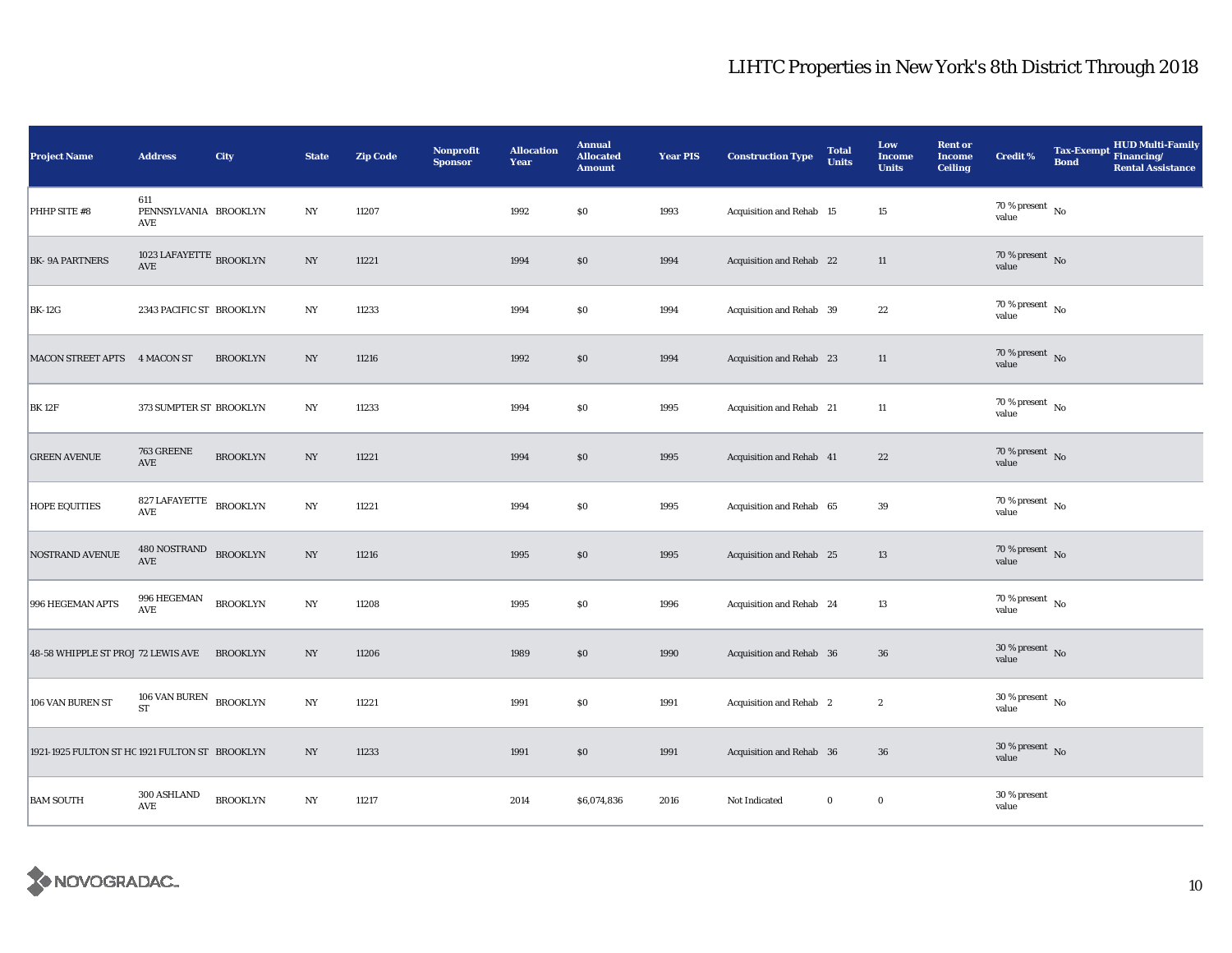| <b>Project Name</b>                                                     | <b>Address</b>             | City            | <b>State</b>     | <b>Zip Code</b> | <b>Nonprofit</b><br><b>Sponsor</b> | <b>Allocation</b><br>Year | <b>Annual</b><br><b>Allocated</b><br><b>Amount</b> | <b>Year PIS</b> | <b>Construction Type</b>  | <b>Total</b><br><b>Units</b> | Low<br><b>Income</b><br><b>Units</b> | <b>Rent or</b><br><b>Income</b><br><b>Ceiling</b> | <b>Credit %</b>       | <b>Tax-Exempt</b><br><b>Bond</b> | <b>HUD Multi-Family</b><br>Financing/<br><b>Rental Assistance</b> |
|-------------------------------------------------------------------------|----------------------------|-----------------|------------------|-----------------|------------------------------------|---------------------------|----------------------------------------------------|-----------------|---------------------------|------------------------------|--------------------------------------|---------------------------------------------------|-----------------------|----------------------------------|-------------------------------------------------------------------|
| BAY PARK ONE COMPAN $^{2750\text{-}2770\ \text{WEST}}_{33\text{RD ST}}$ |                            | <b>BROOKLYN</b> | $_{\mathrm{NY}}$ | 11224           |                                    | 2015                      | \$1,445,516                                        | 2017            | Acquisition and Rehab 334 |                              | 294                                  | 60% AMGI                                          | 30 % present<br>value |                                  |                                                                   |
| BAY PARK TWO COMPAN 3395-3415<br>NEPTUNE AVE                            |                            | <b>BROOKLYN</b> | $_{\mathrm{NY}}$ | 11224           |                                    | 2015                      | \$1,409,647                                        | 2017            | Acquisition and Rehab 338 |                              | 292                                  | 60% AMGI                                          | 30 % present<br>value |                                  |                                                                   |
| ROUND I (NEW PROSPECTRIPATCHEN                                          |                            | <b>BROOKLYN</b> | NY               | 11221           | Yes                                | 1988                      | \$333,000                                          | 1989            | Acquisition and Rehab 68  |                              | 66                                   |                                                   | Not<br>Indicated      |                                  |                                                                   |
| ROUND I (QUINCY ST) 105 QUINCY ST BROOKLYN                              |                            |                 | NY               | 11238           | Yes                                | 1989                      | \$89,416                                           | 1989            | Acquisition and Rehab 12  |                              | 12                                   |                                                   | Not<br>Indicated      |                                  |                                                                   |
| <b>ABRAHAM RESID I</b>                                                  | 3915 NEPTUNE<br>AVE        | <b>BROOKLYN</b> | $_{\mathrm{NY}}$ | 11224           | Yes                                | 1991                      | \$275,893                                          | 1991            | Acquisition and Rehab 76  |                              | 75                                   |                                                   | Not<br>Indicated      |                                  |                                                                   |
| ROUND II (VERNON P BI 4 VERNON AVE BROOKLYN                             |                            |                 | NY               | 11206           | Yes                                | 1990                      | \$756,479                                          | 1991            | Acquisition and Rehab 120 |                              | 117                                  |                                                   | Not<br>Indicated      |                                  |                                                                   |
| ROUND III (RIVERDALE) $_{\rm AVE}^{474\rm ~RIVERDALE}$ BROOKLYN         |                            |                 | $_{\mathrm{NY}}$ | 11207           | Yes                                | 1991                      | \$412,595                                          | 1992            | Acquisition and Rehab 68  |                              | $\bf{66}$                            |                                                   | Not<br>Indicated      |                                  |                                                                   |
| ROUND III (MALCOLM 10 291 REID AVE                                      |                            | <b>BROOKLYN</b> | $_{\mathrm{NY}}$ | 11233           | Yes                                | 1991                      | \$147,147                                          | 1992            | Acquisition and Rehab 22  |                              | 21                                   |                                                   | Not<br>Indicated      |                                  |                                                                   |
| ROUND III (NE BROOKL' 399 KOSCIUSZKO ST BROOKLYN                        |                            |                 | $_{\mathrm{NY}}$ | 11221           | Yes                                | 1991                      | \$242,565                                          | 1992            | Acquisition and Rehab 40  |                              | $39\,$                               |                                                   | Not<br>Indicated      |                                  |                                                                   |
| ROUND III (OCEANHILL <sup>2174</sup> ATLANTIC                           |                            | <b>BROOKLYN</b> | $_{\mathrm{NY}}$ | 11233           | Yes                                | 1991                      | \$92,674                                           | 1992            | Acquisition and Rehab 18  |                              | 18                                   |                                                   | Not<br>Indicated      |                                  |                                                                   |
| ROUND III (GENESIS)                                                     | 175 SARATOGA<br><b>AVE</b> | <b>BROOKLYN</b> | $_{\mathrm{NY}}$ | 11233           | Yes                                | 1991                      | \$158,333                                          | 1992            | Acquisition and Rehab 27  |                              | 26                                   |                                                   | Not<br>Indicated      |                                  |                                                                   |
| ROUND III (TRIO)                                                        | 165 QUINCY ST BROOKLYN     |                 | $_{\mathrm{NY}}$ | 11216           | Yes                                | 1991                      | \$183,621                                          | 1992            | Acquisition and Rehab 27  |                              | 26                                   |                                                   | Not<br>Indicated      |                                  |                                                                   |
| ROUND III (ROCKHULL 138 SOMERS ST BROOKLYN                              |                            |                 | $_{\mathrm{NY}}$ | 11233           | Yes                                | 1991                      | \$289,599                                          | 1992            | Acquisition and Rehab 45  |                              | 43                                   |                                                   | Not<br>Indicated      |                                  |                                                                   |

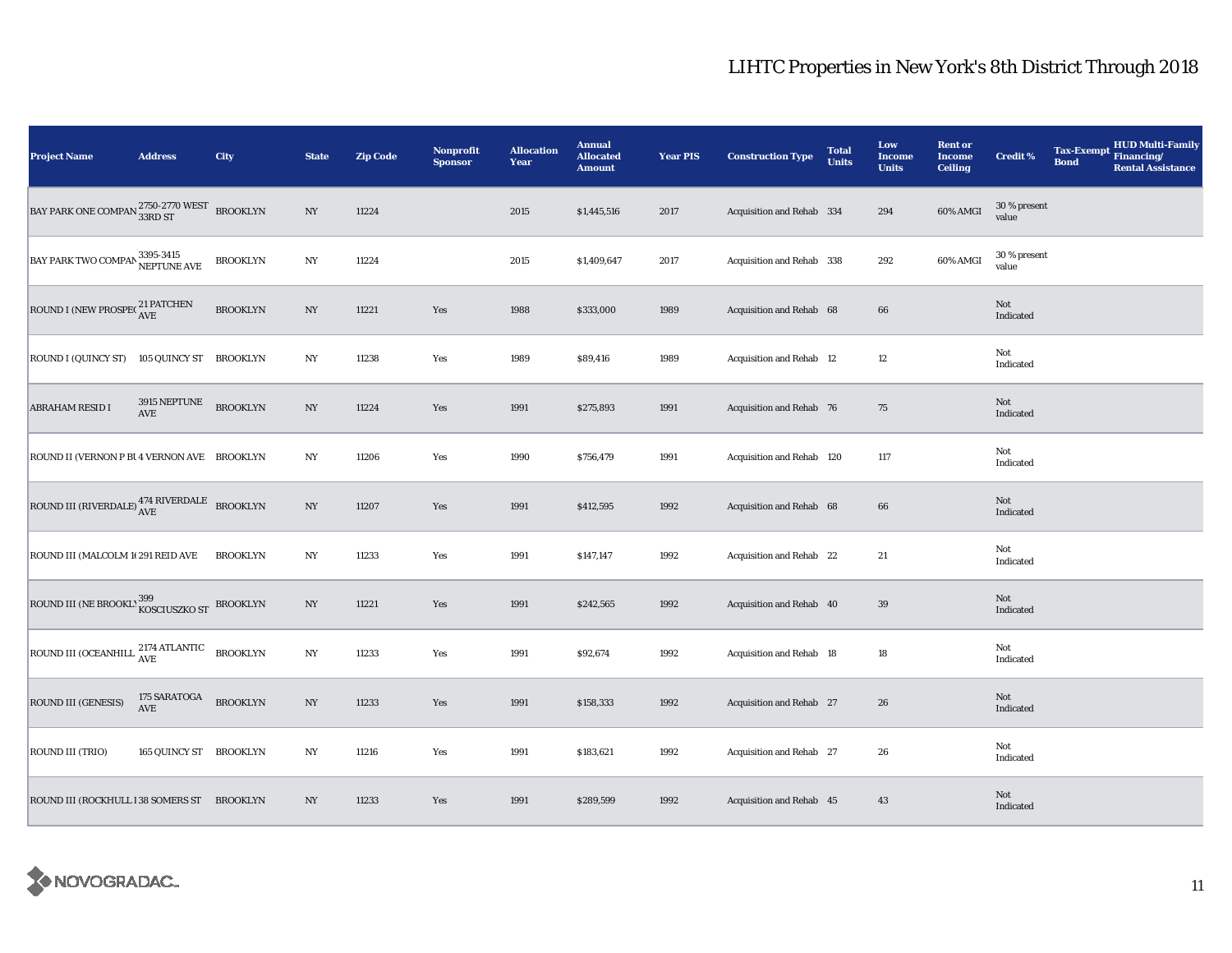| <b>Project Name</b>                                           | <b>Address</b>                 | City            | <b>State</b>     | <b>Zip Code</b> | <b>Nonprofit</b><br><b>Sponsor</b> | <b>Allocation</b><br>Year | <b>Annual</b><br><b>Allocated</b><br><b>Amount</b> | <b>Year PIS</b> | <b>Construction Type</b> | <b>Total</b><br><b>Units</b> | Low<br><b>Income</b><br><b>Units</b> | <b>Rent or</b><br><b>Income</b><br><b>Ceiling</b> | <b>Credit %</b>                      | <b>Tax-Exempt</b><br><b>Bond</b> | HUD Multi-Family<br>Financing/<br><b>Rental Assistance</b> |
|---------------------------------------------------------------|--------------------------------|-----------------|------------------|-----------------|------------------------------------|---------------------------|----------------------------------------------------|-----------------|--------------------------|------------------------------|--------------------------------------|---------------------------------------------------|--------------------------------------|----------------------------------|------------------------------------------------------------|
| ROUND IV (ANTHONY E $\frac{325 \text{ NEW LOTS}}{\text{AVE}}$ |                                | <b>BROOKLYN</b> | $_{\mathrm{NY}}$ | 11207           | Yes                                | 1992                      | \$378,411                                          | 1993            | Acquisition and Rehab 51 |                              | 50                                   |                                                   | Not<br>Indicated                     |                                  |                                                            |
| <b>ROUND IV (PDQB)</b>                                        | <b>689 DEKALB AVE BROOKLYN</b> |                 | $_{\mathrm{NY}}$ | 11216           | Yes                                | 1992                      | \$491,794                                          | 1993            | Acquisition and Rehab 67 |                              | 65                                   |                                                   | Not<br>Indicated                     |                                  |                                                            |
| ROUND IV (WILLOUGHB 162 VERNON                                |                                | <b>BROOKLYN</b> | NY               | 11206           | Yes                                | 1992                      | \$385,459                                          | 1993            | Acquisition and Rehab 55 |                              | 54                                   |                                                   | Not<br>Indicated                     |                                  |                                                            |
| ROUND IV (BROOKLYN) $^{462}_{ST}$ HANCOCK                     |                                | <b>BROOKLYN</b> | NY               | 11233           | Yes                                | 1992                      | \$389,136                                          | 1993            | Acquisition and Rehab 50 |                              | 49                                   |                                                   | Not<br>Indicated                     |                                  |                                                            |
| ROUND V (SHESHBAZZA 721 DEKALB AVE BROOKLYN                   |                                |                 | NY               | 11216           | Yes                                | 1993                      | \$383,509                                          | 1994            | Acquisition and Rehab 61 |                              | 59                                   |                                                   | Not<br>Indicated                     |                                  |                                                            |
| ROUND VI (DAWSON ES! 633 NEW JERSEY AVE                       |                                | <b>BROOKLYN</b> | NY               | 11207           | Yes                                | 1993                      | \$180,630                                          | 1994            | Acquisition and Rehab 23 |                              | $\bf{22}$                            |                                                   | Not<br>Indicated                     |                                  |                                                            |
| ROUND VI (BROOKLYN) 905A GATES AVE BROOKLYN                   |                                |                 | NY               | 11221           | Yes                                | 1993                      | \$268,640                                          | 1994            | Acquisition and Rehab 33 |                              | 32                                   |                                                   | Not<br>Indicated                     |                                  |                                                            |
| <b>ABRAHAM RESID II</b>                                       | 3811 SURF AVE BROOKLYN         |                 | $_{\mathrm{NY}}$ | 11224           | No                                 | 1993                      | \$288,413                                          | 1995            | Acquisition and Rehab 41 |                              | 41                                   |                                                   | Not<br>Indicated                     | No                               |                                                            |
| HOWARD AVENUE CLUS 50 HOWARD                                  |                                | <b>BROOKLYN</b> | $_{\mathrm{NY}}$ | 11221           | $\rm No$                           | 2003                      | \$59,013                                           | 2005            | Acquisition and Rehab 8  |                              | 6                                    |                                                   | $70$ % present $\,$ No $\,$<br>value |                                  |                                                            |
| HOWARD AVENUE CLUS 843 HALSEY ST BROOKLYN                     |                                |                 | NY               | 11233           | No                                 | 2003                      | \$55,387                                           | 2005            | Acquisition and Rehab 6  |                              | $5\phantom{.0}$                      |                                                   | 70 % present $\bar{N}$ o<br>value    |                                  |                                                            |
| HOWARD AVENUE CLUS 872 MADISON ST BROOKLYN                    |                                |                 | NY               | 11221           | No                                 | 2003                      | \$68,204                                           | 2005            | Acquisition and Rehab 8  |                              | 6                                    |                                                   | $70$ % present $\,$ No $\,$<br>value |                                  |                                                            |
| RALPH GATES CLUSTER 3 SUMPTER ST BROOKLYN                     |                                |                 | NY               | 11233           | Yes                                | 2007                      | \$35,803                                           | 2005            | Acquisition and Rehab 4  |                              | $\boldsymbol{3}$                     | 60% AMGI                                          | $70\,\%$ present $\,$ No value       |                                  |                                                            |
| SHEFFIELD AVENUE CLI 543 SHEFFIELD                            |                                | <b>BROOKLYN</b> | NY               | 11207           | No                                 | 2004                      | \$47,061                                           | 2005            | Acquisition and Rehab 6  |                              | $\overline{4}$                       |                                                   | $70$ % present $\,$ No $\,$<br>value |                                  |                                                            |

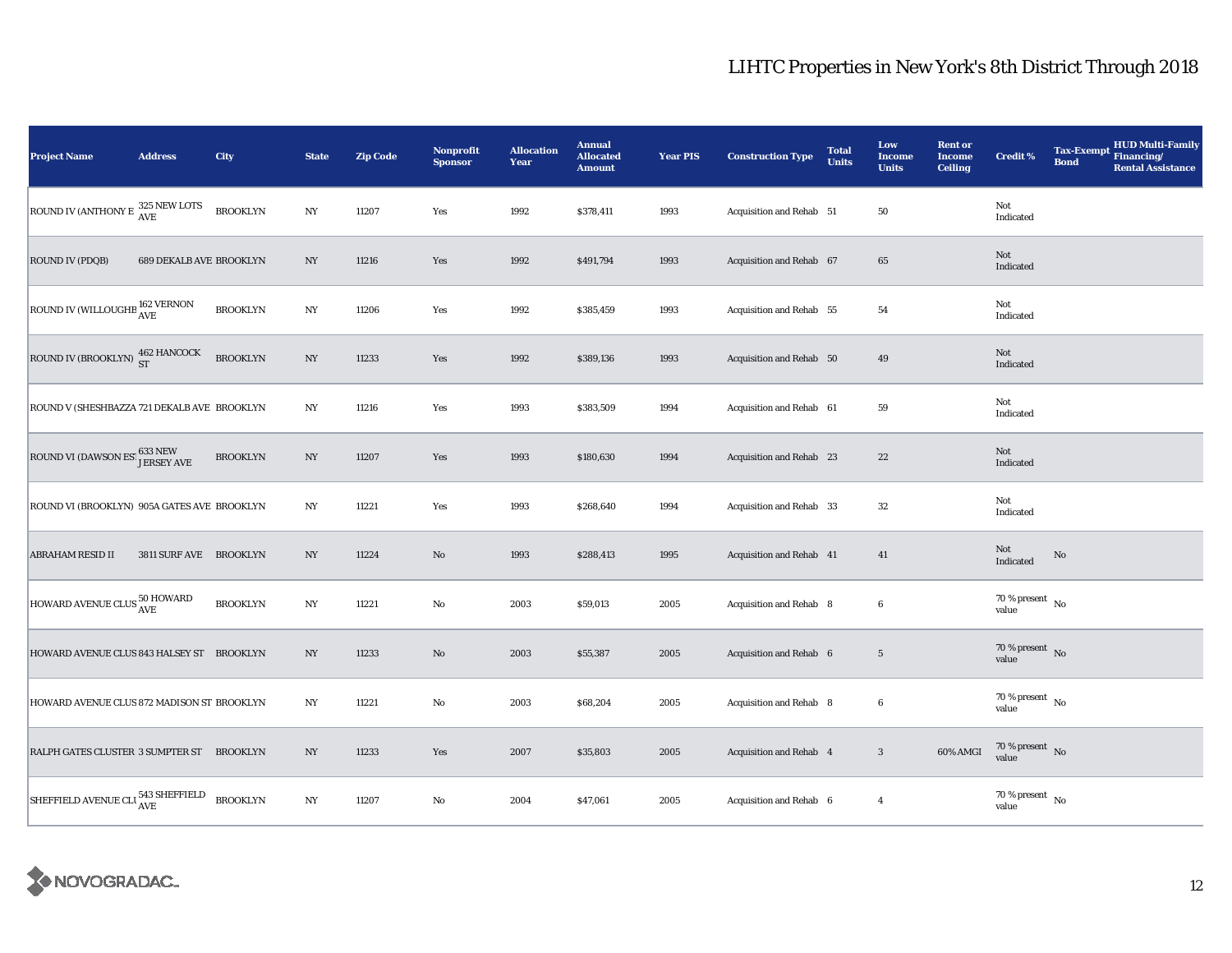| <b>Project Name</b>                                                                                                                                          | <b>Address</b>                                                   | City            | <b>State</b>     | <b>Zip Code</b> | <b>Nonprofit</b><br><b>Sponsor</b> | <b>Allocation</b><br>Year | <b>Annual</b><br><b>Allocated</b><br><b>Amount</b> | <b>Year PIS</b> | <b>Construction Type</b>       | <b>Total</b><br><b>Units</b> | Low<br><b>Income</b><br><b>Units</b> | <b>Rent or</b><br><b>Income</b><br><b>Ceiling</b> | <b>Credit %</b>                      | <b>Tax-Exempt</b><br><b>Bond</b> | HUD Multi-Family<br>Financing/<br><b>Rental Assistance</b> |
|--------------------------------------------------------------------------------------------------------------------------------------------------------------|------------------------------------------------------------------|-----------------|------------------|-----------------|------------------------------------|---------------------------|----------------------------------------------------|-----------------|--------------------------------|------------------------------|--------------------------------------|---------------------------------------------------|--------------------------------------|----------------------------------|------------------------------------------------------------|
| SHEFFIELD AVENUE CLI $^{628}_{\rm AVE}$ SCHENCK                                                                                                              |                                                                  | <b>BROOKLYN</b> | $_{\mathrm{NY}}$ | 11207           | $\rm No$                           | 2005                      | \$58,611                                           | 2005            | <b>Acquisition and Rehab 8</b> |                              | $5\phantom{.0}$                      |                                                   | Not<br>Indicated                     |                                  |                                                            |
| SHEFFIELD AVENUE CLI $_{\rm ST}^{633\ {\rm VERMONT}}$                                                                                                        |                                                                  | <b>BROOKLYN</b> | $_{\mathrm{NY}}$ | 11207           | $\rm No$                           | 2005                      | \$88,224                                           | 2005            | Acquisition and Rehab 5        |                              | $\overline{4}$                       |                                                   | Not<br>Indicated                     |                                  |                                                            |
| SHEFFIELD AVENUE CLU ST BRADFORD BROOKLYN                                                                                                                    |                                                                  |                 | NY               | 11207           | $\rm No$                           | 2005                      | \$98,668                                           | 2005            | Acquisition and Rehab 9        |                              | $\bf 6$                              |                                                   | Not<br>Indicated                     |                                  |                                                            |
| SHEFFIELD AVENUE CLU 739 SHEFFIELD BROOKLYN                                                                                                                  |                                                                  |                 | NY               | 11207           | $\rm No$                           | 2004                      | \$40,040                                           | 2005            | Acquisition and Rehab 3        |                              | $\boldsymbol{3}$                     |                                                   | 70 % present $\hbox{~No}$<br>value   |                                  |                                                            |
| SHEFFIELD AVENUE CLU $^{677}_{\mbox{AVE}}$                                                                                                                   |                                                                  | <b>BROOKLYN</b> | $_{\mathrm{NY}}$ | 11207           | $\rm No$                           | 2005                      | \$38,147                                           | 2005            | Acquisition and Rehab 3        |                              | $\mathbf{3}$                         |                                                   | Not<br>Indicated                     |                                  |                                                            |
| SHEFFIELD AVENUE CLI 744 MILLER AVE BROOKLYN                                                                                                                 |                                                                  |                 | NY               | 11207           | $\rm No$                           | 2004                      | \$69,733                                           | 2005            | Acquisition and Rehab 5        |                              | $5\phantom{.0}$                      |                                                   | $70$ % present $\,$ No $\,$<br>value |                                  |                                                            |
| BAINBRIDGE CLUSTER 677 HALSEY ST BROOKLYN                                                                                                                    |                                                                  |                 | $_{\mathrm{NY}}$ | 11233           | $\rm No$                           | 2008                      | \$45,624                                           | 2005            | Acquisition and Rehab 6        |                              | $\overline{4}$                       | 60% AMGI                                          | $70\,\%$ present $\,$ No value       |                                  |                                                            |
| $\boxed{\texttt{BAINBRIDGE CLUSTER}} \begin{tabular}{l} 516 \texttt{JEFFERSON} \\ \texttt{AVE} \end{tabular} \begin{tabular}{l} \texttt{BRON} \end{tabular}$ |                                                                  |                 | $_{\mathrm{NY}}$ | 11221           | $\rm No$                           | 2008                      | \$57,916                                           | 2005            | Acquisition and Rehab 8        |                              | $\overline{5}$                       | 60% AMGI                                          | $70\,\%$ present $\,$ No value       |                                  |                                                            |
| <b>BAINBRIDGE CLUSTER</b>                                                                                                                                    | 242 PATCHEN<br>AVE                                               | <b>BROOKLYN</b> | $_{\mathrm{NY}}$ | 11233           | $\rm No$                           | 2008                      | \$56,882                                           | 2005            | Acquisition and Rehab 8        |                              | $\bf 6$                              | 60% AMGI                                          | $70\,\%$ present $\,$ No value       |                                  |                                                            |
| <b>CYPRESS CORNERS</b>                                                                                                                                       | 1158 GLENMORE $_{\rm BROOKLYN}$<br>$\operatorname{\mathbf{AVE}}$ |                 | $_{\mathrm{NY}}$ | 11208           | $\rm No$                           | 2008                      | \$35,840                                           | 2005            | Acquisition and Rehab 3        |                              | $\boldsymbol{2}$                     | 60% AMGI                                          | $70\,\%$ present $\,$ No value       |                                  |                                                            |
| JEFFERSON CLUSTER (N $^{464}_{\rm{AVE}}$ NOSTRAND BROOKLYN                                                                                                   |                                                                  |                 | $_{\mathrm{NY}}$ | 11216           | No                                 | 2008                      | \$52,791                                           | 2005            | Acquisition and Rehab 8        |                              | $6\phantom{.0}$                      | 60% AMGI                                          | $70\,\%$ present $\,$ No value       |                                  |                                                            |
| JEFFERSON CLUSTER (1) 111 PUTNAM AVE BROOKLYN                                                                                                                |                                                                  |                 | $_{\mathrm{NY}}$ | 11238           | $\rm No$                           | 2008                      | \$25,124                                           | 2005            | Acquisition and Rehab 3        |                              | $\boldsymbol{2}$                     | 60% AMGI                                          | $70\,\%$ present $\,$ No value       |                                  |                                                            |
| JEFFERSON CLUSTER (1- $\frac{143 \text{ JEFFERSON}}{\text{AVE}}$ BROOKLYN                                                                                    |                                                                  |                 | $_{\mathrm{NY}}$ | 11216           | No                                 | 2008                      | \$43,251                                           | 2005            | Acquisition and Rehab 4        |                              | $\sqrt{3}$                           | 60% AMGI                                          | $70$ % present $\,$ No $\,$ value    |                                  |                                                            |

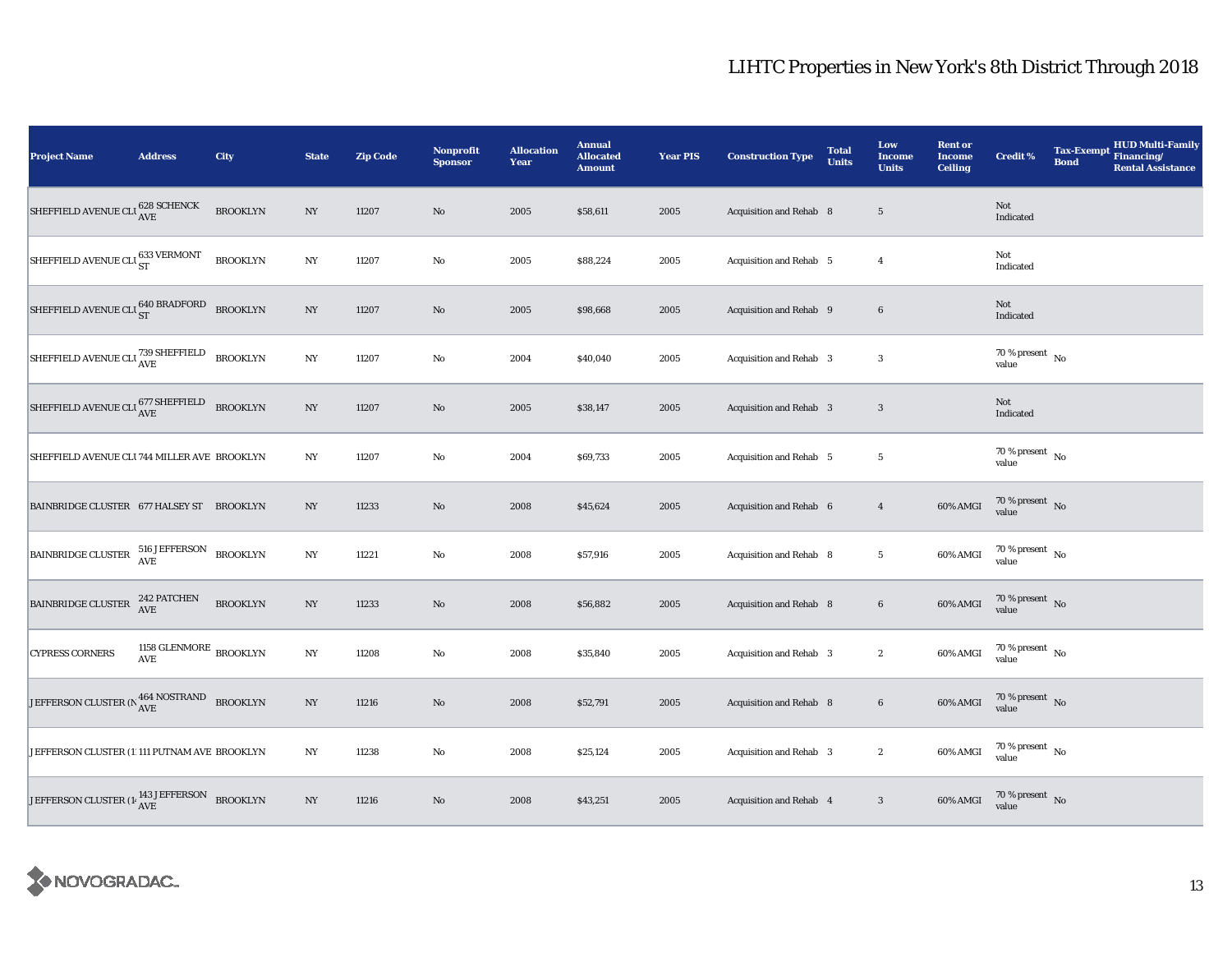| <b>Project Name</b>                                     | <b>Address</b> | City            | <b>State</b>     | <b>Zip Code</b> | Nonprofit<br><b>Sponsor</b> | <b>Allocation</b><br>Year | <b>Annual</b><br><b>Allocated</b><br><b>Amount</b> | <b>Year PIS</b> | <b>Construction Type</b>       | <b>Total</b><br><b>Units</b> | Low<br><b>Income</b><br><b>Units</b> | <b>Rent or</b><br><b>Income</b><br><b>Ceiling</b> | <b>Credit %</b>                              | <b>Tax-Exempt</b><br><b>Bond</b> | <b>HUD Multi-Family</b><br>Financing/<br><b>Rental Assistance</b> |
|---------------------------------------------------------|----------------|-----------------|------------------|-----------------|-----------------------------|---------------------------|----------------------------------------------------|-----------------|--------------------------------|------------------------------|--------------------------------------|---------------------------------------------------|----------------------------------------------|----------------------------------|-------------------------------------------------------------------|
| JEFFERSON CLUSTER (D 68 DECATUR ST BROOKLYN             |                |                 | $_{\mathrm{NY}}$ | 11216           | $\rm No$                    | 2008                      | \$31,951                                           | 2005            | Acquisition and Rehab 4        |                              | $\boldsymbol{3}$                     | 60% AMGI                                          | $70\,\%$ present $\,$ No value               |                                  |                                                                   |
| JEFFERSON CLUSTER (10161 HALSEY ST BROOKLYN             |                |                 | NY               | 11216           | No                          | 2008                      | \$64,594                                           | 2005            | <b>Acquisition and Rehab 8</b> |                              | $\bf 6$                              | 60% AMGI                                          | $70$ % present $\,$ No $\,$<br>value         |                                  |                                                                   |
| JEFFERSON CLUSTER (A <sup>1369</sup> ATLANTIC           |                | <b>BROOKLYN</b> | NY               | 11216           | $\rm No$                    | 2008                      | \$93,887                                           | 2005            | Acquisition and Rehab 16       |                              | 12                                   | 60% AMGI                                          | $70\,\%$ present $\,$ No value               |                                  |                                                                   |
| MEDGAR EVERS HOUSE: 620 GATES AVE BROOKLYN              |                |                 | $_{\mathrm{NY}}$ | 11221           | Yes                         | 2008                      | \$47,827                                           | 2005            | Acquisition and Rehab 35       |                              | $\bf{22}$                            | 60% AMGI                                          | $30\,\%$ present $\,$ Yes value              |                                  |                                                                   |
| MEDGAR EVERS HOUSE: 630 GATES AVE BROOKLYN              |                |                 | NY               | 11221           | Yes                         | 2008                      | \$51,942                                           | 2005            | Acquisition and Rehab 35       |                              | 23                                   | 60% AMGI                                          | $30$ % present $\rm\thinspace\,Yes$<br>value |                                  |                                                                   |
| MEDGAR EVERS HOUSE: 745 GATES AVE BROOKLYN              |                |                 | NY               | 11221           | Yes                         | 2008                      | \$57,586                                           | 2005            | Acquisition and Rehab 32       |                              | ${\bf 24}$                           | 60% AMGI                                          | $30$ % present $\,$ $\rm Yes$<br>value       |                                  |                                                                   |
| MEDGAR EVERS HOUSE: 755 GATES AVE BROOKLYN              |                |                 | $_{\mathrm{NY}}$ | 11221           | Yes                         | 2008                      | \$53,283                                           | 2005            | Acquisition and Rehab 34       |                              | 23                                   | 60% AMGI                                          | $30\,\%$ present $\,$ Yes value              |                                  |                                                                   |
| RALPH GATES CLUSTER 78 SARATOGA                         |                | <b>BROOKLYN</b> | $_{\mathrm{NY}}$ | 11233           | Yes                         | 2007                      | \$43,406                                           | 2005            | Acquisition and Rehab 4        |                              | $\sqrt{3}$                           | 60% AMGI                                          | $70\,\%$ present $\,$ No value               |                                  |                                                                   |
| RALPH GATES CLUSTER $^{85}_{\rm ST}$ MACDOUGAL BROOKLYN |                |                 | $_{\mathrm{NY}}$ | 11233           | Yes                         | 2007                      | \$61,863                                           | 2005            | Acquisition and Rehab 6        |                              | $5\phantom{.0}$                      | 60% AMGI                                          | $70\,\%$ present $\,$ No value               |                                  |                                                                   |
| RALPH GATES CLUSTER 121 RALPH AVE BROOKLYN              |                |                 | NY               | 11221           | Yes                         | 2007                      | \$32,589                                           | 2005            | <b>Acquisition and Rehab 3</b> |                              | $\boldsymbol{2}$                     | 60% AMGI                                          | $70\,\%$ present $\,$ No value               |                                  |                                                                   |
| RALPH GATES CLUSTER <sup>241 VAN BUREN</sup> BROOKLYN   |                |                 | NY               | 11221           | Yes                         | 2007                      | \$38,887                                           | 2005            | Acquisition and Rehab 3        |                              | $\boldsymbol{2}$                     | 60% AMGI                                          | $70$ % present $\,$ No $\,$<br>value         |                                  |                                                                   |
| RALPH GATES CLUSTER 540 GATES AVE BROOKLYN              |                |                 | NY               | 11221           | Yes                         | 2007                      | \$65,465                                           | 2005            | <b>Acquisition and Rehab 8</b> |                              | $7\phantom{.0}$                      | 60% AMGI                                          | $70\,\%$ present $\,$ No value               |                                  |                                                                   |
| RALPH GATES CLUSTER 819 GATES AVE BROOKLYN              |                |                 | NY               | 11221           | Yes                         | 2007                      | \$29,034                                           | 2005            | Acquisition and Rehab 4        |                              | $\boldsymbol{2}$                     | 60% AMGI                                          | $70$ % present $\,$ No $\,$<br>value         |                                  |                                                                   |

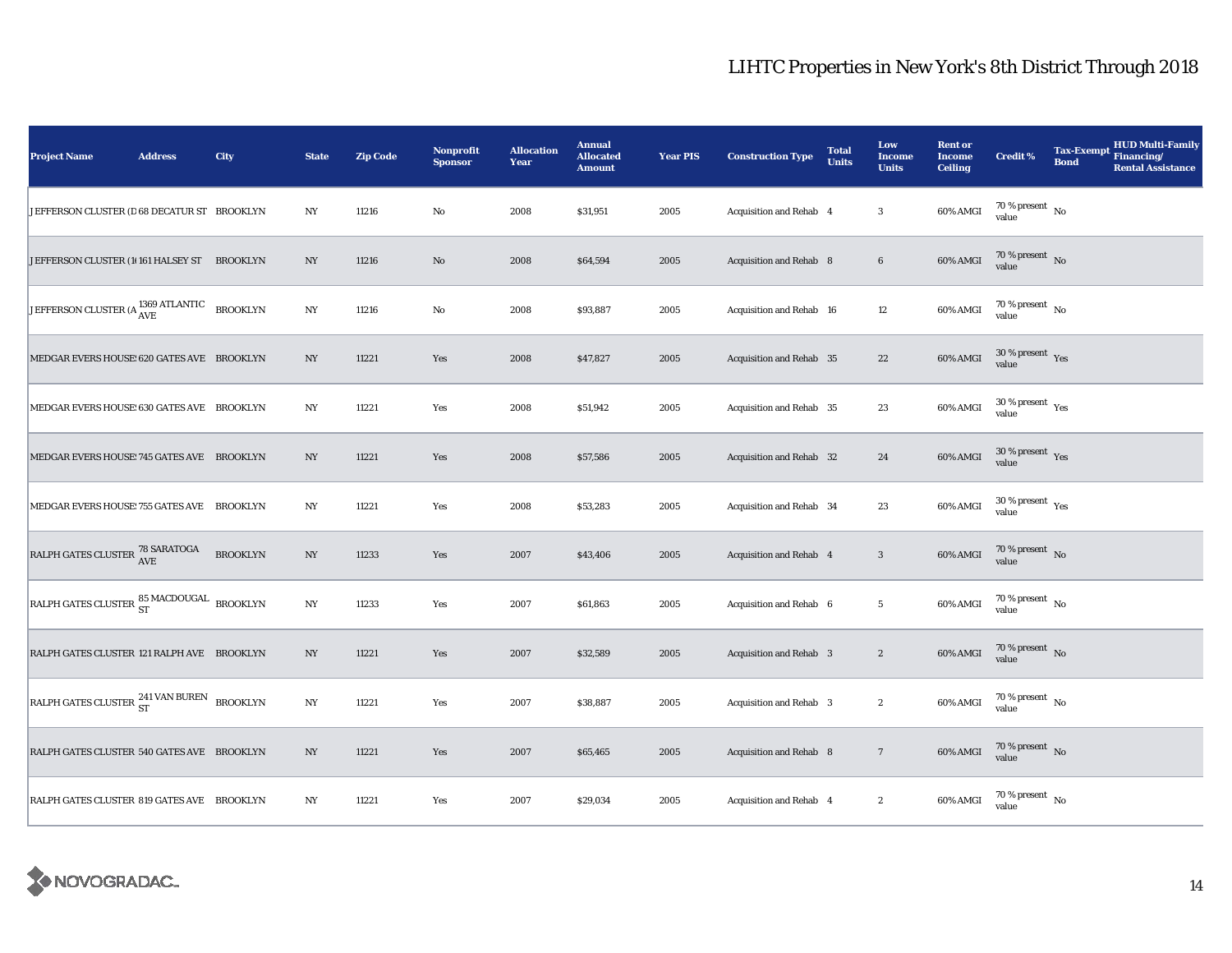| <b>Project Name</b>                                                       | <b>Address</b>          | City            | <b>State</b>     | <b>Zip Code</b> | Nonprofit<br><b>Sponsor</b> | <b>Allocation</b><br>Year | <b>Annual</b><br><b>Allocated</b><br><b>Amount</b> | <b>Year PIS</b> | <b>Construction Type</b> | <b>Total</b><br><b>Units</b> | Low<br>Income<br><b>Units</b> | <b>Rent or</b><br><b>Income</b><br><b>Ceiling</b> | <b>Credit %</b>                      | <b>Tax-Exempt</b><br><b>Bond</b> | HUD Multi-Family<br>Financing/<br><b>Rental Assistance</b> |
|---------------------------------------------------------------------------|-------------------------|-----------------|------------------|-----------------|-----------------------------|---------------------------|----------------------------------------------------|-----------------|--------------------------|------------------------------|-------------------------------|---------------------------------------------------|--------------------------------------|----------------------------------|------------------------------------------------------------|
| RALPH GATES CLUSTER $^{908}_{ST}$ HERKIMER BROOKLYN                       |                         |                 | $_{\mathrm{NY}}$ | 11233           | Yes                         | 2007                      | \$34,301                                           | 2005            | Acquisition and Rehab 4  |                              | $\sqrt{3}$                    | 60% AMGI                                          | $70\,\%$ present $\,$ No value       |                                  |                                                            |
| DR BETTY SHABAZZ APT 660 GATES AVE BROOKLYN                               |                         |                 | $_{\mathrm{NY}}$ | 11221           | Yes                         | 2008                      | \$134,338                                          | 2005            | Acquisition and Rehab 40 |                              | $\bf 35$                      | 60% AMGI                                          | $30\,\%$ present $\,$ Yes value      |                                  |                                                            |
| DR BETTY SHABAZZ APT 690 GATES AVE BROOKLYN                               |                         |                 | NY               | 11221           | Yes                         | 2005                      | \$107,363                                          | 2006            | Acquisition and Rehab 39 |                              | 27                            | 60% AMGI                                          | $30\,\%$ present $\,$ Yes value      |                                  | $\mathbf{No}$                                              |
| <b>CYPRESS CORNERS</b>                                                    | 149 MILFORD ST BROOKLYN |                 | NY               | 11208           | $\rm No$                    | 2008                      | \$47,768                                           | 2006            | Acquisition and Rehab 6  |                              | $\overline{4}$                | 60% AMGI                                          | $70\,\%$ present $\,$ No value       |                                  |                                                            |
| HOWARD AVENUE APTS 86 SARATOGA                                            |                         | <b>BROOKLYN</b> | $_{\mathrm{NY}}$ | 11233           | $\rm No$                    | 2008                      | \$51,978                                           | 2006            | Acquisition and Rehab 6  |                              | $\overline{4}$                | 60% AMGI                                          | $70\,\%$ present $\,$ No value       |                                  |                                                            |
| HOWARD AVENUE CLUS BAINBRIDGE ST BROOKLYN                                 |                         |                 | $_{\mathrm{NY}}$ | 11233           | $\rm No$                    | 2008                      | \$50,769                                           | 2006            | Acquisition and Rehab 7  |                              | $\sqrt{5}$                    | 60% AMGI                                          | $70$ % present $\,$ No $\,$<br>value |                                  |                                                            |
| JEFFERSON CLUSTER (1) $\frac{161 \text{ JEFFERSON}}{\text{AVE}}$ BROOKLYN |                         |                 | $_{\mathrm{NY}}$ | 11216           | No                          | 2008                      | \$35,013                                           | 2006            | Acquisition and Rehab 4  |                              | $\sqrt{3}$                    | 60% AMGI                                          | $70\,\%$ present $\,$ No value       |                                  |                                                            |
| JEFFERSON CLUSTER (9 98 MACON ST                                          |                         | <b>BROOKLYN</b> | $_{\mathrm{NY}}$ | 11216           | $\rm\thinspace No$          | 2008                      | \$59,676                                           | 2006            | Acquisition and Rehab 8  |                              | $\bf 6$                       | 60% AMGI                                          | $70\,\%$ present $\,$ No value       |                                  |                                                            |
| JEFFERSON CLUSTER (N MACDONOUGH BROOKLYN                                  | 9<br>ST                 |                 | $_{\mathrm{NY}}$ | 11216           | No                          | 2008                      | \$72,187                                           | 2006            | Acquisition and Rehab 12 |                              | $\boldsymbol{9}$              | $60\%$ AMGI                                       | 70 % present $\,$ No $\,$<br>value   |                                  |                                                            |
| JEFFERSON CLUSTER $(1; \frac{133}{\text{AVE}})$ BROOKLYN                  |                         |                 | $_{\mathrm{NY}}$ | 11216           | $\rm No$                    | 2008                      | \$23,810                                           | 2006            | Acquisition and Rehab 3  |                              | $\boldsymbol{2}$              | 60% AMGI                                          | $70\,\%$ present $\,$ No value       |                                  |                                                            |
| JEFFERSON CLUSTER (A <sup>1371</sup> ATLANTIC                             |                         | <b>BROOKLYN</b> | $_{\mathrm{NY}}$ | 11216           | $\rm No$                    | 2008                      | \$88,403                                           | 2006            | Acquisition and Rehab 16 |                              | 12                            | 60% AMGI                                          | 70 % present $\hbox{~No}$<br>value   |                                  |                                                            |
| MEDGAR EVERS HOUSE: 590 GATES AVE BROOKLYN                                |                         |                 | $_{\mathrm{NY}}$ | 11221           | Yes                         | 2008                      | \$67,534                                           | 2006            | Acquisition and Rehab 34 |                              | $30\,$                        | 60% AMGI                                          | $30\,\%$ present $\,$ Yes value      |                                  |                                                            |
| MEDGAR EVERS HOUSE: 600 GATES AVE BROOKLYN                                |                         |                 | N <sub>Y</sub>   | 11221           | Yes                         | 2008                      | \$53,880                                           | 2006            | Acquisition and Rehab 35 |                              | 25                            | 60% AMGI                                          | $30\,\%$ present $\,$ Yes value      |                                  |                                                            |

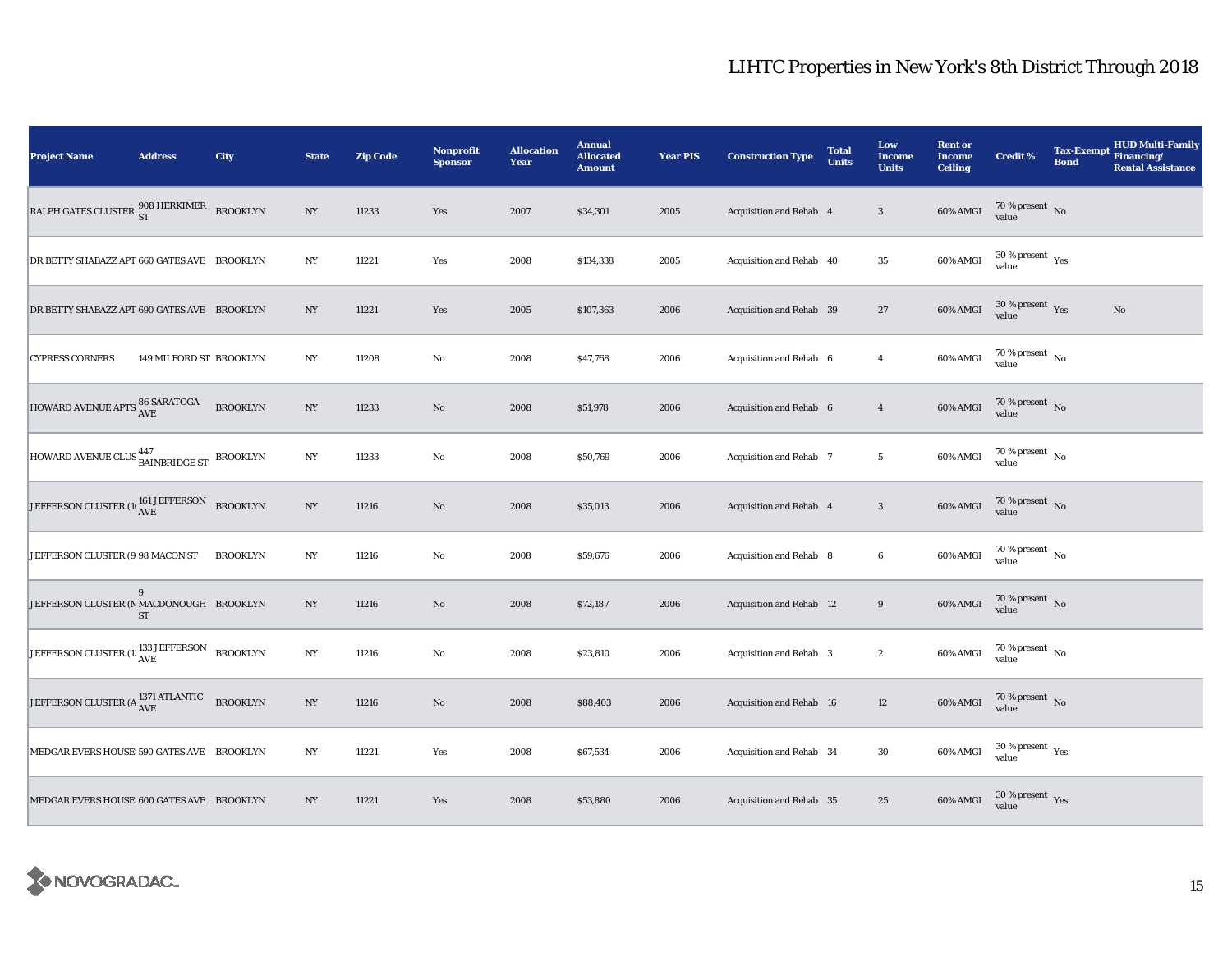| <b>Project Name</b>                                                   | <b>Address</b>          | City            | <b>State</b>     | <b>Zip Code</b> | Nonprofit<br><b>Sponsor</b> | <b>Allocation</b><br>Year | <b>Annual</b><br><b>Allocated</b><br><b>Amount</b> | <b>Year PIS</b> | <b>Construction Type</b> | <b>Total</b><br><b>Units</b> | Low<br><b>Income</b><br><b>Units</b> | <b>Rent or</b><br><b>Income</b><br><b>Ceiling</b> | <b>Credit %</b>                        | <b>Tax-Exempt</b><br><b>Bond</b> | <b>HUD Multi-Family</b><br>Financing/<br><b>Rental Assistance</b> |
|-----------------------------------------------------------------------|-------------------------|-----------------|------------------|-----------------|-----------------------------|---------------------------|----------------------------------------------------|-----------------|--------------------------|------------------------------|--------------------------------------|---------------------------------------------------|----------------------------------------|----------------------------------|-------------------------------------------------------------------|
| MEDGAR EVERS HOUSE: 701 GATES AVE BROOKLYN                            |                         |                 | $_{\mathrm{NY}}$ | 11221           | Yes                         | 2008                      | \$54,182                                           | 2006            | Acquisition and Rehab 34 |                              | $25\,$                               | 60% AMGI                                          | $30\,\%$ present $\,$ Yes value        |                                  |                                                                   |
| MEDGAR EVERS HOUSE: 715 GATES AVE BROOKLYN                            |                         |                 | NY               | 11221           | Yes                         | 2008                      | \$62,864                                           | 2006            | Acquisition and Rehab 32 |                              | 26                                   | 60% AMGI                                          | $30$ % present $\,$ $\rm Yes$<br>value |                                  |                                                                   |
| MEDGAR EVERS HOUSE: 735 GATES AVE BROOKLYN                            |                         |                 | NY               | 11221           | Yes                         | 2008                      | \$61,958                                           | 2006            | Acquisition and Rehab 35 |                              | 28                                   | 60% AMGI                                          | $30\,\%$ present $\,$ Yes value        |                                  |                                                                   |
| RALPH GATES CLUSTER 145 SUMNER                                        |                         | <b>BROOKLYN</b> | NY               | 11206           | Yes                         | 2007                      | \$42,786                                           | 2006            | Acquisition and Rehab 4  |                              | $\mathbf{3}$                         | 60% AMGI                                          | $70\,\%$ present $\,$ No value         |                                  |                                                                   |
| SHEFFIELD AVENUE CLI 655 MILLER AVE BROOKLYN                          |                         |                 | NY               | 11207           | $\rm No$                    | 2009                      | \$64,121                                           | 2006            | Acquisition and Rehab 5  |                              | $5\phantom{.0}$                      | 60% AMGI                                          | $70$ % present $\,$ No $\,$<br>value   |                                  |                                                                   |
| SHEFFIELD AVENUE CLU ST                                               |                         | <b>BROOKLYN</b> | $_{\mathrm{NY}}$ | 11207           | $\rm No$                    | 2009                      | \$42,993                                           | 2006            | Acquisition and Rehab 6  |                              | $\overline{4}$                       | 60% AMGI                                          | 70 % present $\hbox{~No}$<br>value     |                                  |                                                                   |
| PARK TERRACE APTS                                                     | 702 E 103RD ST BROOKLYN |                 | $_{\mathrm{NY}}$ | 11236           |                             | 1995                      | \$0                                                | 1996            | Acquisition and Rehab 72 |                              | 71                                   |                                                   | 70 % present $\hbox{~No}$<br>value     |                                  |                                                                   |
| $\boxed{\text{ROCKAWAY AVENUE PR}^{\text{181 ROCKAWAY}}_{\text{AVE}}$ |                         |                 | $_{\mathrm{NY}}$ | 11233           |                             | 1996                      | $\$0$                                              | 1996            | Acquisition and Rehab 44 |                              | $\bf 25$                             |                                                   | 70 % present $\bar{N}$ o<br>value      |                                  |                                                                   |
| 21ST CENTURY DEVELOI $_{\rm AVE}^{861\rm\,GREENE}$                    |                         | <b>BROOKLYN</b> | NY               | 11221           |                             | 1996                      | $\$0$                                              | 1997            | Acquisition and Rehab 37 |                              | $21\,$                               |                                                   | 70 % present $\hbox{~No}$<br>value     |                                  |                                                                   |
| <b>THROOP COURT</b>                                                   | 388 THROOP<br>AVE       | <b>BROOKLYN</b> | NY               | 11221           |                             | 1996                      | \$0                                                | 1997            | Acquisition and Rehab 53 |                              | 52                                   |                                                   | $70\,\%$ present $\,$ No value         |                                  |                                                                   |
| <b>ELTON COURT</b>                                                    | 335 ELTON ST            | <b>BROOKLYN</b> | NY               | 11208           |                             | 1997                      | $\$0$                                              | 1998            | <b>New Construction</b>  | 40                           | $\bf 39$                             |                                                   | $70$ % present $\,$ No $\,$<br>value   |                                  |                                                                   |
| ROUND V (CCD)                                                         | 223 MADISON ST BROOKLYN |                 | NY               | 11216           | $\rm No$                    | 1993                      | \$247,537                                          | 1995            | Acquisition and Rehab 43 |                              | 42                                   |                                                   | Not<br>Indicated                       | $\rm No$                         |                                                                   |
| ROUND VI (ASSOC OF BE $^{277\, \, \rm TOMPKINS}_{\rm AVE}$            |                         | <b>BROOKLYN</b> | NY               | 11216           | $\rm No$                    | 1993                      | \$291,454                                          | 1995            | Acquisition and Rehab 42 |                              | 40                                   |                                                   | Not<br>Indicated                       | No                               |                                                                   |

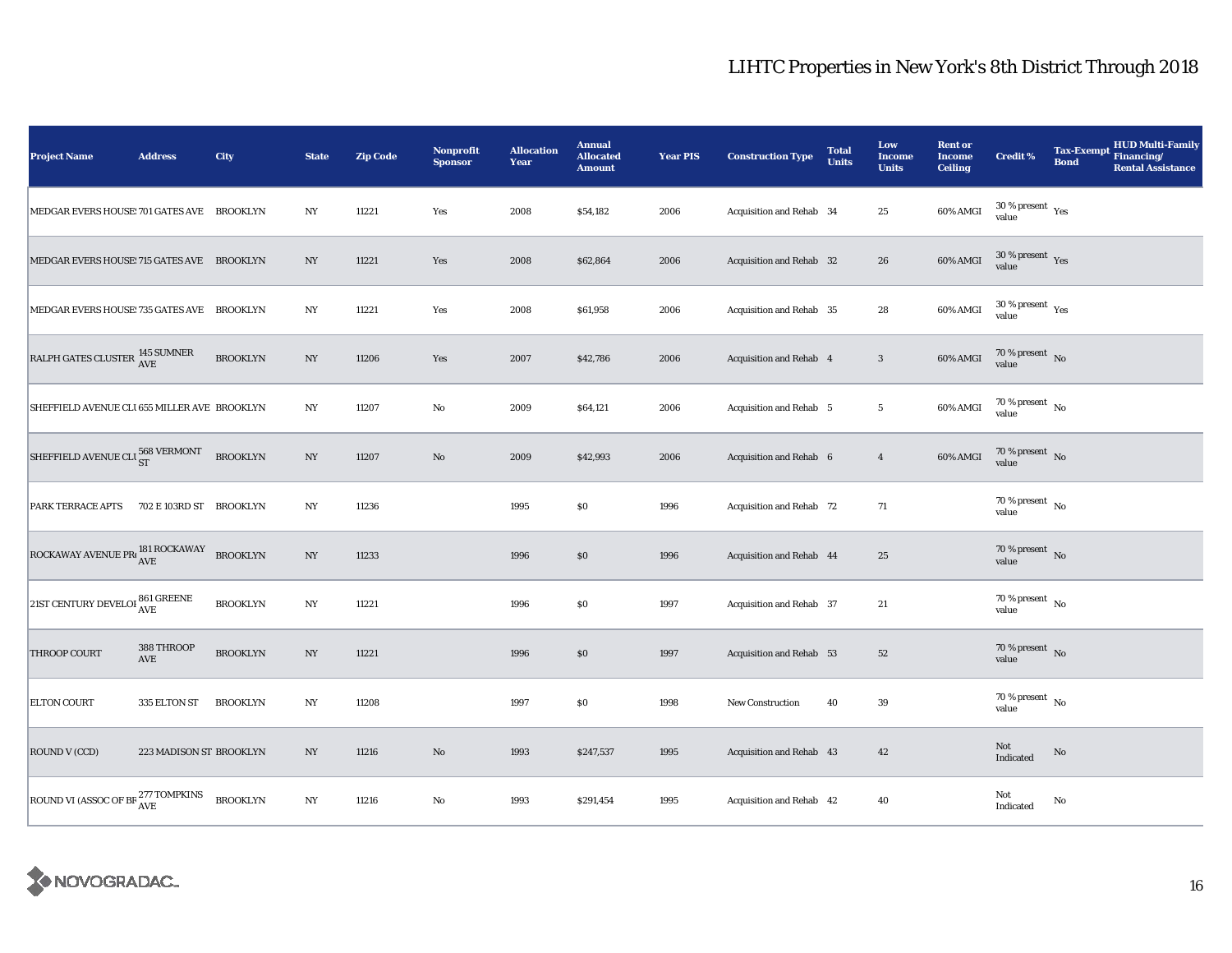| <b>Project Name</b>                           | <b>Address</b>             | City            | <b>State</b>     | <b>Zip Code</b> | <b>Nonprofit</b><br><b>Sponsor</b> | <b>Allocation</b><br>Year | <b>Annual</b><br><b>Allocated</b><br><b>Amount</b> | <b>Year PIS</b> | <b>Construction Type</b>       | <b>Total</b><br><b>Units</b> | Low<br><b>Income</b><br><b>Units</b> | <b>Rent or</b><br><b>Income</b><br><b>Ceiling</b> | <b>Credit %</b>  | <b>HUD Multi-Family</b><br><b>Tax-Exempt</b><br>Financing/<br><b>Bond</b><br><b>Rental Assistance</b> |
|-----------------------------------------------|----------------------------|-----------------|------------------|-----------------|------------------------------------|---------------------------|----------------------------------------------------|-----------------|--------------------------------|------------------------------|--------------------------------------|---------------------------------------------------|------------------|-------------------------------------------------------------------------------------------------------|
| ROUND VI (BEC NEW CO $^{956}_{\rm{AVE}}$      |                            | <b>BROOKLYN</b> | $_{\mathrm{NY}}$ | 11206           | $\rm No$                           | 1993                      | \$298,500                                          | 1995            | Acquisition and Rehab 31       |                              | $30\,$                               |                                                   | Not<br>Indicated | No                                                                                                    |
| ROUND VI (PACC)                               | 848 GREENE<br>AVE          | <b>BROOKLYN</b> | NY               | 11221           | Yes                                | 1993                      | \$217,294                                          | 1995            | Acquisition and Rehab 32       |                              | $31\,$                               |                                                   | Not<br>Indicated | No                                                                                                    |
| ROUND VI (URBAN STRA 2108 FULTON ST BROOKLYN  |                            |                 | NY               | 11233           | Yes                                | 1993                      | \$336,982                                          | 1995            | Acquisition and Rehab 45       |                              | 44                                   |                                                   | Not<br>Indicated | No                                                                                                    |
| ROUND VI (NE BROOKLY 340 HART ST              |                            | <b>BROOKLYN</b> | NY               | 11206           | $\rm\thinspace No$                 | 1994                      | \$293,555                                          | 1996            | Acquisition and Rehab 43       |                              | 42                                   |                                                   | Not<br>Indicated | $\mathbf{No}$                                                                                         |
| ROUND VII (ENY URBAN 2297 PITKIN AVE BROOKLYN |                            |                 | $_{\mathrm{NY}}$ | 11207           | $\rm\thinspace No$                 | 1995                      | \$218,172                                          | 1996            | Acquisition and Rehab 26       |                              | $\bf 25$                             |                                                   | Not<br>Indicated | No                                                                                                    |
| ROUND VII (VANNGUAR 575 HALSEY ST BROOKLYN    |                            |                 | NY               | 11233           | $\mathbf{No}$                      | 1995                      | \$194,427                                          | 1996            | Acquisition and Rehab 21       |                              | 20                                   |                                                   | Not<br>Indicated | $\mathbf{No}$                                                                                         |
| 1120 MADISON ST                               | 1120 MADISON<br><b>ST</b>  | <b>BROOKLYN</b> | $_{\mathrm{NY}}$ | 11221           |                                    | 1997                      | \$61,027                                           | 1997            | Acquisition and Rehab 16       |                              | 16                                   |                                                   | Not<br>Indicated |                                                                                                       |
| <b>LAFAYETTE CLUSTER</b>                      | 312 VAN BUREN<br><b>ST</b> | <b>BROOKLYN</b> | $_{\mathrm{NY}}$ | 11221           | Yes                                | 1996                      | \$14,387                                           | 1997            | Acquisition and Rehab 2        |                              | $\boldsymbol{2}$                     |                                                   | Not<br>Indicated | No                                                                                                    |
| LAFAYETTE CLUSTER                             | $480\,{\rm LAFAYETTE}$ AVE | <b>BROOKLYN</b> | $_{\mathrm{NY}}$ | 11205           | Yes                                | 1996                      | \$24,043                                           | 1997            | <b>Acquisition and Rehab</b> 2 |                              | $\boldsymbol{2}$                     |                                                   | Not<br>Indicated | $\rm No$                                                                                              |
| <b>LAFAYETTE CLUSTER</b>                      | 535 LAFAYETTE<br>AVE       | <b>BROOKLYN</b> | $_{\mathrm{NY}}$ | 11205           | Yes                                | 1996                      | \$34,123                                           | 1997            | Acquisition and Rehab 2        |                              | $\boldsymbol{2}$                     |                                                   | Not<br>Indicated | No                                                                                                    |
| ROUND VII (BROOKLYN) 48 HANCOCK ST BROOKLYN   |                            |                 | $_{\mathrm{NY}}$ | 11216           | Yes                                | 1995                      | \$257,043                                          | 1997            | Acquisition and Rehab 26       |                              | $\bf 25$                             |                                                   | Not<br>Indicated |                                                                                                       |
| ROUND VII (ASSOC OF B 894 KENT AVE            |                            | <b>BROOKLYN</b> | NY               | 11205           | No                                 | 1995                      | \$394,604                                          | 1997            | Acquisition and Rehab 43       |                              | 42                                   |                                                   | Not<br>Indicated | No                                                                                                    |
| ROUND VII (NE BROOKL MACDONOUGH BROOKLYN      | 706<br>ST                  |                 | NY               | 11233           | No                                 | 1995                      | \$454,585                                          | 1997            | Acquisition and Rehab 47       |                              | 46                                   |                                                   | Not<br>Indicated | No                                                                                                    |

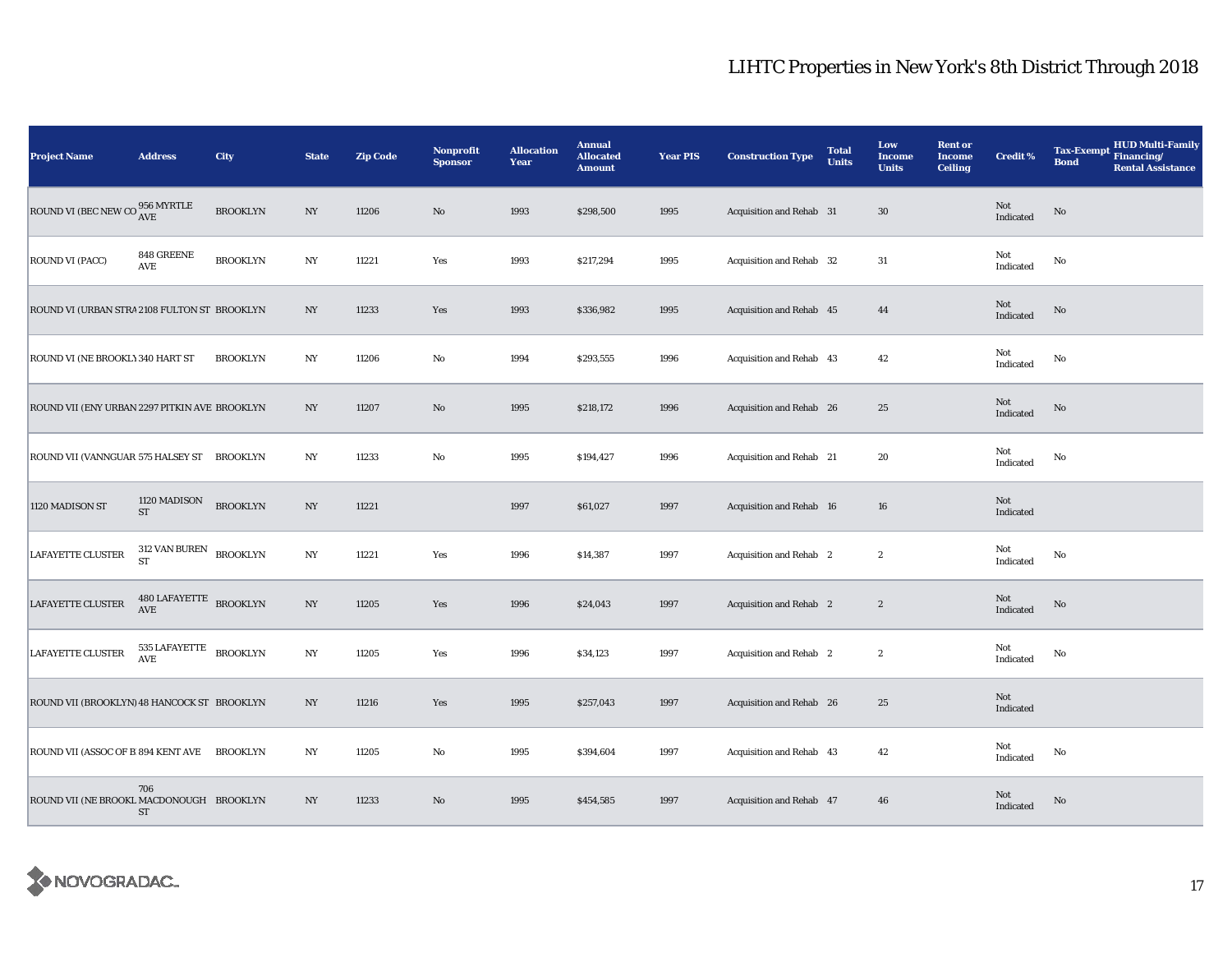| <b>Project Name</b>                                                     | <b>Address</b>           | City            | <b>State</b>     | <b>Zip Code</b> | Nonprofit<br><b>Sponsor</b> | <b>Allocation</b><br>Year | <b>Annual</b><br><b>Allocated</b><br><b>Amount</b> | <b>Year PIS</b> | <b>Construction Type</b>       | <b>Total</b><br><b>Units</b> | Low<br><b>Income</b><br><b>Units</b> | <b>Rent or</b><br><b>Income</b><br><b>Ceiling</b> | <b>Credit %</b>                               | <b>Tax-Exempt</b><br><b>Bond</b> | <b>HUD Multi-Family</b><br>Financing/<br><b>Rental Assistance</b> |
|-------------------------------------------------------------------------|--------------------------|-----------------|------------------|-----------------|-----------------------------|---------------------------|----------------------------------------------------|-----------------|--------------------------------|------------------------------|--------------------------------------|---------------------------------------------------|-----------------------------------------------|----------------------------------|-------------------------------------------------------------------|
| 1120-22 MADISON AVENI MADISON                                           | 1120-22<br><b>STREET</b> | <b>BROOKLYN</b> | $_{\mathrm{NY}}$ | 11221           |                             | 1997                      | \$61,027                                           | 1997            | Acquisition and Rehab 16       |                              | 16                                   | 60% AMGI                                          | $30$ % present $\rm \gamma_{\rm PS}$<br>value |                                  | $\rm No$                                                          |
| CLASSON AVE CLUSTER 1020 PACIFIC ST BROOKLYN                            |                          |                 | NY               | 11238           | No                          | 1997                      | \$27,909                                           | 1998            | Acquisition and Rehab 5        |                              | $\overline{4}$                       |                                                   | $70\%$ present No<br>value                    |                                  |                                                                   |
| CLASSON AVE CLUSTER 1063 PACIFIC ST BROOKLYN                            |                          |                 | N <sub>Y</sub>   | 11238           | $\rm No$                    | 1997                      | \$36,605                                           | 1998            | Acquisition and Rehab 8        |                              | $\overline{4}$                       |                                                   | 70 % present $\hbox{~No}$<br>value            |                                  |                                                                   |
| CLASSON AVE CLUSTER $^{592}_{\rm{AVE}}$ FRANKLIN                        |                          | <b>BROOKLYN</b> | $_{\mathrm{NY}}$ | 11238           | $\rm No$                    | 1997                      | \$28,416                                           | 1998            | Acquisition and Rehab 4        |                              | $\overline{4}$                       |                                                   | 70 % present $\hbox{~No}$<br>value            |                                  |                                                                   |
| ELDERT DECATUR CLUS 1156 GATES AVE BROOKLYN                             |                          |                 | N <sub>Y</sub>   | 11221           | Yes                         | 1998                      | \$43,388                                           | 1998            | Acquisition and Rehab 6        |                              | 5                                    |                                                   | Not<br>Indicated                              | No                               |                                                                   |
| ELDERT/DECATUR CLUS 10 ELDERT ST                                        |                          | <b>BROOKLYN</b> | NY               | 11207           | Yes                         | 1998                      | \$69,914                                           | 1998            | Acquisition and Rehab 8        |                              | $\bf8$                               |                                                   | Not<br>Indicated                              | No                               |                                                                   |
| ELDERT/DECATUR CLUS ST                                                  |                          | <b>BROOKLYN</b> | NY               | 11207           | Yes                         | 1998                      | \$51,234                                           | 1998            | Acquisition and Rehab 6        |                              | 6                                    |                                                   | Not<br>Indicated                              | No                               |                                                                   |
| ELDERT/DECATUR CLUS ST                                                  |                          | <b>BROOKLYN</b> | $_{\mathrm{NY}}$ | 11207           | Yes                         | 1998                      | \$42,185                                           | 1998            | Acquisition and Rehab 6        |                              | $5\phantom{.0}$                      |                                                   | Not<br>Indicated                              | No                               |                                                                   |
| $\bigg \text{ELBERT/DECATUR CLUS}\frac{1006\text{ DECATUR}}{\text{ST}}$ |                          | <b>BROOKLYN</b> | $_{\mathrm{NY}}$ | 11207           | Yes                         | 1998                      | \$1,186                                            | 1998            | Acquisition and Rehab 6        |                              | $5\phantom{.0}$                      |                                                   | Not<br>Indicated                              | $\mathbf{No}$                    |                                                                   |
| ELDERT/DECATUR CLUS 22 ELDERT ST                                        |                          | <b>BROOKLYN</b> | NY               | 11207           | Yes                         | 1998                      | \$28,254                                           | 1998            | <b>Acquisition and Rehab 4</b> |                              | 3                                    |                                                   | Not<br>Indicated                              | No                               |                                                                   |
| ELDERT/DECATUR CLUS 31 GRANITE ST                                       |                          | <b>BROOKLYN</b> | NY               | 11207           | Yes                         | 1998                      | \$50,573                                           | 1998            | Acquisition and Rehab 6        |                              | 6                                    |                                                   | Not<br>Indicated                              | No                               |                                                                   |
| ELDERT/DECATUR CLUS 34 GRANITE ST BROOKLYN                              |                          |                 | $_{\mathrm{NY}}$ | 11207           | Yes                         | 1998                      | \$53,121                                           | 1998            | Acquisition and Rehab 6        |                              | $\bf 6$                              |                                                   | Not<br>Indicated                              | $\mathbf{No}$                    |                                                                   |
| FOUNTAIN AVENUE PHA 122 DOSCHER ST BROOKLYN                             |                          |                 | N <sub>Y</sub>   | 11208           | $\mathbf{No}$               | 1996                      | \$244,698                                          | 1998            | Acquisition and Rehab 39       |                              | 30                                   |                                                   | Not<br>Indicated                              | No                               |                                                                   |

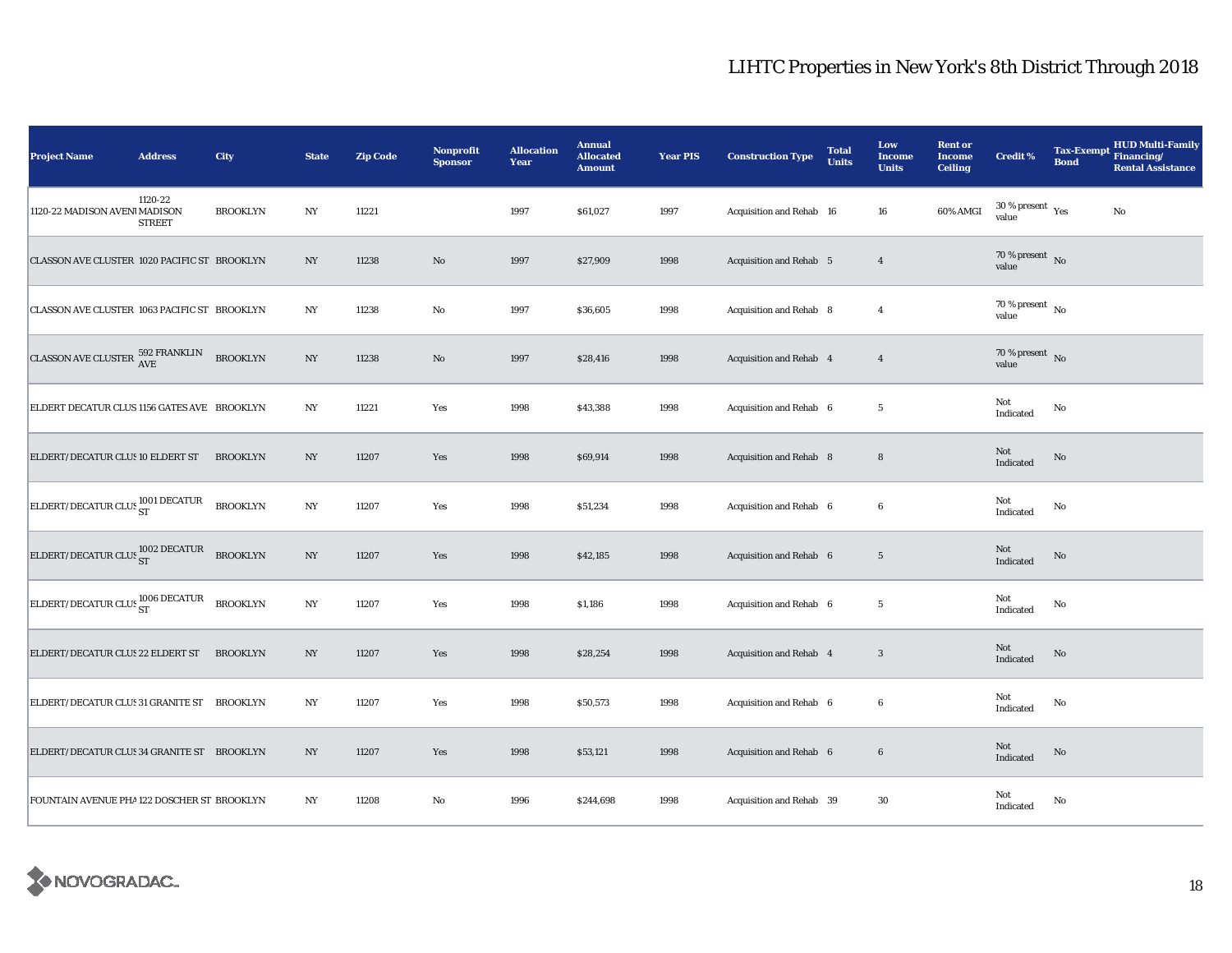| <b>Project Name</b>                            | <b>Address</b>                                 | City            | <b>State</b>     | <b>Zip Code</b> | Nonprofit<br><b>Sponsor</b> | <b>Allocation</b><br>Year | <b>Annual</b><br><b>Allocated</b><br><b>Amount</b> | <b>Year PIS</b> | <b>Construction Type</b>  | <b>Total</b><br><b>Units</b> | Low<br><b>Income</b><br><b>Units</b> | <b>Rent or</b><br><b>Income</b><br><b>Ceiling</b> | <b>Credit %</b>                      | <b>HUD Multi-Family</b><br><b>Tax-Exempt</b><br>Financing/<br><b>Bond</b><br><b>Rental Assistance</b> |
|------------------------------------------------|------------------------------------------------|-----------------|------------------|-----------------|-----------------------------|---------------------------|----------------------------------------------------|-----------------|---------------------------|------------------------------|--------------------------------------|---------------------------------------------------|--------------------------------------|-------------------------------------------------------------------------------------------------------|
| FOUNTAIN AVENUE PHA $^{970}_{\rm AVE}$ BELMONT |                                                | <b>BROOKLYN</b> | $_{\mathrm{NY}}$ | 11208           | $\rm No$                    | 1997                      | \$151,525                                          | 1998            | Acquisition and Rehab 29  |                              | $22\,$                               |                                                   | Not<br>Indicated                     | No                                                                                                    |
| GATES CLUSTER DEVEL(142 MADISON ST BROOKLYN    |                                                |                 | $_{\mathrm{NY}}$ | 11216           | $\mathbf{No}$               | 1997                      | \$99,759                                           | 1998            | Acquisition and Rehab 16  |                              | 16                                   |                                                   | $70$ % present $\,$ No $\,$<br>value |                                                                                                       |
| LAFAYETTE CLUSTER                              | 895 LAFAYETTE BROOKLYN<br>$\operatorname{AVE}$ |                 | NY               | 11221           | Yes                         | 1996                      | \$55,700                                           | 1998            | Acquisition and Rehab 7   |                              | $7\phantom{.0}$                      |                                                   | Not<br>Indicated                     | No                                                                                                    |
| <b>LAFAYETTE CLUSTER</b>                       | 952 LAFAYETTE<br>AVE                           | <b>BROOKLYN</b> | NY               | 11221           | Yes                         | 1996                      | \$12,846                                           | 1998            | Acquisition and Rehab 2   |                              | $\boldsymbol{2}$                     |                                                   | Not<br>Indicated                     | No                                                                                                    |
| MAHOOD-HAWKINS HO 2 SPENCER PL                 |                                                | <b>BROOKLYN</b> | $_{\mathrm{NY}}$ | 11216           | $\rm No$                    | 1996                      | \$255,628                                          | 1998            | Acquisition and Rehab 42  |                              | 33                                   |                                                   | Not<br>Indicated                     | $\mathbf{No}$                                                                                         |
| MAMIE WIGGINS APTS                             | 327 HOWARD<br>AVE                              | <b>BROOKLYN</b> | $_{\mathrm{NY}}$ | 11233           | Yes                         | 1996                      | \$505,391                                          | 1998            | Acquisition and Rehab 108 |                              | 89                                   |                                                   | 70 % present $\hbox{~No}$<br>value   |                                                                                                       |
| MUHLENBERG/NEVINS 510 ATLANTIC                 |                                                | <b>BROOKLYN</b> | $_{\mathrm{NY}}$ | 11217           | Yes                         | 1996                      | \$832,734                                          | 1998            | Acquisition and Rehab 202 |                              | 194                                  |                                                   | $70\,\%$ present $\,$ No value       |                                                                                                       |
| PUTNAM CLUSTER                                 | 186 MALCOLM X $_{\rm BROOKLYN}$<br><b>BLVD</b> |                 | $_{\mathrm{NY}}$ | 11221           | No                          | 1998                      | \$59,843                                           | 1998            | Acquisition and Rehab 9   |                              | 9                                    |                                                   | $70\,\%$ present $\,$ No value       |                                                                                                       |
| PUTNAM CLUSTER                                 | 201 MALCOLM X BROOKLYN<br><b>BLVD</b>          |                 | $_{\mathrm{NY}}$ | 11221           | $\rm No$                    | 1998                      | \$38,475                                           | 1998            | Acquisition and Rehab 6   |                              | $\bf 6$                              |                                                   | 70 % present $\bar{N}$ o<br>value    |                                                                                                       |
| PUTNAM CLUSTER                                 | $205\,\rm{MALCOLM\,X}$ BROOKLYN<br><b>BLVD</b> |                 | $_{\mathrm{NY}}$ | 11221           | $\rm No$                    | 1998                      | \$38,051                                           | 1998            | Acquisition and Rehab 6   |                              | $\boldsymbol{6}$                     |                                                   | 70 % present $\hbox{~No}$<br>value   |                                                                                                       |
| <b>PUTNAM CLUSTER</b>                          | 668 MADISON<br><b>ST</b>                       | <b>BROOKLYN</b> | NY               | 11221           | $\rm No$                    | 1998                      | \$44,590                                           | 1998            | Acquisition and Rehab 8   |                              | $6\phantom{.}6$                      |                                                   | 70 % present $\hbox{~No}$<br>value   |                                                                                                       |
| PUTNAM CLUSTER                                 | 723 HANCOCK<br>${\rm ST}$                      | <b>BROOKLYN</b> | $_{\mathrm{NY}}$ | 11233           | $\rm No$                    | 1998                      | \$44,504                                           | 1998            | Acquisition and Rehab 8   |                              | $\boldsymbol{6}$                     |                                                   | 70 % present $\hbox{~No}$<br>value   |                                                                                                       |
| PUTNAM CLUSTER                                 | 796 PUTNAM<br>AVE                              | <b>BROOKLYN</b> | $_{\mathrm{NY}}$ | 11221           | $\rm No$                    | 1998                      | \$38,941                                           | 1998            | Acquisition and Rehab 5   |                              | $\overline{4}$                       |                                                   | 70 % present $\hbox{~No}$<br>value   |                                                                                                       |

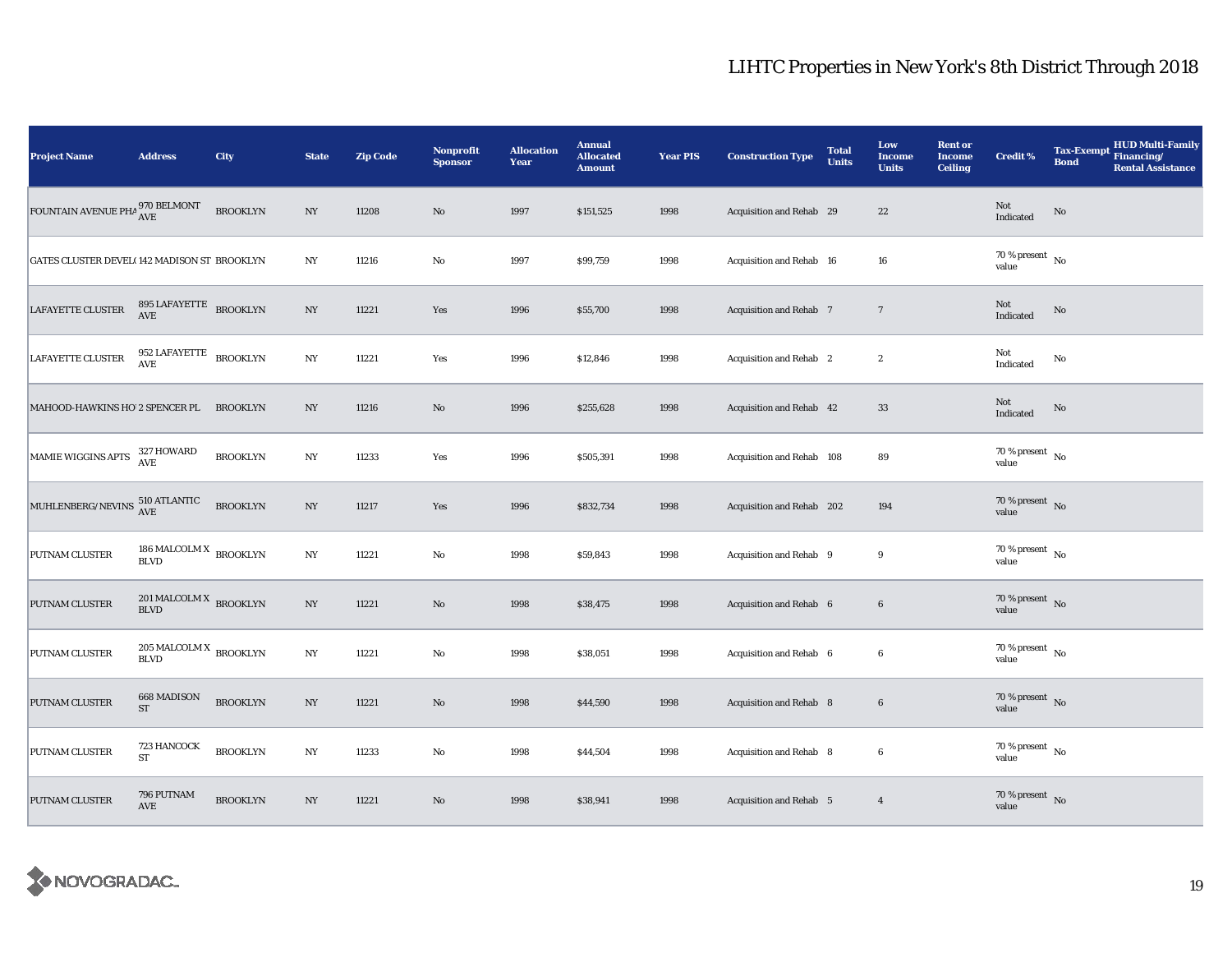| <b>Project Name</b>                                   | <b>Address</b>                               | City            | <b>State</b>     | <b>Zip Code</b> | Nonprofit<br><b>Sponsor</b> | <b>Allocation</b><br>Year | <b>Annual</b><br><b>Allocated</b><br><b>Amount</b> | <b>Year PIS</b> | <b>Construction Type</b>  | <b>Total</b><br><b>Units</b> | Low<br><b>Income</b><br><b>Units</b> | <b>Rent or</b><br><b>Income</b><br><b>Ceiling</b> | <b>Credit %</b>                          | <b>Tax-Exempt</b><br><b>Bond</b> | <b>HUD Multi-Family</b><br>Financing/<br><b>Rental Assistance</b> |
|-------------------------------------------------------|----------------------------------------------|-----------------|------------------|-----------------|-----------------------------|---------------------------|----------------------------------------------------|-----------------|---------------------------|------------------------------|--------------------------------------|---------------------------------------------------|------------------------------------------|----------------------------------|-------------------------------------------------------------------|
| PUTNAM CLUSTER                                        | 828 PUTNAM<br>AVE                            | <b>BROOKLYN</b> | $_{\mathrm{NY}}$ | 11221           | $\rm No$                    | 1998                      | \$20,996                                           | 1998            | Acquisition and Rehab 4   |                              | $\boldsymbol{3}$                     |                                                   | 70 % present $\hbox{~No}$<br>value       |                                  |                                                                   |
| <b>WILLIAMS ASSOC</b>                                 | <b>486 WILLIAMS</b><br>AVE                   | <b>BROOKLYN</b> | $_{\mathrm{NY}}$ | 11207           | Yes                         | 1997                      | \$674,212                                          | 1998            | Acquisition and Rehab 140 |                              | 106                                  |                                                   | 70 % present No<br>value                 |                                  |                                                                   |
| DR. BETTY SHABAZZ AP/650 GATES                        |                                              | <b>BROOKLYN</b> | $_{\mathrm{NY}}$ | 11221           | $\rm No$                    | 2005                      | \$571,557                                          | 2006            | Acquisition and Rehab 158 |                              | 118                                  | 60% AMGI                                          | $30\,\%$ present $\,$ Yes value          |                                  | No                                                                |
| <b>GRACE TOWERS APARTM AVENUE</b>                     |                                              | <b>BROOKLYN</b> | $_{\mathrm{NY}}$ | 11207           | $\rm No$                    | 2005                      | \$549,514                                          | 2006            | Acquisition and Rehab 168 |                              | 161                                  | 60% AMGI                                          | $30\,\%$ present $\,$ Yes value          |                                  | Yes                                                               |
| MEDGAR EVERS APARTN 590 GATES                         |                                              | <b>BROOKLYN</b> | $_{\mathrm{NY}}$ | 11221           | No                          | 2005                      | \$770,551                                          | 2006            | <b>New Construction</b>   | 308                          | 230                                  | 60% AMGI                                          | $30\,\%$ present $\,$ $\rm Yes$<br>value |                                  | No                                                                |
| <b>45 MALTA STREET</b>                                | <b>45 MALTA ST</b>                           | <b>BROOKLYN</b> | NY               | 11207           | Yes                         | 2008                      | \$379,903                                          | 2007            | New Construction          | 31                           | 31                                   | 60% AMGI                                          | $30\,\%$ present $\,$ Yes<br>value       |                                  |                                                                   |
| PACIFIC VILLAGE PHASE 1198 PACIFIC ST BROOKLYN        |                                              |                 | NY               | 11216           | No                          | 2008                      | \$329,010                                          | 2007            | Acquisition and Rehab 35  |                              | 25                                   | 60% AMGI                                          | $70\,\%$ present $\,$ No value           |                                  |                                                                   |
| PACIFIC VILLAGE PHASE 1272 PACIFIC ST BROOKLYN        |                                              |                 | NY               | 11216           | $\rm No$                    | 2008                      | \$76,330                                           | 2007            | Acquisition and Rehab 8   |                              | $6\phantom{.0}$                      | 60% AMGI                                          | 70 % present $\,$ No $\,$<br>value       |                                  |                                                                   |
| PLAZA RESIDENCES I                                    | 37 NEW LOTS<br>$\operatorname{\mathbf{AVE}}$ | <b>BROOKLYN</b> | $_{\mathrm{NY}}$ | 11212           | Yes                         | 2009                      | \$356,939                                          | 2007            | Acquisition and Rehab 66  |                              | 58                                   | 60% AMGI                                          | $30\,\%$ present $\,$ Yes value          |                                  |                                                                   |
| WATKINS AVENUE CLUS $\frac{898}{\text{AVE}}$ BROOKLYN |                                              |                 | $_{\mathrm{NY}}$ | 11212           | $\rm No$                    | 2008                      | \$50,660                                           | 2007            | Acquisition and Rehab 3   |                              | $\mathbf{3}$                         | 60% AMGI                                          | $70\,\%$ present $\,$ No value           |                                  |                                                                   |
| <b>WATKINS AVENUE CLUS 895 MOTHER</b>                 |                                              | <b>BROOKLYN</b> | $_{\mathrm{NY}}$ | 11212           | $\rm No$                    | 2008                      | \$62,930                                           | 2007            | Acquisition and Rehab 6   |                              | $5\phantom{.0}$                      | 60% AMGI                                          | 70 % present $\hbox{~No}$<br>value       |                                  |                                                                   |
| <b>WATKINS AVENUE CLUS 891 MOTHER</b>                 |                                              | <b>BROOKLYN</b> | $_{\mathrm{NY}}$ | 11212           | $\rm No$                    | 2008                      | \$60,512                                           | 2007            | Acquisition and Rehab 6   |                              | $5\,$                                | 60% AMGI                                          | $70\,\%$ present $\,$ No value           |                                  |                                                                   |
| WATKINS AVENUE CLUS 671 WATKINS ST BROOKLYN           |                                              |                 | $_{\mathrm{NY}}$ | 11212           | No                          | 2008                      | \$40,761                                           | 2007            | Acquisition and Rehab 4   |                              | $\boldsymbol{3}$                     | 60% AMGI                                          | $70$ % present $\,$ No $\,$<br>value     |                                  |                                                                   |

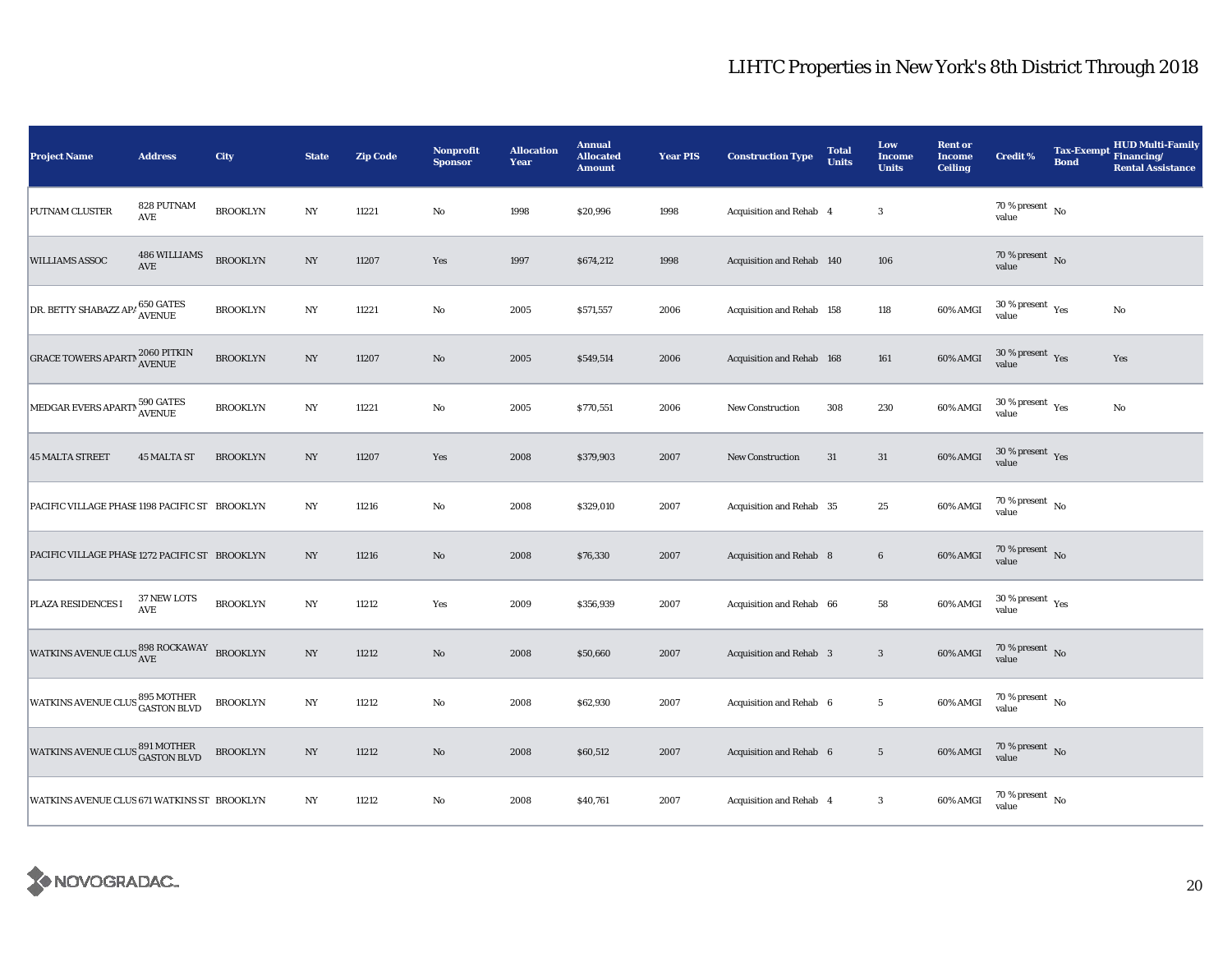| <b>Project Name</b>                                                   | <b>Address</b>         | City            | <b>State</b>     | <b>Zip Code</b> | Nonprofit<br><b>Sponsor</b> | <b>Allocation</b><br>Year | <b>Annual</b><br><b>Allocated</b><br><b>Amount</b> | <b>Year PIS</b> | <b>Construction Type</b>  | <b>Total</b><br><b>Units</b> | Low<br><b>Income</b><br><b>Units</b> | <b>Rent or</b><br><b>Income</b><br><b>Ceiling</b> | <b>Credit %</b>                             | <b>Tax-Exempt</b><br><b>Bond</b> | <b>HUD Multi-Family</b><br>Financing/<br><b>Rental Assistance</b> |
|-----------------------------------------------------------------------|------------------------|-----------------|------------------|-----------------|-----------------------------|---------------------------|----------------------------------------------------|-----------------|---------------------------|------------------------------|--------------------------------------|---------------------------------------------------|---------------------------------------------|----------------------------------|-------------------------------------------------------------------|
| WATKINS AVENUE CLUS 618 CHESTER ST BROOKLYN                           |                        |                 | NY               | 11212           | $\rm No$                    | 2008                      | \$41,074                                           | 2007            | Acquisition and Rehab 4   |                              | $\sqrt{3}$                           | 60% AMGI                                          | $70\,\%$ present $\,$ No value              |                                  |                                                                   |
| WATKINS AVENUE CLUS $\frac{\text{910 ROCKAWAY}}{\text{AVE}}$ BROOKLYN |                        |                 | NY               | 11212           | No                          | 2008                      | \$48,122                                           | 2007            | Acquisition and Rehab 3   |                              | $\boldsymbol{3}$                     | 60% AMGI                                          | $70$ % present $\,$ No $\,$<br>value        |                                  |                                                                   |
| WATKINS AVENUE CLUS 670 WATKINS ST BROOKLYN                           |                        |                 | NY               | 11212           | $\rm No$                    | 2008                      | \$40,899                                           | 2007            | Acquisition and Rehab 4   |                              | $\overline{\mathbf{3}}$              | 60% AMGI                                          | $70\,\%$ present $\,$ No value              |                                  |                                                                   |
| WATKINS AVENUE CLUS AVE BROOKLYN                                      |                        |                 | NY               | 11221           | $\rm No$                    | 2008                      | \$63,705                                           | 2007            | Acquisition and Rehab 6   |                              | $\overline{5}$                       | 60% AMGI                                          | $70$ % present $\,$ No $\,$<br>value        |                                  |                                                                   |
| WATKINS AVENUE CLUS 544 BRISTOL ST BROOKLYN                           |                        |                 | NY               | 11212           | $\rm No$                    | 2008                      | \$43,153                                           | 2007            | Acquisition and Rehab 6   |                              | $\overline{4}$                       | 60% AMGI                                          | 70 % present $\,$ No $\,$<br>value          |                                  |                                                                   |
| $45$ MALTA ASSOCIATES, $\frac{47-61}{\text{STREET}}$                  |                        | <b>BROOKLYN</b> | $_{\mathrm{NY}}$ | 11207           | $\rm No$                    | 2005                      | \$379,903                                          | 2007            | Acquisition and Rehab 48  |                              | 47                                   | 60% AMGI                                          | 30 % present $\rm \gamma_{\rm es}$<br>value |                                  | No                                                                |
| STATE RENAISSANCE CC SCHERMERHOR BROOKLYN                             | 200<br><b>N STREET</b> |                 | $_{\mathrm{NY}}$ | 11201           | $\rm No$                    | 2007                      | \$588,838                                          | 2007            | <b>New Construction</b>   | 158                          | 47                                   | 60% AMGI                                          | $30\,\%$ present $\,$ Yes value             |                                  | $\mathbf{No}$                                                     |
| NORTH CORE STUDIOS 2324 PITKIN AVE BROOKLYN                           |                        |                 | N <sub>Y</sub>   | 11207           |                             | 1998                      | \$0                                                | 1999            | <b>New Construction</b>   | 57                           | 56                                   |                                                   | $70\,\%$ present $\,$ No value              |                                  |                                                                   |
| ST LUCY/ ST PATRICK FA 918 KENT AVE BROOKLYN                          |                        |                 | NY               | 11205           |                             | 1998                      | \$0                                                | 1999            | Acquisition and Rehab 47  |                              | 47                                   |                                                   | 70 % present $\bar{N}$<br>value             |                                  |                                                                   |
| <b>GENESIS NEIGHBORHO(</b> $\frac{360 \text{ SNEDIKER}}{\text{AVE}}$  |                        | <b>BROOKLYN</b> | NY               | 11207           |                             | 1999                      | \$0                                                | 2000            | New Construction          | 52                           | 52                                   |                                                   | $70$ % present $\,$ No $\,$<br>value        |                                  |                                                                   |
| <b>CLOVER HALL</b>                                                    | 333<br>KOSCIUSZKO ST   | <b>BROOKLYN</b> | NY               | 11221           |                             | 2000                      | $\$0$                                              | 2001            | <b>New Construction</b>   | 72                           | 72                                   |                                                   | 70 % present $\hbox{~No}$<br>value          |                                  |                                                                   |
| 218 GATES SUPPORTIVE 218 GATES AVE BROOKLYN                           |                        |                 | N <sub>Y</sub>   | 11238           |                             | 2001                      | \$0                                                | 2002            | Acquisition and Rehab 72  |                              | 71                                   |                                                   | 70 % present $\hbox{~No}$<br>value          |                                  |                                                                   |
| 67 HANSON PL                                                          | 67 HANSON PL BROOKLYN  |                 | NY               | 11217           | Yes                         | 1998                      | \$433,035                                          | 1999            | Acquisition and Rehab 102 |                              | 76                                   |                                                   | Not<br>Indicated                            | No                               |                                                                   |

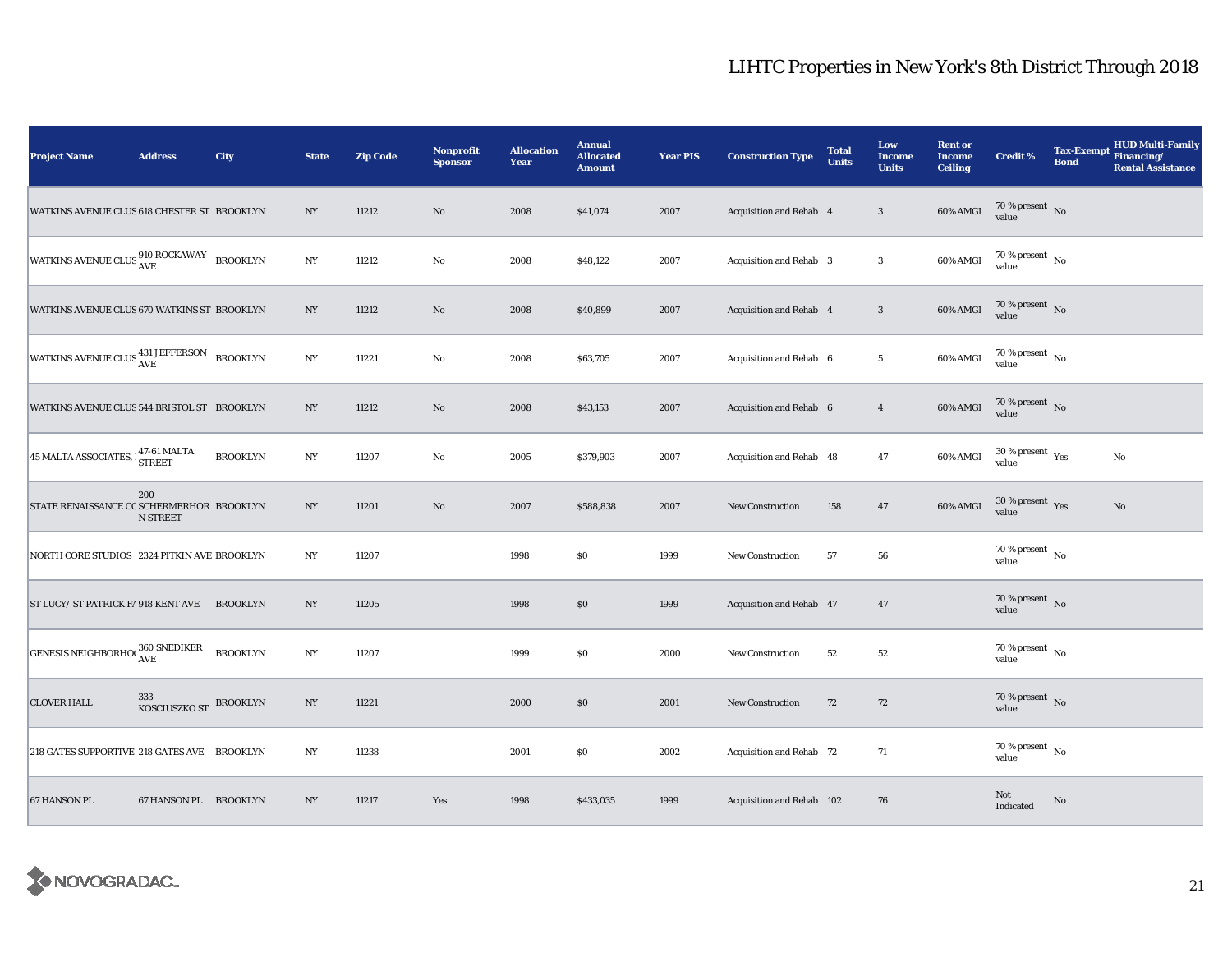| <b>Project Name</b>                         | <b>Address</b>                                | City            | <b>State</b>     | <b>Zip Code</b> | <b>Nonprofit</b><br><b>Sponsor</b> | <b>Allocation</b><br>Year | <b>Annual</b><br><b>Allocated</b><br><b>Amount</b> | <b>Year PIS</b> | <b>Construction Type</b>       | <b>Total</b><br><b>Units</b> | Low<br><b>Income</b><br><b>Units</b> | <b>Rent or</b><br><b>Income</b><br><b>Ceiling</b> | <b>Credit %</b>  | <b>HUD Multi-Family</b><br><b>Tax-Exempt</b><br>Financing/<br><b>Bond</b><br><b>Rental Assistance</b> |
|---------------------------------------------|-----------------------------------------------|-----------------|------------------|-----------------|------------------------------------|---------------------------|----------------------------------------------------|-----------------|--------------------------------|------------------------------|--------------------------------------|---------------------------------------------------|------------------|-------------------------------------------------------------------------------------------------------|
| 75 & 77 HANSON PLACE 75 HANSON PL           |                                               | <b>BROOKLYN</b> | NY               | 11217           | Yes                                | 1998                      | \$23,201                                           | 1999            | Acquisition and Rehab 8        |                              | 3                                    |                                                   | Not<br>Indicated | No                                                                                                    |
| GATES AVENUE CLUSTE 142 MONROE ST BROOKLYN  |                                               |                 | NY               | 11216           | $\mathbf{No}$                      | 1997                      | \$29,574                                           | 1999            | Acquisition and Rehab 8        |                              | $6\phantom{.0}$                      |                                                   | Not<br>Indicated | No                                                                                                    |
| GATES AVENUE CLUSTE 180 QUINCY ST BROOKLYN  |                                               |                 | NY               | 11216           | No                                 | 1997                      | \$110,435                                          | 1999            | Acquisition and Rehab 16       |                              | 13                                   |                                                   | Not<br>Indicated | No                                                                                                    |
| GATES AVENUE CLUSTE 273 MONROE ST BROOKLYN  |                                               |                 | NY               | 11216           | $\mathbf{No}$                      | 1997                      | \$27,494                                           | 1999            | Acquisition and Rehab 6        |                              | $\mathbf{3}$                         |                                                   | Not<br>Indicated | No                                                                                                    |
| GATES AVENUE CLUSTE 281 QUINCY ST BROOKLYN  |                                               |                 | NY               | 11216           | $\mathbf{No}$                      | 1997                      | \$107,872                                          | 1999            | Acquisition and Rehab 25       |                              | 18                                   |                                                   | Not<br>Indicated | No                                                                                                    |
| GATES AVENUE CLUSTE 340 GATES AVE BROOKLYN  |                                               |                 | NY               | 11216           | $\mathbf{N}\mathbf{o}$             | 1997                      | \$39,882                                           | 1999            | Acquisition and Rehab 8        |                              | $5\phantom{.0}$                      |                                                   | Not<br>Indicated | No                                                                                                    |
| GATES AVENUE CLUSTE 373 NOSTRAND            |                                               | <b>BROOKLYN</b> | $_{\mathrm{NY}}$ | 11216           | $\rm No$                           | 1997                      | \$35,584                                           | 1999            | Acquisition and Rehab 4        |                              | 3                                    |                                                   | Not<br>Indicated | No                                                                                                    |
| GATES AVENUE CLUSTE 425 GATES AVE BROOKLYN  |                                               |                 | NY               | 11216           | $\mathbf{N}\mathbf{o}$             | 1997                      | \$51,355                                           | 1999            | Acquisition and Rehab 11       |                              | $7\phantom{.0}$                      |                                                   | Not<br>Indicated | No                                                                                                    |
| GATES AVENUE CLUSTE 426 GATES AVE BROOKLYN  |                                               |                 | NY               | 11216           | No                                 | 1997                      | \$9,172                                            | 1999            | Acquisition and Rehab 3        |                              | $\mathbf{1}$                         |                                                   | Not<br>Indicated | No                                                                                                    |
| GATES AVENUE CLUSTE 529A GATES AVE BROOKLYN |                                               |                 | NY               | 11216           | $\mathbf{N}\mathbf{o}$             | 1997                      | \$31,592                                           | 1999            | <b>Acquisition and Rehab 4</b> |                              | $\overline{4}$                       |                                                   | Not<br>Indicated | No                                                                                                    |
| GATES AVENUE CLUSTE 531 GATES AVE BROOKLYN  |                                               |                 | NY               | 11216           | $\rm No$                           | 1997                      | \$22,367                                           | 1999            | Acquisition and Rehab 4        |                              | 3                                    |                                                   | Not<br>Indicated | No                                                                                                    |
| KOSCIUSKO CLUSTER 1134 BROADWAY BROOKLYN    |                                               |                 | NY               | 11221           | $\mathbf{No}$                      | 1999                      | \$7,093                                            | 1999            | Acquisition and Rehab 1        |                              | $\mathbf{1}$                         |                                                   | Not<br>Indicated | $\mathbf{No}$                                                                                         |
| KOSCIUSKO CLUSTER                           | 557 KOSCIUSZKO $_{\rm BROOKLYN}$<br><b>ST</b> |                 | $_{\mathrm{NY}}$ | 11221           | No                                 | 1999                      | \$101,728                                          | 1999            | Acquisition and Rehab 16       |                              | 14                                   |                                                   | Not<br>Indicated | No                                                                                                    |

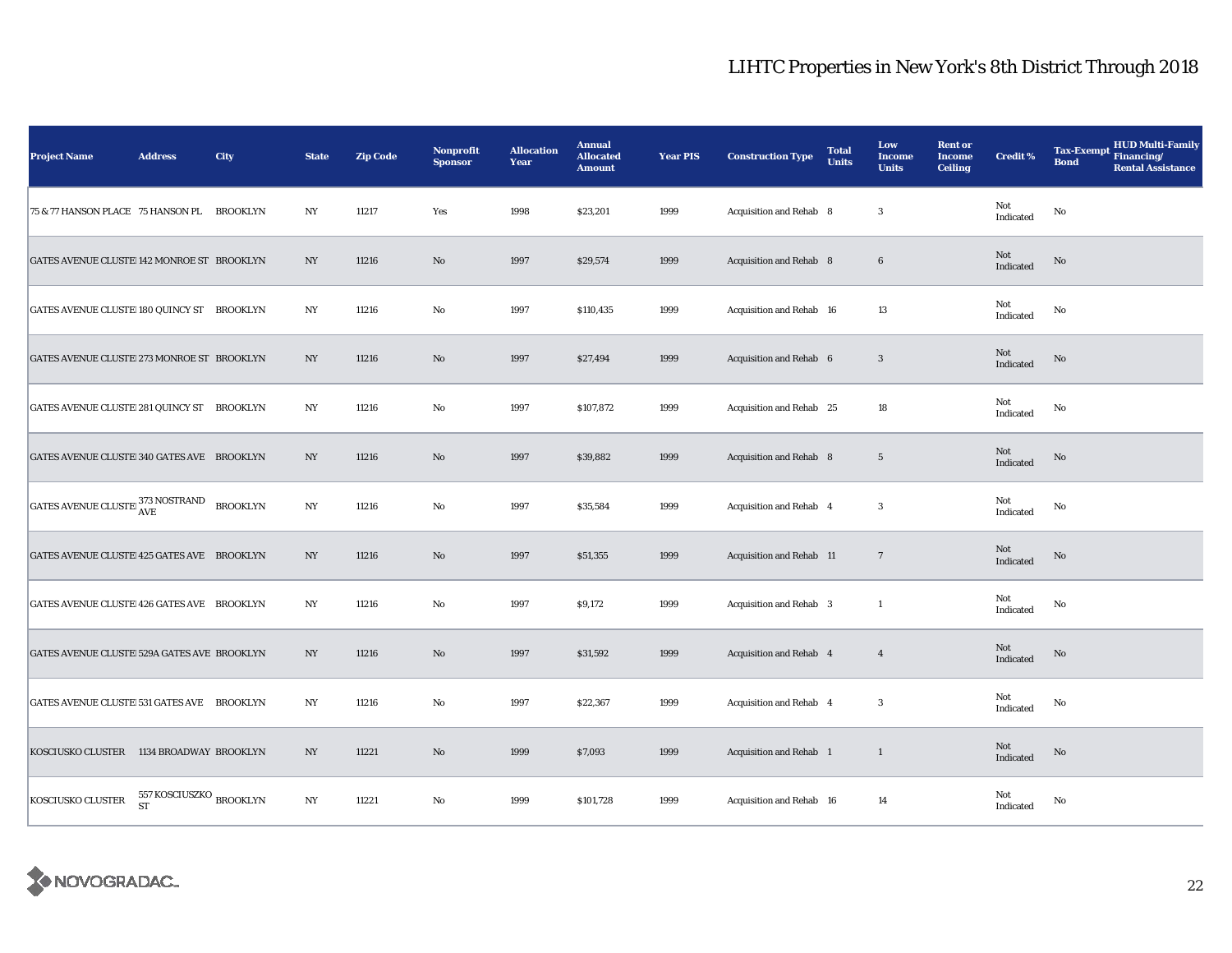| <b>Project Name</b>                          | <b>Address</b>                                                       | City            | <b>State</b>     | <b>Zip Code</b> | Nonprofit<br><b>Sponsor</b> | <b>Allocation</b><br>Year | <b>Annual</b><br><b>Allocated</b><br><b>Amount</b> | <b>Year PIS</b> | <b>Construction Type</b>       | <b>Total</b><br><b>Units</b> | Low<br><b>Income</b><br><b>Units</b> | <b>Rent or</b><br><b>Income</b><br><b>Ceiling</b> | <b>Credit %</b>                            | HUD Multi-Family<br><b>Tax-Exempt</b><br>Financing/<br><b>Bond</b><br><b>Rental Assistance</b> |
|----------------------------------------------|----------------------------------------------------------------------|-----------------|------------------|-----------------|-----------------------------|---------------------------|----------------------------------------------------|-----------------|--------------------------------|------------------------------|--------------------------------------|---------------------------------------------------|--------------------------------------------|------------------------------------------------------------------------------------------------|
| KOSCIUSKO CLUSTER                            | 812 LAFAYETTE BROOKLYN<br>$\operatorname{AVE}$                       |                 | $_{\mathrm{NY}}$ | 11221           | $\rm No$                    | 1999                      | \$13,410                                           | 1999            | <b>Acquisition and Rehab</b> 2 |                              | $\mathbf{1}$                         |                                                   | Not<br>Indicated                           | No                                                                                             |
| KOSCIUSKO CLUSTER                            | 911 DEKALB AVE BROOKLYN                                              |                 | $_{\mathrm{NY}}$ | 11221           | $\rm No$                    | 1999                      | \$37,712                                           | 1999            | Acquisition and Rehab 3        |                              | $\boldsymbol{3}$                     |                                                   | Not<br>Indicated                           | $\rm No$                                                                                       |
| KOSCIUSKO CLUSTER                            | 518 KOSCIUSZKO $_{\rm BROOKLYN}$<br><b>ST</b>                        |                 | NY               | 11221           | $\rm No$                    | 1999                      | \$123,435                                          | 1999            | Acquisition and Rehab 14       |                              | 13                                   |                                                   | Not<br>Indicated                           |                                                                                                |
| LAFAYETTE CLUSTER                            | 1003 LAFAYETTE $_{\rm BROOKLYN}$<br>$\mathbf{A}\mathbf{V}\mathbf{E}$ |                 | $_{\mathrm{NY}}$ | 11221           | $\rm No$                    | 1997                      | \$45,608                                           | 1999            | Acquisition and Rehab 9        |                              | 8                                    |                                                   | Not<br>Indicated                           | No                                                                                             |
| LAFAYETTE CLUSTER                            | 1069 LAFAYETTE $_{\rm BROOKLYN}$<br>AVE                              |                 | $_{\mathrm{NY}}$ | 11221           | $\rm No$                    | 1997                      | \$53,820                                           | 1999            | Acquisition and Rehab 16       |                              | $7\phantom{.0}$                      |                                                   | Not<br>Indicated                           | No                                                                                             |
| <b>LAFAYETTE CLUSTER</b>                     | 1896 FULTON ST BROOKLYN                                              |                 | NY               | 11233           | $\mathbf {No}$              | 1997                      | \$46,262                                           | 1999            | Acquisition and Rehab 5        |                              | $5\phantom{.0}$                      |                                                   | Not<br>Indicated                           | $\mathbf{No}$                                                                                  |
| LAFAYETTE CLUSTER                            | $262$ VAN BUREN $_{\rm BROOKLYN}$<br><b>ST</b>                       |                 | $_{\mathrm{NY}}$ | 11221           | $\rm No$                    | 1997                      | \$71,025                                           | 1999            | Acquisition and Rehab 18       |                              | $13\,$                               |                                                   | Not<br>Indicated                           | $\mathbf{No}$                                                                                  |
| LAFAYETTE CLUSTER                            | 52 PATCHEN<br>$\operatorname{AVE}$                                   | <b>BROOKLYN</b> | $_{\mathrm{NY}}$ | 11221           | No                          | 1997                      | \$17,837                                           | 1999            | Acquisition and Rehab 3        |                              | $\boldsymbol{2}$                     |                                                   | Not<br>Indicated                           | No                                                                                             |
| LAFAYETTE CLUSTER 751 GREENE AVE BROOKLYN    |                                                                      |                 | NY               | 11221           | $\rm No$                    | 1997                      | \$15,968                                           | 1999            | Acquisition and Rehab 8        |                              | $\mathbf{3}$                         |                                                   | $\operatorname{\mathsf{Not}}$<br>Indicated | $\mathbf{No}$                                                                                  |
| <b>LAFAYETTE CLUSTER</b>                     | 794 GREENE<br>$\mathbf{AVE}$                                         | <b>BROOKLYN</b> | NY               | 11221           | No                          | 1997                      | \$41,215                                           | 1999            | Acquisition and Rehab 6        |                              | $\boldsymbol{6}$                     |                                                   | Not<br>Indicated                           | $\mathbf{No}$                                                                                  |
| <b>LAFAYETTE CLUSTER</b>                     | 838 LAFAYETTE<br><b>AVE</b>                                          | <b>BROOKLYN</b> | NY               | 11221           | $\rm No$                    | 1997                      | \$31,704                                           | 1999            | Acquisition and Rehab 6        |                              | $\overline{4}$                       |                                                   | Not<br>Indicated                           | No                                                                                             |
| MADISON STREET CLUS' 165 HANCOCK ST BROOKLYN |                                                                      |                 | $_{\mathrm{NY}}$ | 11216           | $\mathbf {No}$              | 1999                      | \$26,308                                           | 1999            | Acquisition and Rehab 4        |                              | $\boldsymbol{3}$                     |                                                   | Not<br>Indicated                           | No                                                                                             |
| MADISON STREET CLUS' ST                      |                                                                      | <b>BROOKLYN</b> | $_{\mathrm{NY}}$ | 11216           | $\rm No$                    | 1999                      | \$32,588                                           | 1999            | Acquisition and Rehab 5        |                              | $\overline{4}$                       |                                                   | Not<br>Indicated                           | No                                                                                             |

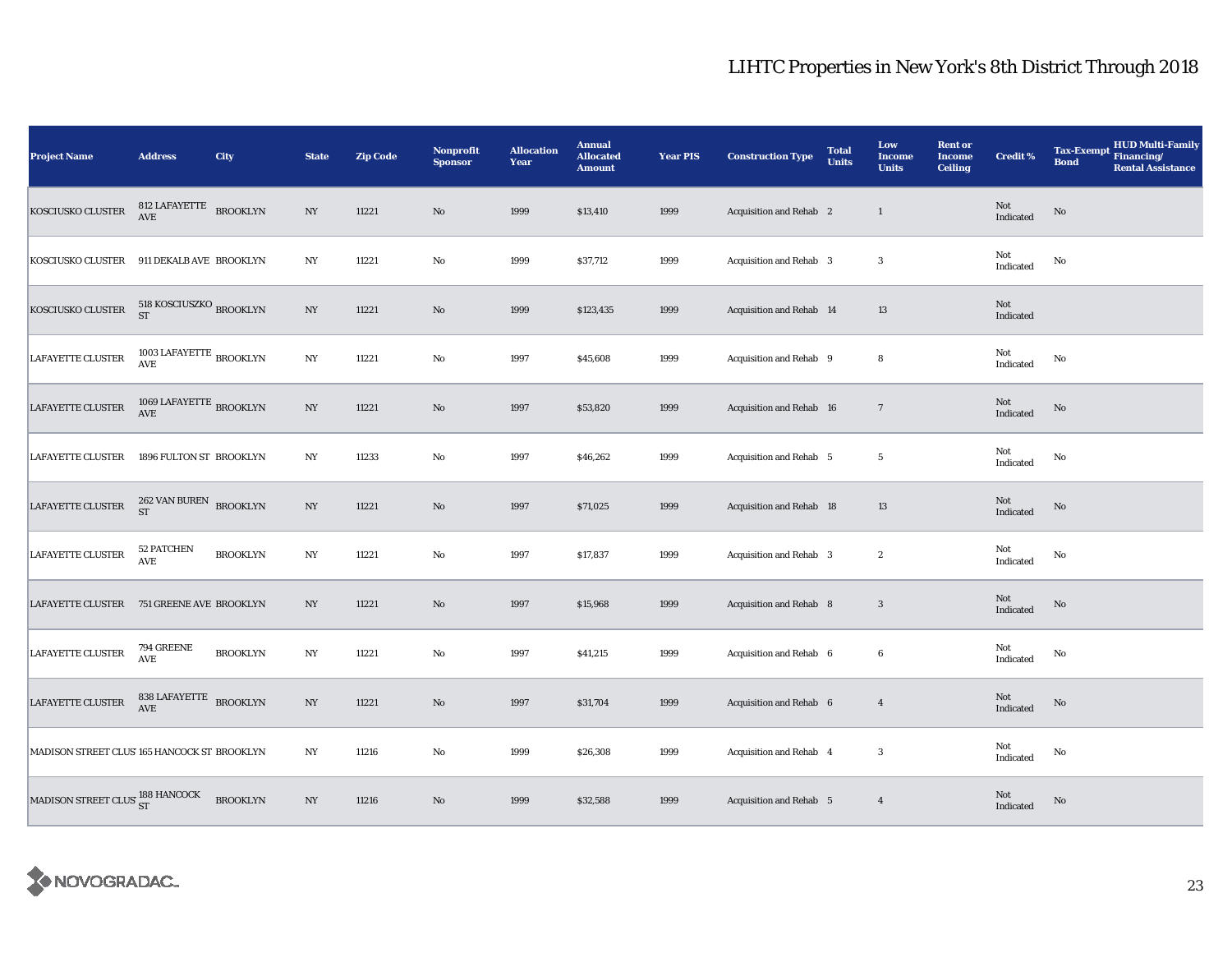| <b>Project Name</b>                          | <b>Address</b>                | City            | <b>State</b>     | <b>Zip Code</b> | <b>Nonprofit</b><br><b>Sponsor</b> | <b>Allocation</b><br>Year | <b>Annual</b><br><b>Allocated</b><br><b>Amount</b> | <b>Year PIS</b> | <b>Construction Type</b>       | <b>Total</b><br><b>Units</b> | Low<br><b>Income</b><br><b>Units</b> | <b>Rent or</b><br><b>Income</b><br><b>Ceiling</b> | <b>Credit %</b>                             | <b>Tax-Exempt</b><br><b>Bond</b> | <b>HUD Multi-Family</b><br>Financing/<br><b>Rental Assistance</b> |
|----------------------------------------------|-------------------------------|-----------------|------------------|-----------------|------------------------------------|---------------------------|----------------------------------------------------|-----------------|--------------------------------|------------------------------|--------------------------------------|---------------------------------------------------|---------------------------------------------|----------------------------------|-------------------------------------------------------------------|
| MADISON STREET CLUS' 246 MADISON ST BROOKLYN |                               |                 | $_{\mathrm{NY}}$ | 11216           | No                                 | 1999                      | \$43,134                                           | 1999            | Acquisition and Rehab 7        |                              | $5\phantom{.0}$                      |                                                   | Not<br>Indicated                            | No                               |                                                                   |
| MADISON STREET CLUS 409 TOMPKINS             |                               | <b>BROOKLYN</b> | NY               | 11216           | No                                 | 1999                      | \$33,523                                           | 1999            | <b>Acquisition and Rehab 4</b> |                              | $\overline{\mathbf{3}}$              |                                                   | Not<br>Indicated                            | No                               |                                                                   |
| MADISON STREET CLUS $^{415}_{\rm{AVE}}$      |                               | <b>BROOKLYN</b> | $_{\mathrm{NY}}$ | 11216           | $\mathbf{No}$                      | 1999                      | \$36,702                                           | 1999            | Acquisition and Rehab 4        |                              | $\overline{4}$                       |                                                   | Not<br>Indicated                            | $\mathbf{No}$                    |                                                                   |
| MADISON STREET CLUS' 446 MADISON ST BROOKLYN |                               |                 | NY               | 11221           | $\rm No$                           | 1999                      | \$83,601                                           | 1999            | Acquisition and Rehab 12       |                              | 11                                   |                                                   | Not<br>Indicated                            | No                               |                                                                   |
| MADISON STREET CLUS' 464 MADISON ST BROOKLYN |                               |                 | NY               | 11221           | No                                 | 1999                      | \$31,625                                           | 1999            | Acquisition and Rehab 6        |                              | $\overline{4}$                       |                                                   | Not<br>Indicated                            | No                               |                                                                   |
| MADISON STREET CLUS' 493 PUTNAM              |                               | <b>BROOKLYN</b> | $_{\mathrm{NY}}$ | 11221           | $\rm No$                           | 1999                      | \$21,903                                           | 1999            | Acquisition and Rehab 4        |                              | 3                                    |                                                   | Not<br>Indicated                            | $\rm No$                         |                                                                   |
| MADISON STREET CLUS' 851 MARCY AVE BROOKLYN  |                               |                 | NY               | 11216           | $\rm No$                           | 1999                      | \$27,067                                           | 1999            | Acquisition and Rehab 4        |                              | 3                                    |                                                   | Not<br>Indicated                            | No                               |                                                                   |
| <b>PUTNAM CLUSTER</b>                        | 721 HANCOCK ST BROOKLYN       |                 | $_{\mathrm{NY}}$ | 11233           | $\rm No$                           | 1999                      | \$44,186                                           | 1999            | Acquisition and Rehab 8        |                              | $\bf 6$                              |                                                   | $70\,\%$ present $\,$ No value              |                                  |                                                                   |
| THE ALHAMBRA                                 | 500 NOSTRAND<br><b>AVENUE</b> | <b>BROOKLYN</b> | $_{\mathrm{NY}}$ | 11216           | $\mathbf{No}$                      | 1997                      | \$219,246                                          | 1999            | Acquisition and Rehab 46       |                              | 46                                   | 60% AMGI                                          | 30 % present $\rm \gamma_{\rm es}$<br>value |                                  | No                                                                |
| THE VERMONT LP                               | 710 DUMONT<br><b>AVENUE</b>   | <b>BROOKLYN</b> | $_{\mathrm{NY}}$ | 11208           | Yes                                | 1997                      | \$376,473                                          | 1999            | Acquisition and Rehab 74       |                              | 74                                   | 60% AMGI                                          | $30$ % present $\,$ No $\,$<br>value        |                                  | $\mathbf{N}\mathbf{o}$                                            |
| LINDA PLAZA APTS                             | 780 ELDERT LN BROOKLYN        |                 | $_{\mathrm{NY}}$ | 11208           | $\rm No$                           | 2008                      | \$3,355,326                                        | 2008            | Acquisition and Rehab 1527     |                              | 1062                                 | 60% AMGI                                          | 70 % present $\rm\thinspace_{Yes}$<br>value |                                  |                                                                   |
| MONTAUK AVENUE CLU 526 ELTON ST              |                               | <b>BROOKLYN</b> | $_{\mathrm{NY}}$ | 11208           | $\rm No$                           | 2007                      | \$95,976                                           | 2008            | Acquisition and Rehab 6        |                              | $\bf 6$                              | 60% AMGI                                          | $30\,\%$ present $\,$ No $\,$<br>value      |                                  |                                                                   |
| MOTHER GASTON CLUS' 213 HULL ST              |                               | <b>BROOKLYN</b> | $_{\mathrm{NY}}$ | 11233           | $\mathbf{No}$                      | 2007                      | \$53,316                                           | 2008            | Acquisition and Rehab 5        |                              | $\overline{4}$                       | 60% AMGI                                          | $30\,\%$ present $\,$ No $\,$<br>value      |                                  |                                                                   |

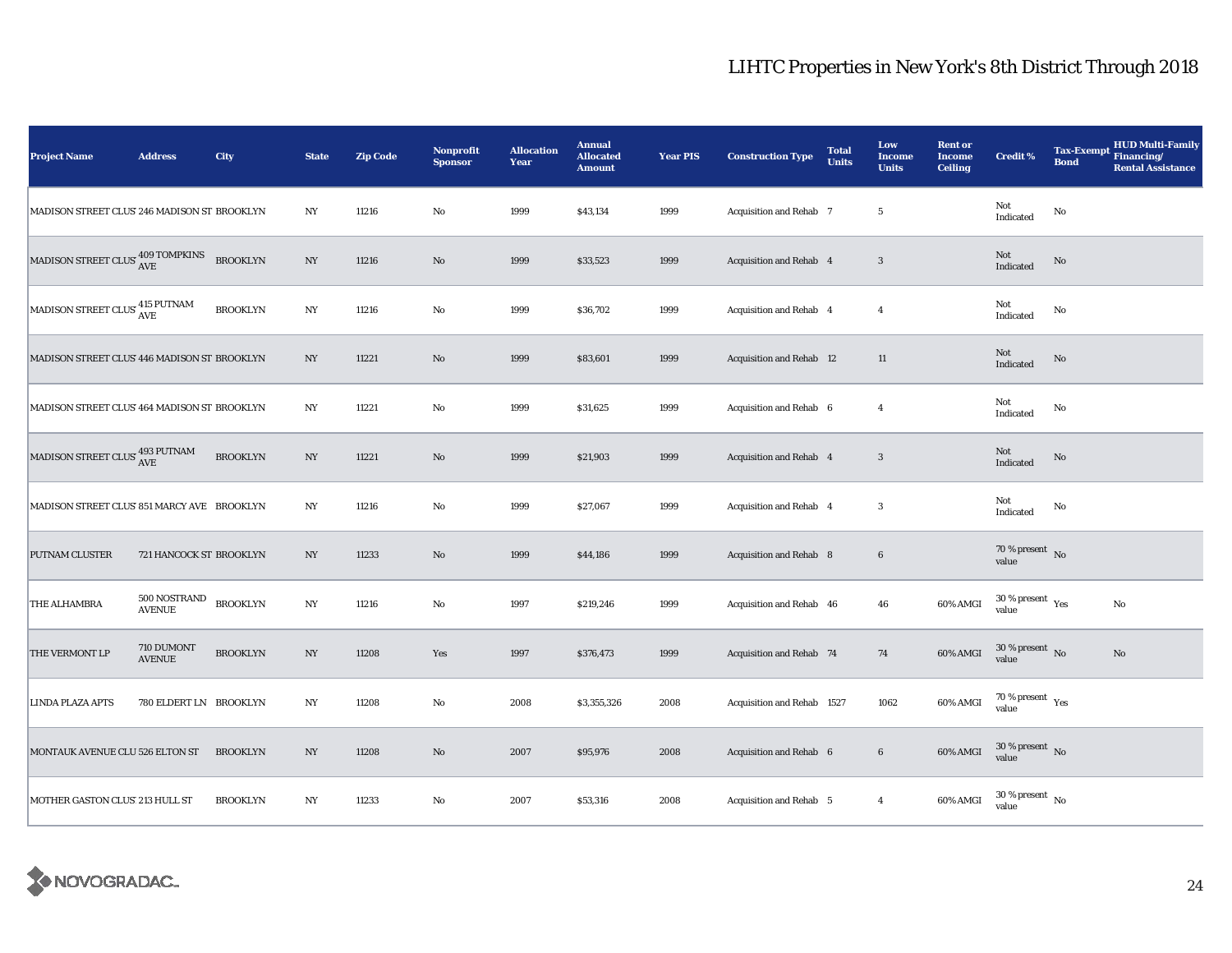| <b>Project Name</b>                                       | <b>Address</b>                                  | City            | <b>State</b>     | <b>Zip Code</b> | Nonprofit<br><b>Sponsor</b> | <b>Allocation</b><br>Year | <b>Annual</b><br><b>Allocated</b><br><b>Amount</b> | <b>Year PIS</b> | <b>Construction Type</b>       | <b>Total</b><br><b>Units</b> | Low<br><b>Income</b><br><b>Units</b> | <b>Rent or</b><br><b>Income</b><br><b>Ceiling</b> | <b>Credit %</b>                             | <b>Tax-Exempt</b><br><b>Bond</b> | <b>HUD Multi-Family</b><br>Financing/<br><b>Rental Assistance</b> |
|-----------------------------------------------------------|-------------------------------------------------|-----------------|------------------|-----------------|-----------------------------|---------------------------|----------------------------------------------------|-----------------|--------------------------------|------------------------------|--------------------------------------|---------------------------------------------------|---------------------------------------------|----------------------------------|-------------------------------------------------------------------|
| MOTHER GASTON CLUS' 18 HAVEN PL                           |                                                 | <b>BROOKLYN</b> | N <sub>Y</sub>   | 11233           | No                          | 2007                      | \$58,998                                           | 2008            | <b>Acquisition and Rehab</b> 5 |                              | $\overline{4}$                       | 60% AMGI                                          | $30\,\%$ present $\,$ No value              |                                  |                                                                   |
| MOTHER GASTON CLUS' $^{1484}_{\rm\,ST}$ HERKIMER BROOKLYN |                                                 |                 | NY               | 11233           | No                          | 2007                      | \$52,563                                           | 2008            | <b>Acquisition and Rehab 5</b> |                              | $\boldsymbol{3}$                     | 60% AMGI                                          | $30\,\%$ present $\,$ No $\,$<br>value      |                                  |                                                                   |
| <b>NEW LOTS PLAZA</b>                                     | 675 BARBEY ST BROOKLYN                          |                 | NY               | 11207           |                             | 2008                      | \$1,043,536                                        | 2008            | <b>New Construction</b>        | 87                           | 83                                   | 60% AMGI                                          | $70\,\%$ present $\,$ Yes value             |                                  |                                                                   |
| <b>21 TRUXTON ROAD</b>                                    | 21 TRUXTON<br><b>STREET</b>                     | <b>BROOKLYN</b> | NY               | 11233           | Yes                         | 2012                      | \$642,956                                          | 2014            | New Construction               | 48                           | 48                                   | 60% AMGI                                          | 70 % present<br>value                       |                                  | Yes                                                               |
| <b>GATEWAY ELTON II</b>                                   | <b>516 VANDALIA</b><br><b>AVENUE</b>            | <b>BROOKLYN</b> | NY               | 11239           | No                          | 2013                      | \$2,244,832                                        | 2015            | <b>New Construction</b>        | 175                          | 174                                  | 60% AMGI                                          | $30\,\%$ present $\,$ $\rm Yes$<br>value    |                                  | No                                                                |
| <b>LIVONIA COMMONS</b>                                    | 491 SHEFFIELD<br>AVENUE                         | <b>BROOKLYN</b> | $_{\mathrm{NY}}$ | 11207           | $\rm No$                    | 2013                      | \$3,454,919                                        | 2015            | New Construction               | 278                          | 274                                  | 60% AMGI                                          | 30 % present $\rm \gamma_{\rm es}$<br>value |                                  | No                                                                |
| ATLANTIC COMMONS PH 1459 ST MARKS                         |                                                 | <b>BROOKLYN</b> | $_{\mathrm{NY}}$ | 11233           | Yes                         | 2013                      | \$894,800                                          | 2015            | <b>New Construction</b>        | 44                           | 43                                   | 60% AMGI                                          | 70 % present<br>value                       |                                  | Yes                                                               |
| 250 ASHLAND PLACE                                         | 250 ASHLAND<br><b>PLACE (590</b><br>FULTON ST.) | <b>BROOKLYN</b> | $_{\mathrm{NY}}$ | 11217           | $\rm No$                    | 2013                      | \$2,165,014                                        | 2016            | <b>New Construction</b>        | 586                          | 118                                  | 60% AMGI                                          | 30 % present<br>value                       |                                  | $\rm No$                                                          |
| IMPACCT PRESERVATIO 226 LEFFERTS                          |                                                 | <b>BROOKLYN</b> | $_{\mathrm{NY}}$ | 11238           |                             | Insufficient<br>Data      | \$1,016,576                                        | 2016            | Acquisition and Rehab 492      |                              | 426                                  | 60% AMGI                                          | Not<br>Indicated                            |                                  |                                                                   |
| 250 ASHLAND                                               | 590 FULTON<br><b>STREET</b>                     | <b>BROOKLYN</b> | NY               | 11201           | Yes                         | 2018                      | \$2,165,014                                        | 2016            | New Construction               | 118                          | 118                                  | 60% AMGI                                          | 30 % present<br>value                       |                                  | No                                                                |
| BROADWAY DECATUR / 1676 BROADWAY BROOKLYN                 |                                                 |                 | NY               | 11503           | $\rm No$                    | 2018                      | \$2,217,248                                        | 2017            | <b>New Construction</b>        | 134                          | 133                                  | 60% AMGI                                          | 30 % present<br>value                       |                                  | Yes                                                               |
| THE HENRY STREET AP/1676 BROADWAY BROOKLYN                |                                                 |                 | NY               | 11207           | Yes                         | 2014                      | \$2,217,248                                        | 2017            | <b>New Construction</b>        | 134                          | 133                                  | 60% AMGI                                          | 30 % present<br>value                       |                                  | No                                                                |
| THE GLENMORE/STONE 91 JUNIUS<br>STREET                    |                                                 | <b>BROOKLYN</b> | $_{\mathrm{NY}}$ | 11212           | Yes                         | 2018                      | \$2,948,078                                        | 2018            | New Construction               | 161                          | 160                                  | 60% AMGI                                          | 30 % present<br>value                       |                                  | $\rm No$                                                          |

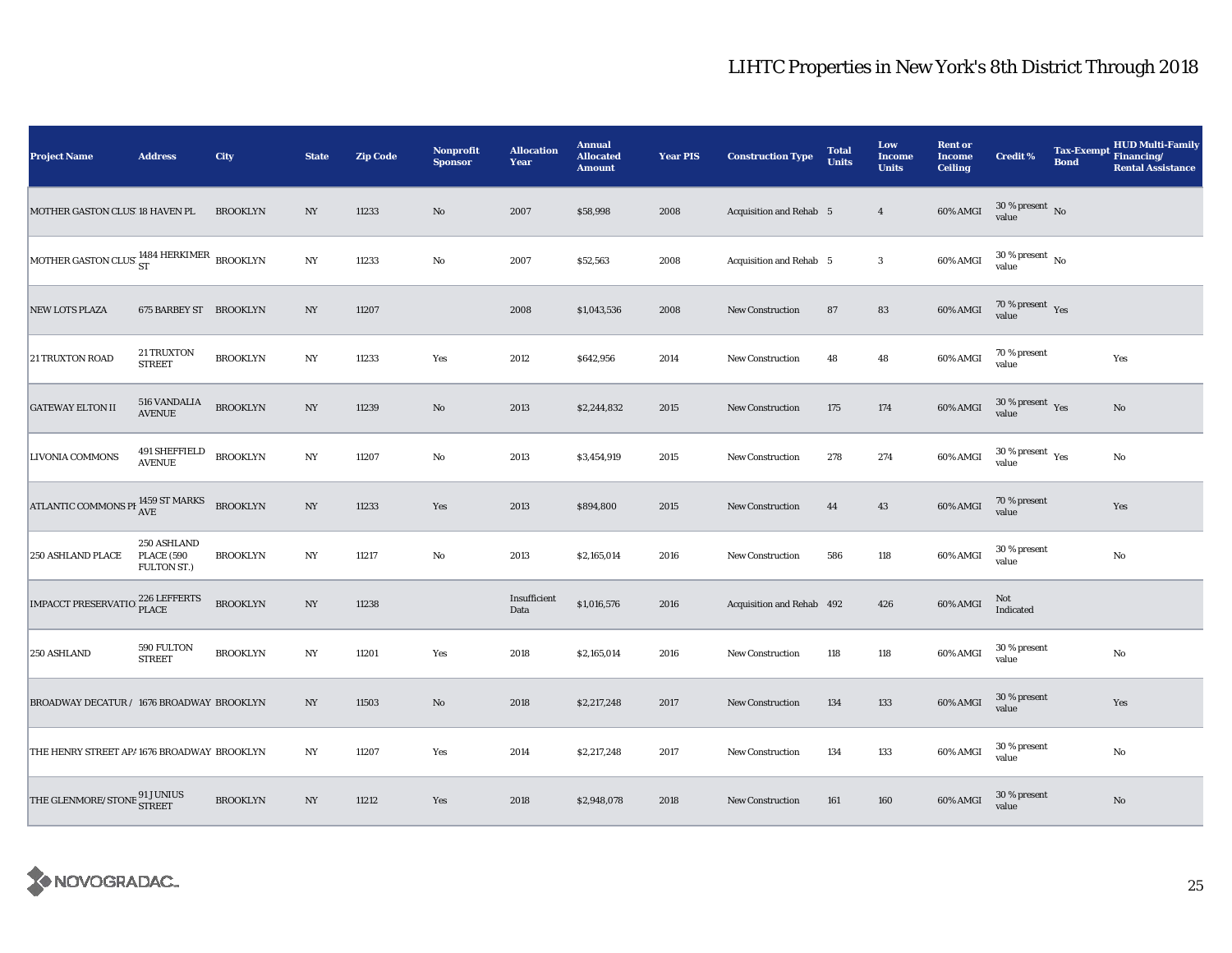| <b>Project Name</b>                                                  | <b>Address</b>                | <b>City</b>     | <b>State</b>     | <b>Zip Code</b> | Nonprofit<br><b>Sponsor</b> | <b>Allocation</b><br>Year | <b>Annual</b><br><b>Allocated</b><br><b>Amount</b> | <b>Year PIS</b>      | <b>Construction Type</b>       | <b>Total</b><br><b>Units</b> | Low<br><b>Income</b><br><b>Units</b> | <b>Rent or</b><br><b>Income</b><br><b>Ceiling</b> | <b>Credit %</b>                              | Tax-Exempt Financing/<br><b>Bond</b> | <b>HUD Multi-Family</b><br><b>Rental Assistance</b> |
|----------------------------------------------------------------------|-------------------------------|-----------------|------------------|-----------------|-----------------------------|---------------------------|----------------------------------------------------|----------------------|--------------------------------|------------------------------|--------------------------------------|---------------------------------------------------|----------------------------------------------|--------------------------------------|-----------------------------------------------------|
| REMEEDER HOUSES AP1 SHEFFIELD AVE BROOKLYN                           |                               |                 | $_{\mathrm{NY}}$ |                 |                             | Insufficient<br>Data      | \$0                                                | Insufficient<br>Data | Not Indicated                  | 250                          | $\bf{0}$                             |                                                   | Not<br>Indicated                             |                                      |                                                     |
| STATE RENAISSANCE, LI SCHERMERHOR BROOKLYN                           | 200<br>N ST                   |                 | NY               | 11201           |                             | Insufficient<br>Data      | \$0                                                | Insufficient<br>Data | Not Indicated                  | $47\,$                       | $\mathbf 0$                          |                                                   | Not<br>Indicated                             |                                      |                                                     |
| SPRING CREEK GARDEN 901-903 DREW                                     |                               | <b>BROOKLYN</b> | NY               | 11208           | $\mathbf{No}$               | 2008                      | \$1,676,936                                        | 2008                 | Acquisition and Rehab 582      |                              | 509                                  | 60% AMGI                                          | $30$ % present $\rm\thinspace\,Yes$<br>value |                                      | No                                                  |
| MAGNOLIA PLAZA HDFC 210 KOSCIUSKO                                    |                               | <b>BROOKLYN</b> | NY               | 11216           | Yes                         | 2007                      | \$401,468                                          | 2008                 | Acquisition and Rehab 102      |                              | 97                                   | 60% AMGI                                          | $30$ % present $\,$ $\rm Yes$<br>value       |                                      | Yes                                                 |
| LINDEN PLAZA PRESERV 675 LINCOLN                                     |                               | <b>BROOKLYN</b> | $_{\mathrm{NY}}$ | 11208           | $\mathbf{No}$               | 2008                      | \$1,939,789                                        | 2008                 | Acquisition and Rehab 1527     |                              | 1100                                 | 60% AMGI                                          | $30$ % present $\rm\thinspace\,Yes$<br>value |                                      | Yes                                                 |
| PLAZA RESIDENCES                                                     | 230-232 LOTT<br><b>AVENUE</b> | <b>BROOKLYN</b> | $_{\mathrm{NY}}$ | 11212           | $\rm No$                    | 2007                      | \$2,169,385                                        | 2008                 | Acquisition and Rehab 385      |                              | $371\,$                              | 60% AMGI                                          | $30\,\%$ present $\,$ Yes value              |                                      | $\mathbf{N}\mathbf{o}$                              |
| $260$ HERKIMER STREET $\frac{260}{\text{STREET}}$                    |                               | <b>BROOKLYN</b> | $_{\mathrm{NY}}$ | 11216           | $_{\rm No}$                 | 2006                      | \$748,258                                          | 2008                 | Acquisition and Rehab 138      |                              | 133                                  | 60% AMGI                                          | $30\,\%$ present $\,$ Yes value              |                                      | Yes                                                 |
| <b>SUTTER AVENUE ASSOC</b>                                           | , 626 SUTTER<br>^ AVENUE      | <b>BROOKLYN</b> | $_{\mathrm{NY}}$ | 11207           | $\rm No$                    | 2006                      | \$1,078,328                                        | 2008                 | <b>New Construction</b>        | 103                          | $102\,$                              | 60% AMGI                                          | $30\,\%$ present $\,$ Yes value              |                                      | No                                                  |
| COOPER STREET CLUSTI 26 SCHAEFER ST BROOKLYN                         |                               |                 | $_{\mathrm{NY}}$ | 11207           | $\mathbf{No}$               | 2009                      | \$99,004                                           | 2009                 | Acquisition and Rehab 4        |                              | $\bf{3}$                             | 60% AMGI                                          | $30$ % present $\,$ No $\,$<br>value         |                                      |                                                     |
| COOPER STREET CLUSTI $_{\mbox{AVE}}^{665\text{ EVERGREEN}}$ BROOKLYN |                               |                 | NY               | 11207           | $\rm No$                    | 2009                      | \$113,473                                          | 2009                 | <b>Acquisition and Rehab</b> 5 |                              | $\overline{4}$                       | 60% AMGI                                          | $30\,\%$ present $\,$ No value               |                                      |                                                     |
| COOPER STREET CLUSTI 667 CENTRAL                                     |                               | <b>BROOKLYN</b> | NY               | 11207           | $\mathbf{No}$               | 2009                      | \$100,269                                          | 2009                 | Acquisition and Rehab 4        |                              | $\mathbf{3}$                         | 60% AMGI                                          | $30$ % present $\,$ No $\,$<br>value         |                                      |                                                     |
| COOPER STREET CLUSTI $_{\rm AVE}^{683\rm\,EVERGREEN}$ BROOKLYN       |                               |                 | $_{\mathrm{NY}}$ | 11207           | $\rm No$                    | 2009                      | \$84,588                                           | 2009                 | Acquisition and Rehab 4        |                              | $\boldsymbol{2}$                     | 60% AMGI                                          | $30\,\%$ present $\,$ No value               |                                      |                                                     |
| MONTAUK AVE CLUSTEI $_{\mbox{AVE}}^{944\mbox{ HEGEMAN}}$             |                               | <b>BROOKLYN</b> | $_{\mathrm{NY}}$ | 11208           | $\mathbf{No}$               | 2008                      | \$81,864                                           | 2009                 | Acquisition and Rehab 6        |                              | $5\phantom{.0}$                      | 60% AMGI                                          | $30$ % present $\,$ No $\,$<br>value         |                                      |                                                     |

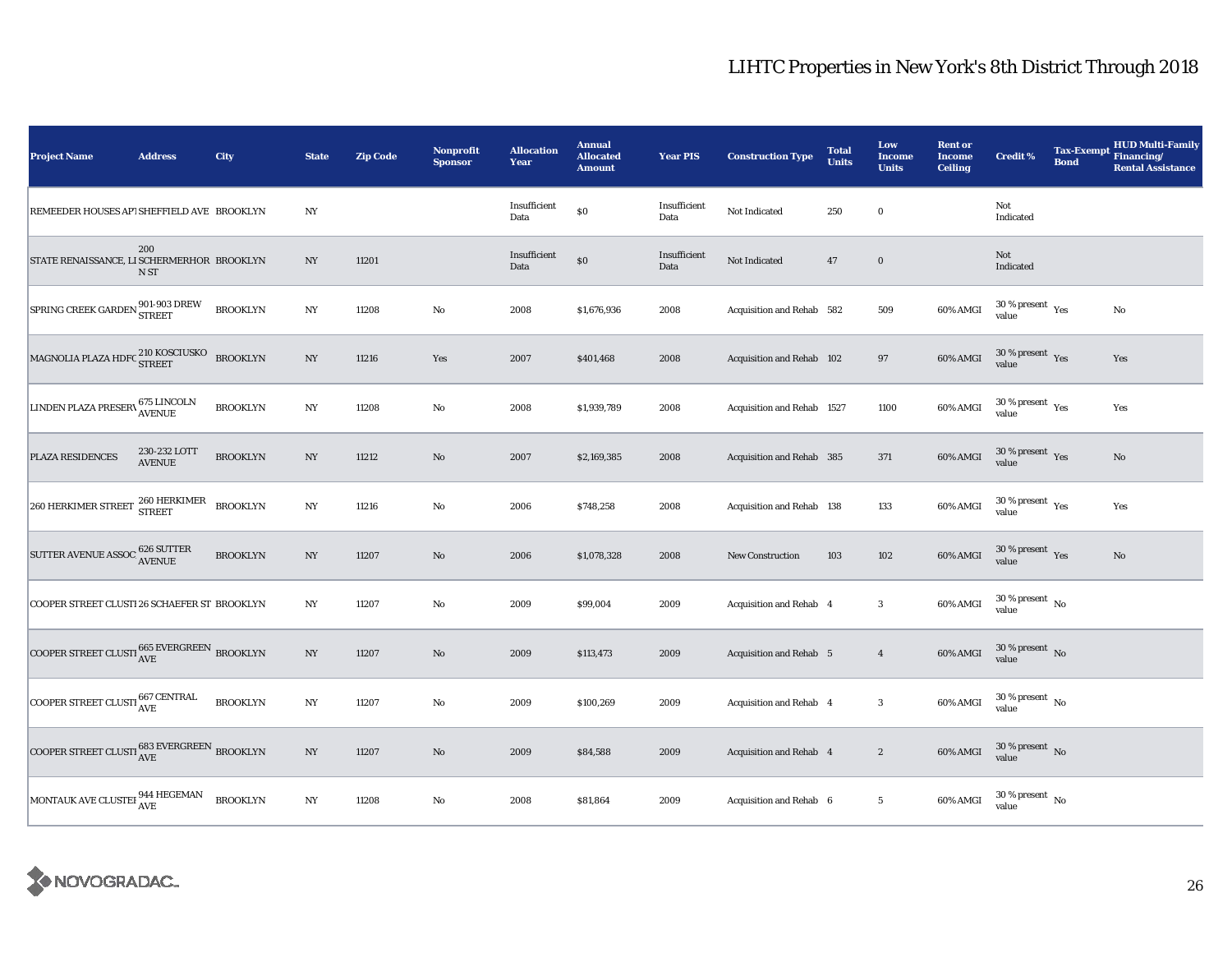| <b>Project Name</b>                                                | <b>Address</b>            | City            | <b>State</b>     | <b>Zip Code</b> | Nonprofit<br><b>Sponsor</b> | <b>Allocation</b><br>Year | <b>Annual</b><br><b>Allocated</b><br><b>Amount</b> | <b>Year PIS</b> | <b>Construction Type</b>  | <b>Total</b><br><b>Units</b> | Low<br><b>Income</b><br><b>Units</b> | <b>Rent or</b><br><b>Income</b><br><b>Ceiling</b> | <b>Credit %</b>                          | <b>Tax-Exempt</b><br><b>Bond</b> | <b>HUD Multi-Family</b><br>Financing/<br><b>Rental Assistance</b> |
|--------------------------------------------------------------------|---------------------------|-----------------|------------------|-----------------|-----------------------------|---------------------------|----------------------------------------------------|-----------------|---------------------------|------------------------------|--------------------------------------|---------------------------------------------------|------------------------------------------|----------------------------------|-------------------------------------------------------------------|
| MONTAUK AVE CLUSTEI $^{644\, \rm LINWOOD}_{\rm ST}$                |                           | <b>BROOKLYN</b> | $_{\mathrm{NY}}$ | 11208           | $\rm No$                    | 2008                      | \$65,725                                           | 2009            | Acquisition and Rehab 6   |                              | $5\phantom{.0}$                      | 60% AMGI                                          | $30\,\%$ present $\,$ No value           |                                  |                                                                   |
| MONTAUK AVE CLUSTEI 2730 PITKIN AVE BROOKLYN                       |                           |                 | $_{\mathrm{NY}}$ | 11208           | $\rm No$                    | 2008                      | \$92,527                                           | 2009            | Acquisition and Rehab 9   |                              | $\overline{7}$                       | 60% AMGI                                          | $30\,\%$ present $\,$ No $\,$<br>value   |                                  |                                                                   |
| MOTHER GASTON CLUS' 216 HULL ST                                    |                           | <b>BROOKLYN</b> | NY               | 11233           | $\rm No$                    | 2008                      | \$97,016                                           | 2009            | Acquisition and Rehab 8   |                              | $\bf8$                               | 60% AMGI                                          | $30\,\%$ present $\,$ No value           |                                  |                                                                   |
| MOTHER GASTON CLUS' ST<br>ST<br>NOTHER GASTON CLUS' ST             |                           |                 | NY               | 11233           | $\rm No$                    | 2008                      | \$67,238                                           | 2009            | Acquisition and Rehab 5   |                              | $\overline{4}$                       | 60% AMGI                                          | $30$ % present $\,$ No $\,$<br>value     |                                  |                                                                   |
| MOTHER GASTON CLUS' $^{195}_{\rm AVE}$ HOPKINSON BROOKLYN          |                           |                 | $_{\mathrm{NY}}$ | 11233           | $\rm No$                    | 2008                      | \$98,171                                           | 2009            | Acquisition and Rehab 8   |                              | $\bf 6$                              | 60% AMGI                                          | $30\,\%$ present $\,$ No value           |                                  |                                                                   |
| MOTHER GASTON SUPP(86 MOTHER<br>GASTON BLVD                        |                           | <b>BROOKLYN</b> | $_{\mathrm{NY}}$ | 11233           | Yes                         | 2007                      | \$541,012                                          | 2009            | New Construction          | 50                           | $\bf 49$                             | 60% AMGI                                          | $70\,\%$ present $\,$ No value           |                                  |                                                                   |
| KINGSTON HEIGHTS L.P $_{\rm AVENUE}^{11}$ KINGSTON                 |                           | <b>BROOKLYN</b> | $_{\mathrm{NY}}$ | 11213           | $\rm No$                    | 2007                      | \$872,570                                          | 2009            | Acquisition and Rehab 132 |                              | 130                                  | 60% AMGI                                          | $30\,\%$ present $\,$ Yes value          |                                  | Yes                                                               |
| 1825 ATLANTIC AVENUE $\frac{1825 \text{ ATLANTIC}}{\text{AVENUE}}$ |                           | <b>BROOKLYN</b> | $_{\mathrm{NY}}$ | 11233           | Yes                         | 2007                      | \$1,242,810                                        | 2009            | <b>New Construction</b>   | 150                          | 118                                  | 60% AMGI                                          | $30\,\%$ present $\,$ Yes value          |                                  | No                                                                |
| <b>BSDC JOSHUA APTS</b>                                            | 300 PUTNAM<br>AVE         | <b>BROOKLYN</b> | NY               | 11216           | Yes                         | 2008                      | \$614,462                                          | 2009            | Acquisition and Rehab 52  |                              | $51\,$                               | 60% AMGI                                          | $70\,\%$ present $\,$ Yes value          |                                  |                                                                   |
| <b>WAZOBIA HOUSE</b>                                               | 39 VAN BUREN<br><b>ST</b> | <b>BROOKLYN</b> | NY               | 11221           | Yes                         | 2007                      | \$348,402                                          | 2009            | New Construction          | 41                           | 41                                   | 60% AMGI                                          | $70\,\%$ present $\,$ Yes value          |                                  |                                                                   |
| ALBANY CROSSING LP                                                 | 1 ALBANY<br><b>AVENUE</b> | <b>BROOKLYN</b> | $_{\mathrm{NY}}$ | 11216           | No                          | 2007                      | \$711,302                                          | 2009            | Acquisition and Rehab 92  |                              | 90                                   | 60% AMGI                                          | $30\,\%$ present $\,$ $\rm Yes$<br>value |                                  | Yes                                                               |
| BAY VIEW HOMES PHAS ROCKAWAY                                       | 2045<br><b>PKWY</b>       | <b>BROOKLYN</b> | $_{\mathrm{NY}}$ | 11236           | $\rm No$                    | 2010                      | \$1,439,155                                        | 2010            | Acquisition and Rehab 404 |                              | 404                                  | 60% AMGI                                          | $30\,\%$ present $\,$ No value           |                                  |                                                                   |
| BAY VIEW HOMES PHAS 2125 ROCKAWAY BROOKLYN                         |                           |                 | $_{\mathrm{NY}}$ | 11236           |                             | 2010                      | \$661,388                                          | 2010            | Acquisition and Rehab 560 |                              | 437                                  | 60% AMGI                                          | $70\,\%$ present $\;\;$ Yes value        |                                  |                                                                   |

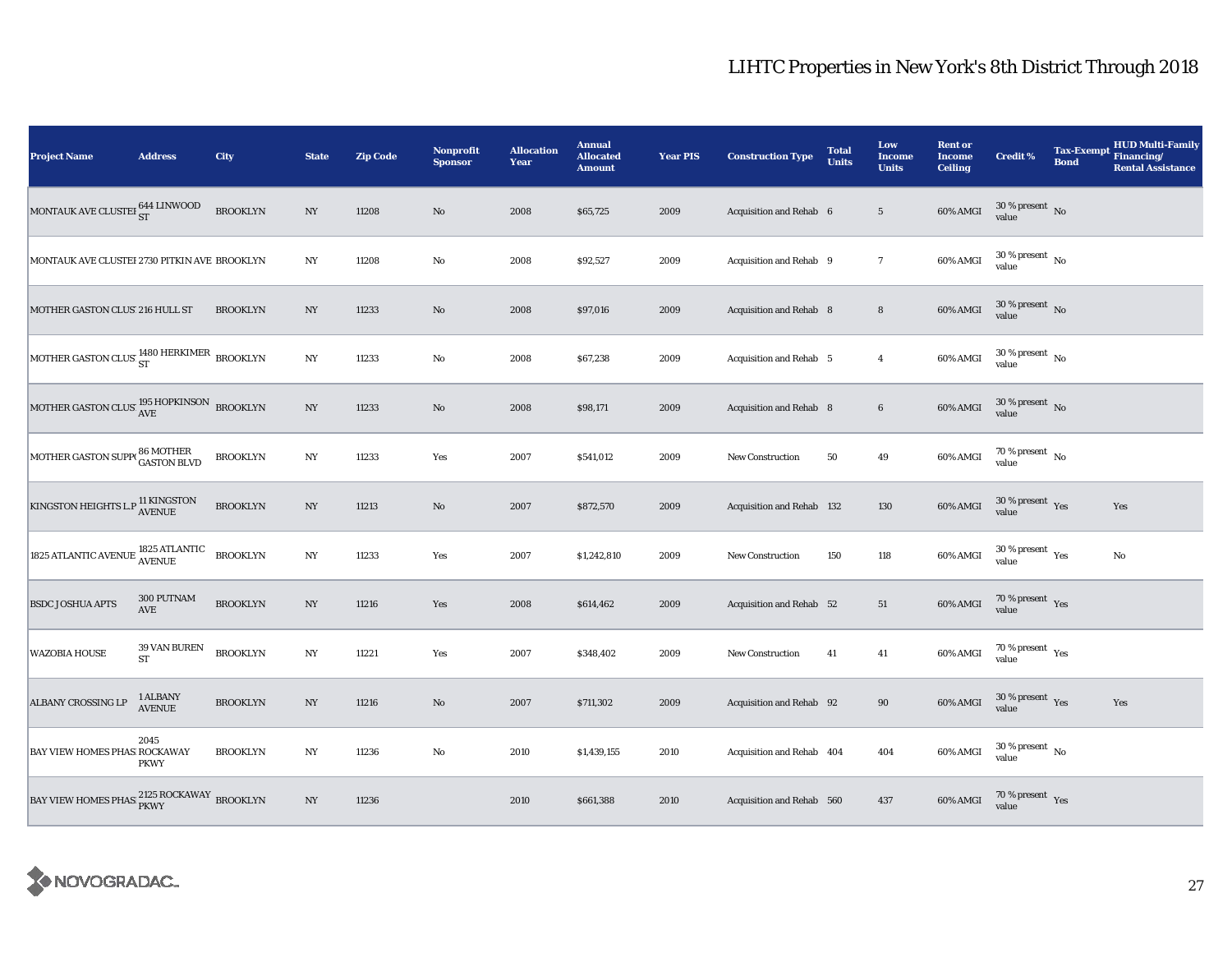| <b>Project Name</b>                                  | <b>Address</b>               | City            | <b>State</b>     | <b>Zip Code</b> | Nonprofit<br><b>Sponsor</b> | <b>Allocation</b><br>Year | <b>Annual</b><br><b>Allocated</b><br><b>Amount</b> | <b>Year PIS</b> | <b>Construction Type</b>  | <b>Total</b><br><b>Units</b> | Low<br><b>Income</b><br><b>Units</b> | <b>Rent or</b><br><b>Income</b><br><b>Ceiling</b> | <b>Credit %</b>                              | <b>Tax-Exempt</b><br><b>Bond</b> | <b>HUD Multi-Family</b><br>Financing/<br><b>Rental Assistance</b> |
|------------------------------------------------------|------------------------------|-----------------|------------------|-----------------|-----------------------------|---------------------------|----------------------------------------------------|-----------------|---------------------------|------------------------------|--------------------------------------|---------------------------------------------------|----------------------------------------------|----------------------------------|-------------------------------------------------------------------|
| LIBERTY AVENUE HOUS 302 LIBERTY                      |                              | <b>BROOKLYN</b> | NY               | 11208           | Yes                         | 2009                      | \$843,582                                          | 2010            | <b>New Construction</b>   | 47                           | 46                                   | 60% AMGI                                          | $70\,\%$ present $\,$ No value               |                                  |                                                                   |
| LIVONIA TERRACE APTS $_{\rm AVE}^{446\;\rm ALABAMA}$ |                              | <b>BROOKLYN</b> | NY               | 11207           |                             | 2009                      | \$270,023                                          | 2010            | Acquisition and Rehab 60  |                              | 58                                   | 60% AMGI                                          | $30$ % present $\,$ $\rm Yes$<br>value       |                                  |                                                                   |
| LIVONIA TERRACE APTS 469 ALABAMA                     |                              | <b>BROOKLYN</b> | NY               | 11207           |                             | 2009                      | \$130,401                                          | 2010            | Acquisition and Rehab 29  |                              | 26                                   | 60% AMGI                                          | $30$ % present $\rm\thinspace\,Yes$<br>value |                                  |                                                                   |
| LIVONIA TERRACE APTS $_{\rm AVE}^{435\;\rm ALABAMA}$ |                              | <b>BROOKLYN</b> | $_{\mathrm{NY}}$ | 11207           |                             | 2009                      | \$412,646                                          | 2010            | Acquisition and Rehab 84  |                              | ${\bf 83}$                           | 60% AMGI                                          | $30\,\%$ present $\,$ Yes value              |                                  |                                                                   |
| MEDGAR EVERS HOUSE: 590 GATES AVE BROOKLYN           |                              |                 | $_{\mathrm{NY}}$ | 11221           | $\rm No$                    | 2010                      | \$224,924                                          | 2010            | Acquisition and Rehab 312 |                              | 215                                  | 60% AMGI                                          | $70\,\%$ present $\,$ Yes value              |                                  |                                                                   |
| NAVY GREEN SUPPORTI <sup>130</sup> FLUSHING          |                              | <b>BROOKLYN</b> | $_{\mathrm{NY}}$ |                 | Yes                         | 2009                      | \$1,171,383                                        | 2010            | <b>New Construction</b>   | 98                           | $\bf{97}$                            | 60% AMGI                                          | $30\,\%$ present $\,$ No value               |                                  |                                                                   |
| SURF GARDENS (BROOK 3117 SURF AVE BROOKLYN           |                              |                 | $_{\mathrm{NY}}$ | 11224           | Yes                         | 2009                      | \$1,180,525                                        | 2010            | New Construction          | 77                           | 76                                   | 60% AMGI                                          | $70\,\%$ present $\,$ No value               |                                  |                                                                   |
| SISTER STRENGTH HOU 30 3RD AVENUE BROOKLYN           |                              |                 | NY               | 11217           | Yes                         | 2006                      | \$917,741                                          | 2010            | <b>New Construction</b>   | 84                           | ${\bf 84}$                           | 60% AMGI                                          | $30$ % present $\,$ $\rm Yes$<br>value       |                                  | $\rm No$                                                          |
| BAY VIEW HOMES PHAS 2125 ROCKAWAY BROOKLYN           |                              |                 | NY               | 11236           | $\rm No$                    | 2011                      | \$760,150                                          | 2010            | Acquisition and Rehab 647 |                              | 647                                  | 60% AMGI                                          | $30$ % present $\,$ No $\,$<br>value         |                                  |                                                                   |
| SUMPTER MARCUS APTS 348 SUMPTER                      |                              | <b>BROOKLYN</b> | $_{\mathrm{NY}}$ | 11233           | Yes                         | 2008                      | \$491,490                                          | 2010            | Acquisition and Rehab 49  |                              | 47                                   | 60% AMGI                                          | $70\,\%$ present $\,$ Yes value              |                                  |                                                                   |
| LIVONIA TERRACE LP                                   | 435 ALABAMA<br><b>AVENUE</b> | <b>BROOKLYN</b> | $_{\mathrm{NY}}$ | 11207           | $\rm No$                    | 2009                      | \$815,653                                          | 2010            | Acquisition and Rehab 173 |                              | 167                                  | 60% AMGI                                          | $30\,\%$ present $\,$ Yes value              |                                  | Yes                                                               |
| NEW LOTS OWNERS LLC 683 BARBEY                       |                              | <b>BROOKLYN</b> | $_{\mathrm{NY}}$ | 11207           | $\rm No$                    | 2008                      | \$1,056,100                                        | 2010            | New Construction          | 87                           | 86                                   | 60% AMGI                                          | $30\,\%$ present $\,$ Yes value              |                                  | $\mathbf{No}$                                                     |
| MTI HOWARD AVENUE I <sup>403</sup> HOWARD            |                              | <b>BROOKLYN</b> | $_{\mathrm{NY}}$ | 11233           | Yes                         | 2009                      | \$998,700                                          | 2011            | <b>New Construction</b>   | 63                           | $62\,$                               | 60% AMGI                                          | $70\,\%$ present $\,$ No value               |                                  |                                                                   |

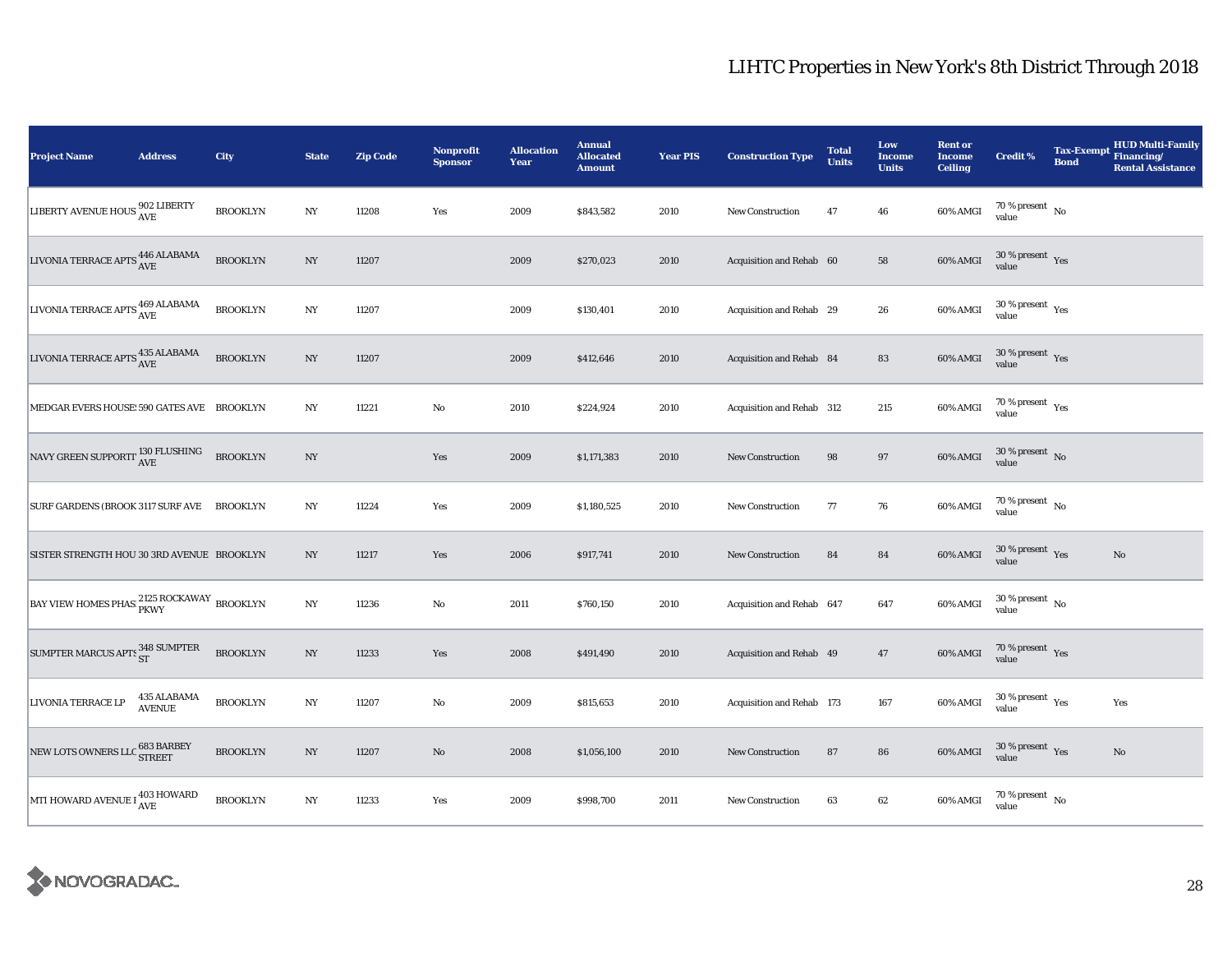| <b>Project Name</b>                                                                                  | <b>Address</b>                                 | City            | <b>State</b>     | <b>Zip Code</b> | Nonprofit<br><b>Sponsor</b> | <b>Allocation</b><br>Year | <b>Annual</b><br><b>Allocated</b><br><b>Amount</b> | <b>Year PIS</b> | <b>Construction Type</b>   | <b>Total</b><br><b>Units</b> | Low<br><b>Income</b><br><b>Units</b> | <b>Rent or</b><br><b>Income</b><br><b>Ceiling</b> | <b>Credit %</b>                             | <b>Tax-Exempt</b><br><b>Bond</b> | <b>HUD Multi-Family</b><br>Financing/<br><b>Rental Assistance</b> |
|------------------------------------------------------------------------------------------------------|------------------------------------------------|-----------------|------------------|-----------------|-----------------------------|---------------------------|----------------------------------------------------|-----------------|----------------------------|------------------------------|--------------------------------------|---------------------------------------------------|---------------------------------------------|----------------------------------|-------------------------------------------------------------------|
| DR BETTY SHABAZZ APT 690 GATES AVE BROOKLYN                                                          |                                                |                 | NY               | 11221           | $\mathbf{No}$               | 2010                      | \$113,943                                          | 2011            | Acquisition and Rehab 78   |                              | 78                                   | 60% AMGI                                          | $30\,\%$ present $\,$ No value              |                                  |                                                                   |
| $\boxed{\text{UDC CORNERSTONE LLC}} \begin{matrix} 1600 \text{ FULTON} \\ \text{STREF} \end{matrix}$ |                                                | <b>BROOKLYN</b> | $_{\mathrm{NY}}$ | 11213           | No                          | 2009                      | \$841,265                                          | 2011            | <b>New Construction</b>    | 78                           | 77                                   | 60% AMGI                                          | $30$ % present $\,$ $\rm Yes$<br>value      |                                  | No                                                                |
| DUMONT GREEN LLC                                                                                     | 1490 DUMONT<br>AVENUE                          | <b>BROOKLYN</b> | NY               | 11208           | $\rm No$                    | 2009                      | \$1,830,418                                        | 2011            | New Construction           | 176                          | 175                                  | 60% AMGI                                          | $30\,\%$ present $\,$ Yes value             |                                  | No                                                                |
| <b>NAVY GREEN R3</b>                                                                                 | <b>45 CLERMONT</b><br><b>AVE</b>               | <b>BROOKLYN</b> | NY               | 11205           | $\mathbf{No}$               | 2011                      | \$1,112,178                                        | 2011            | <b>New Construction</b>    | 101                          | 100                                  | 60% AMGI                                          | $30\,\%$ present $\,$ $\rm Yes$<br>value    |                                  | No                                                                |
| <b>BAYVIEW HOUSES</b>                                                                                | 2045<br><b>ROCKAWAY</b><br><b>PARKWAY</b>      | <b>BROOKLYN</b> | $_{\mathrm{NY}}$ | 11236           | $\rm No$                    | 2010                      | \$2,221,327                                        | 2011            | Acquisition and Rehab 1610 |                              | 1381                                 | 60% AMGI                                          | $30\,\%$ present $\,$ Yes value             |                                  | $\mathbf{N}\mathbf{o}$                                            |
| ATLANTIC COMMONS C( $\frac{2158 \text{ ATLANTIC}}{\text{AVENUE}}$ BROOKLYN                           |                                                |                 | $_{\mathrm{NY}}$ | 11233           | $\rm No$                    | 2009                      | \$648,813                                          | 2012            | <b>New Construction</b>    | 48                           | 48                                   | 60% AMGI                                          | $30\,\%$ present $\,$ Yes value             |                                  | Yes                                                               |
| GATEWAY ELTON STREE 1149 ELTON ST BROOKLYN                                                           |                                                |                 | $_{\mathrm{NY}}$ | 11239           | $\mathbf{No}$               | 2010                      | \$2,629,465                                        | 2012            | <b>New Construction</b>    | 197                          | 196                                  | 60% AMGI                                          | $30\,\%$ present $\,$ Yes value             |                                  |                                                                   |
| <b>NOEL POINTER</b>                                                                                  | 790 LAFAYETTE BROOKLYN<br>$\operatorname{AVE}$ |                 | $_{\mathrm{NY}}$ | 11221           | Yes                         | 2010                      | \$621,000                                          | 2012            | <b>New Construction</b>    | 23                           | 23                                   | 60% AMGI                                          | $70\,\%$ present $\;\;\chi_{\rm e s}$ value |                                  |                                                                   |
| OLR MM APTS - MADISO 926 MADISON ST BROOKLYN                                                         |                                                |                 | NY               | 11221           | $\mathbf{N}\mathbf{o}$      | 2011                      | \$2,349,174                                        | 2012            | New Construction           | 47                           | 47                                   | 50% AMGI                                          | $70\,\%$ present $\;\;$ Yes value           |                                  |                                                                   |
| <b>GATEWAY ELTON</b>                                                                                 | 1166 ELTON ST BROOKLYN                         |                 | NY               | 11239           | No                          | 2010                      | \$2,595,600                                        | 2012            | New Construction           | 197                          | 196                                  | 60% AMGI                                          | $30\,\%$ present $\,$ $\rm Yes$<br>value    |                                  | No                                                                |
| ATLANTIC COMMONS CONTRACTE BROOKLYN                                                                  |                                                |                 | NY               | 11233           | No                          | 2009                      | \$648,813                                          | 2012            | <b>New Construction</b>    | 48                           | 48                                   | 60% AMGI                                          | $30$ % present $\,$ No $\,$<br>value        |                                  |                                                                   |
| 270 PULASKI ST                                                                                       | 270 PULASKI ST BROOKLYN                        |                 | $_{\mathrm{NY}}$ | 11206           | Yes                         | 2011                      | \$622,327                                          | 2013            | Acquisition and Rehab 10   |                              | 10                                   | 60% AMGI                                          | $30$ % present $\,$ No $\,$<br>value        |                                  |                                                                   |
| CITYWIDE POTFOLIO - B ST NAN BUREN BROOKLYN                                                          |                                                |                 | $_{\mathrm{NY}}$ | 11221           | $\rm No$                    | 2012                      | \$215,469                                          | 2013            | Acquisition and Rehab 69   |                              | 69                                   | 60% AMGI                                          | $30\,\%$ present $\,$ No value              |                                  |                                                                   |